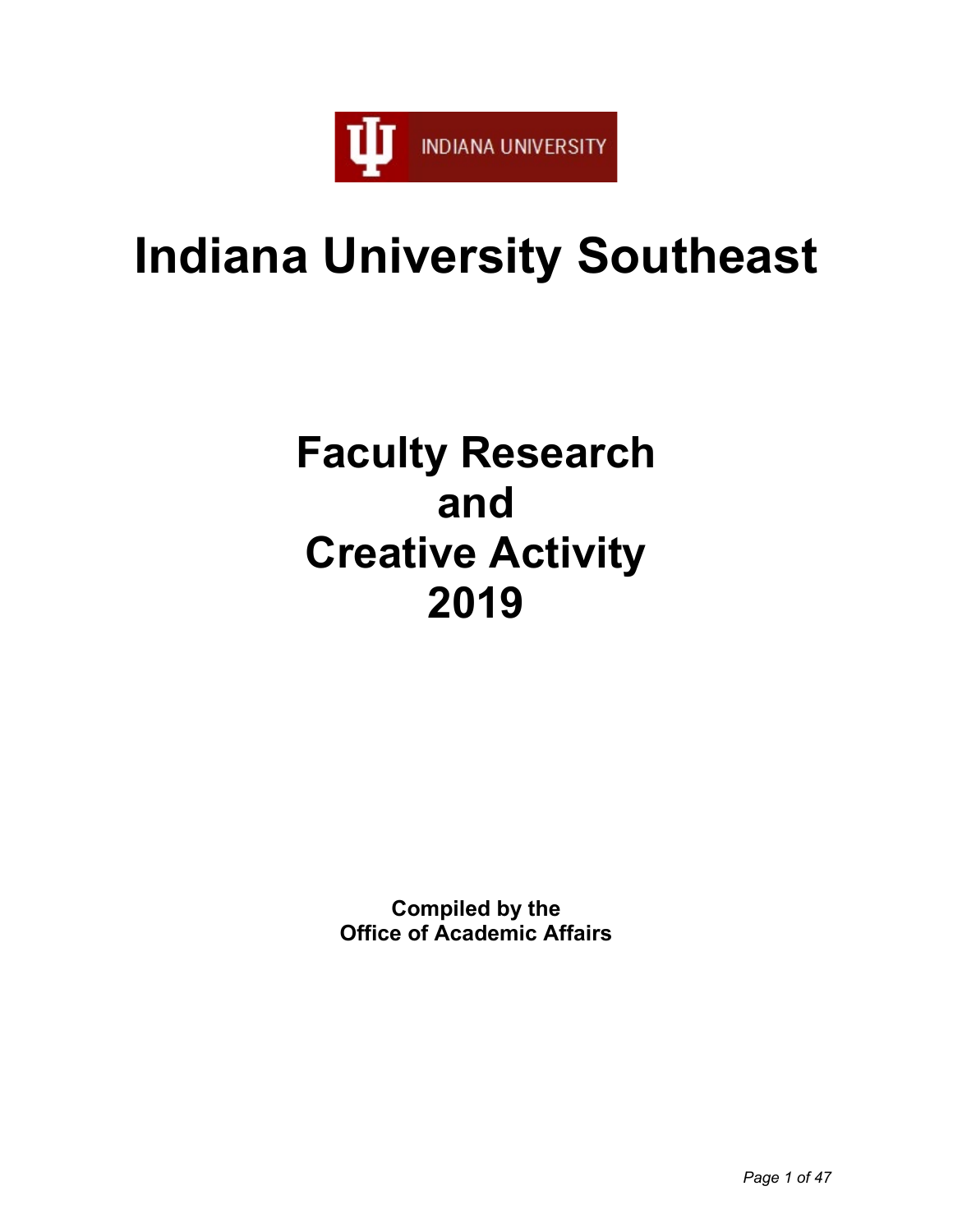# **Table of Contents**

# **Research Presentations**

**Research Publications**

# **Creative Activity**

Faculty and librarians are listed in alphabetical order by their last name.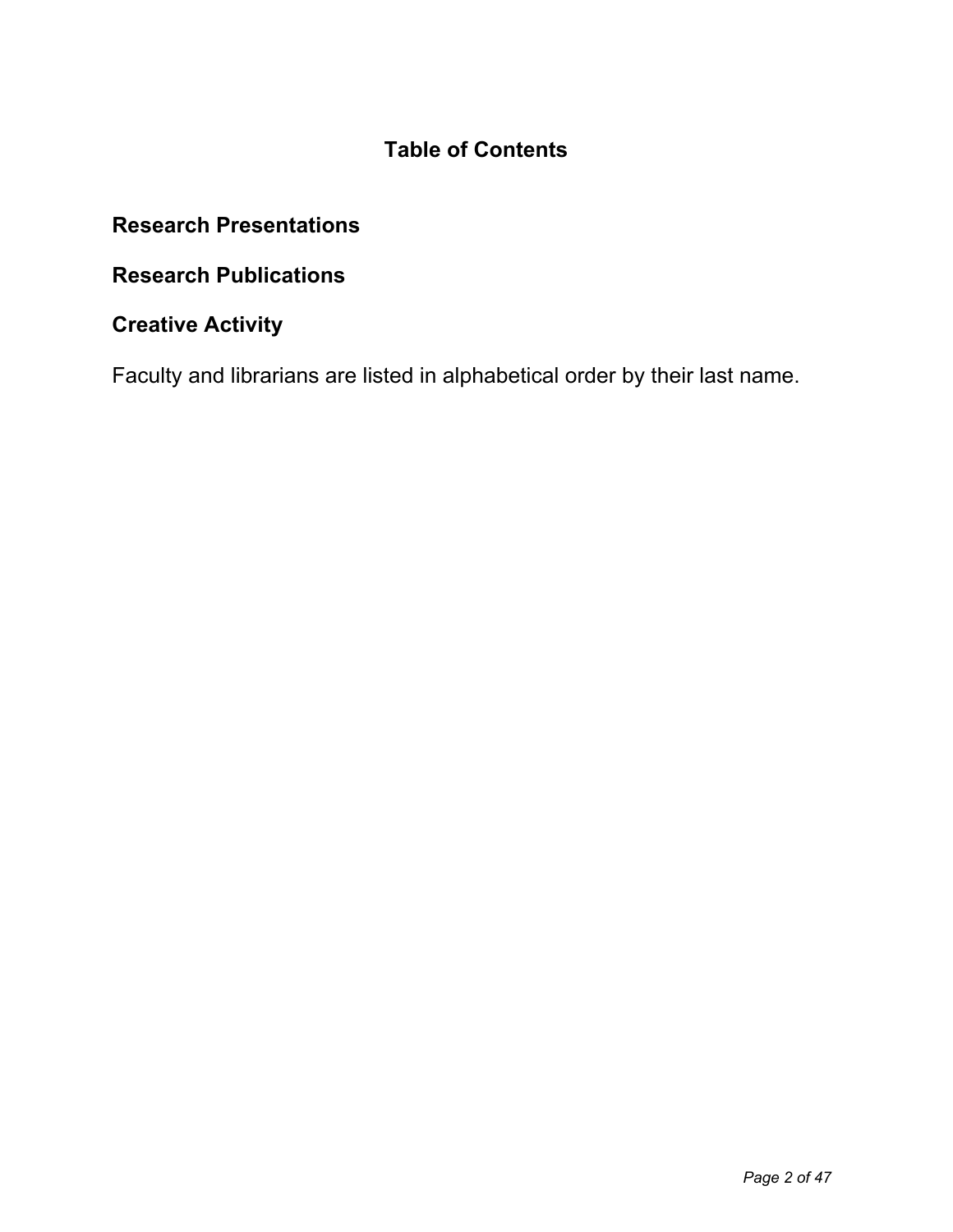# **Presentations**

**Indiana University Southeast**

January 1, 2019 - December 31, 2019

# **Library**

# **Block, Courtney M.**

- Block, C. M., "Assessing How Libraries Meet Student & Patron Needs", Indiana Library Federation Annual Conference, Indianapolis, IN, (November 5, 2019).
- Block, C. M., "Stereotypes of Librarian as Person and Library as Place", Midwest Pop Culture Association Conference, Cincinnati, OH, (October 13, 2019). Presentation: [coblock/present/Regional Pop Culture Conference Cincinatti-1.pdf](https://www.digitalmeasures.com/login/indiana/faculty/survey/ui/showFile?file=Y29ibG9jay9wcmVzZW50L1JlZ2lvbmFsIFBvcCBDdWx0dXJlIENvbmZlcmVuY2UgQ2luY2luYXR0%0AaS0xLnBkZg%3D%3D&surId=17691684&nodeId=1610663&sdId=97553448&sdSurId=17691684&rptId=20237&sgntr=j72Mz%2BcElDoDYc4IkI4TJdZ3Bb4%3D)
- Block, C. M., and Proctor, C. L. "Breaking Service Barriers: Embodying the Triadic Model of Holistic Advocacy", Inclusion, Diversity, Equity, and Accessibility in Libraries and Archives Conference, Columbus, OH, (August 6, 2019).

# **Hughes, Melanie E.**

- Frederick, R., Foley, M., Bazis, C., Hughes, M. E., and Fisher, J. C., "Evaluating Student Food Insecurity on Regional Campuses for the Feeding Minds Project", Indiana University Undergraduate Research Conference, Bloomington, IN, (November 22, 2019).
- Griggs, C. B., Hughes, M. E., Tisdale, K., and Clere, J., "The Object has the Message: Using 3D Digital Pedagogy to Explore the Past", Faculty Research & Creative Activity Day, New Albany, IN, (September 27, 2019). Presentation: [mehughes/present/TheObjectisMessageFinal-1.pdf](https://www.digitalmeasures.com/login/indiana/faculty/survey/ui/showFile?file=bWVodWdoZXMvcHJlc2VudC9UaGVPYmplY3Rpc01lc3NhZ2VGaW5hbC0xLnBkZg%3D%3D&surId=17691688&nodeId=1610663&sdId=97895572&sdSurId=17691688&rptId=20237&sgntr=ikmWYBAJDGCFk5UyuBzBM%2Fqpk%2FA%3D)
- Asim, S. I. and Hughes, M. E., "Picture-Perfect Science", Growing Tomorrow's STEM Teachers Conference, New Albany, IN, (June 11, 2019).
- Clere, J., Simmons, S., Griggs, C. B., and Hughes, M. E., "Floyd County History now in 3D!: Supercomputing and Photogrammetry Increase Understanding of Artifacts", Research Technologies Student Poster Expo, Peebles Lecture Research Expo, Bloomington, IN, (May 10, 2019). Presentation: [mehughes/present/Photogrammetry-TheFutureofDigital-](https://www.digitalmeasures.com/login/indiana/faculty/survey/ui/showFile?file=bWVodWdoZXMvcHJlc2VudC9QaG90b2dyYW1tZXRyeS1UaGVGdXR1cmVvZkRpZ2l0YWwtQXJjaGl2%0AaW5nLVBvc3Rlci0yMDE5LXNtYWxsZXItMS5wZGY%3D&surId=17691688&nodeId=1610663&sdId=97894325&sdSurId=17691688&rptId=20237&sgntr=U4kyJafjTljn2lyZF1d4XPXRMno%3D)[Archiving-Poster-2019-smaller-1.pdf](https://www.digitalmeasures.com/login/indiana/faculty/survey/ui/showFile?file=bWVodWdoZXMvcHJlc2VudC9QaG90b2dyYW1tZXRyeS1UaGVGdXR1cmVvZkRpZ2l0YWwtQXJjaGl2%0AaW5nLVBvc3Rlci0yMDE5LXNtYWxsZXItMS5wZGY%3D&surId=17691688&nodeId=1610663&sdId=97894325&sdSurId=17691688&rptId=20237&sgntr=U4kyJafjTljn2lyZF1d4XPXRMno%3D)
- Suh, E., and Hughes, M. E., "Instilling a Growth Mindset in a Developmental Math Course", Indiana Association of Developmental Educators, Indianapolis, IN, (April 12, 2019).
- Asim, S. I., and Hughes, M. E., "Picture-Perfect Science", Kentucky Society for Technology in Education, Louisville, KY (March 14, 2019).
- Star Jayapandian, R. P., and Hughes, M. E., "Joining the Education Librarian to Examine CAEP Standards: Developing Resources for Students and Faculty Research", Association of Teacher Educators Annual Meeting, Atlanta, GA, (February 19, 2019). Presentation[: mehughes/present/Joining the Education Librarian to examine CAEP](https://www.digitalmeasures.com/login/indiana/faculty/survey/ui/showFile?file=bWVodWdoZXMvcHJlc2VudC9Kb2luaW5nIHRoZSBFZHVjYXRpb24gTGlicmFyaWFuIHRvIGV4YW1p%0AbmUgQ0FFUCBzdGFuZGFyZHMgVjItMS5wZGY%3D&surId=17691688&nodeId=1610663&sdId=97890188&sdSurId=17691688&rptId=20237&sgntr=VHNk0h%2BdzcAb0FtvkGuyT8NL5ss%3D)  [standards V2-1.pdf](https://www.digitalmeasures.com/login/indiana/faculty/survey/ui/showFile?file=bWVodWdoZXMvcHJlc2VudC9Kb2luaW5nIHRoZSBFZHVjYXRpb24gTGlicmFyaWFuIHRvIGV4YW1p%0AbmUgQ0FFUCBzdGFuZGFyZHMgVjItMS5wZGY%3D&surId=17691688&nodeId=1610663&sdId=97890188&sdSurId=17691688&rptId=20237&sgntr=VHNk0h%2BdzcAb0FtvkGuyT8NL5ss%3D)
- Foley, M., Hockenbury, A., Morales, V., Hughes, M. E., and Fisher, J. C., "Feeding Minds: Research Student Food Access at IU Regional Campuses", Faculty Academy on Excellence in Teaching Spring Conference, New Albany, IN, (January 25, 2019)..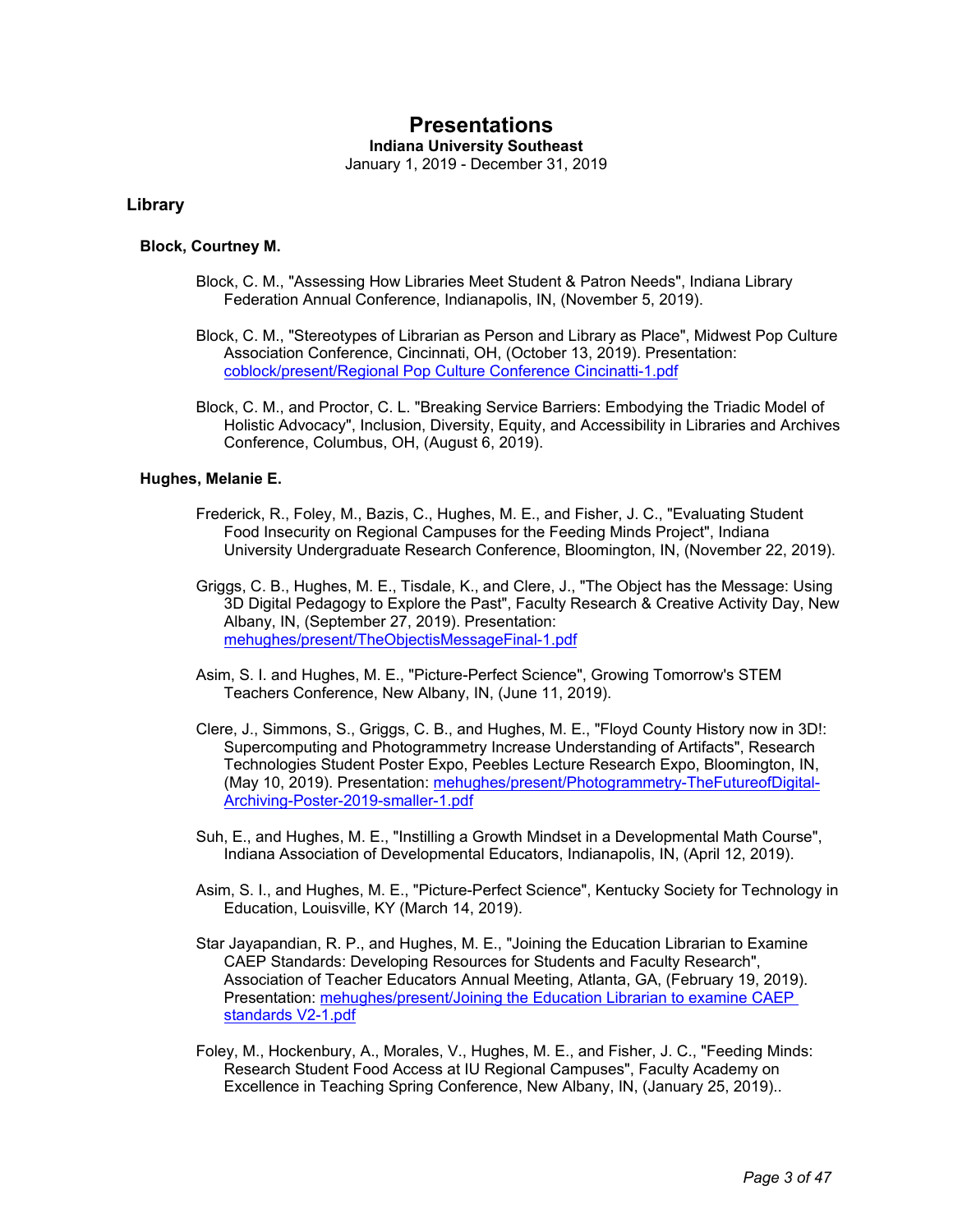# **Proctor II, Christopher L.**

Proctor, C. L., and Block, C. M., "Breaking Service Barriers: Embodying the Triadic Model of Holistic Advocacy", Inclusion, Diversity, Equity, and Accessibility in Libraries and Archives Conference '19, Columbus, OH, (August 7, 2019). Presentation: [clprocto/present/IDEAL](https://www.digitalmeasures.com/login/indiana/faculty/survey/ui/showFile?file=Y2xwcm9jdG8vcHJlc2VudC9JREVBTCAoUG9zdGVyIDIwMTkpLTEucG5n&surId=17962902&nodeId=1610663&sdId=97542365&sdSurId=17962902&rptId=20237&sgntr=9m5QeH6KSyo0B%2FT1EJCbkocdp04%3D)  [\(Poster 2019\)-1.png](https://www.digitalmeasures.com/login/indiana/faculty/survey/ui/showFile?file=Y2xwcm9jdG8vcHJlc2VudC9JREVBTCAoUG9zdGVyIDIwMTkpLTEucG5n&surId=17962902&nodeId=1610663&sdId=97542365&sdSurId=17962902&rptId=20237&sgntr=9m5QeH6KSyo0B%2FT1EJCbkocdp04%3D)

# **School of Arts & Letters**

# **Allen, Anne E. G.**

Allen, A. E. G., "Practicing Fa'asamoa at Home: The Evolution of Textile Arts in Independent Samoa", Pacific Arts Association International Conference, Brisbane, Australia, (March 2019).

#### **Ambrose, Timothy J.**

- Ambrose, T. J. "Jorge Luis Borges and Philip K. Dick: Time and the World within the Mind", Mountain Interstate Foreign Language Conference, Auburn, Alabama, (October 11, 2019). Presentation: [tjambros/present/BORGES AND PKD PAPER FOR MIFLC](https://www.digitalmeasures.com/login/indiana/faculty/survey/ui/showFile?file=dGphbWJyb3MvcHJlc2VudC9CT1JHRVMgQU5EIFBLRCBQQVBFUiBGT1IgTUlGTEMgQVVCVVJOIE9D%0AVCAyMDE5IFNUQVJUSU5HIEZST00gU0NSQVRDSCA3LTEuZG9jeA%3D%3D&surId=17691160&nodeId=1610663&sdId=98218092&sdSurId=17691160&rptId=20237&sgntr=YcgIBIV84LV%2B7aQJEAENTx3z988%3D)  [AUBURN OCT 2019 STARTING FROM SCRATCH 7-1.docx](https://www.digitalmeasures.com/login/indiana/faculty/survey/ui/showFile?file=dGphbWJyb3MvcHJlc2VudC9CT1JHRVMgQU5EIFBLRCBQQVBFUiBGT1IgTUlGTEMgQVVCVVJOIE9D%0AVCAyMDE5IFNUQVJUSU5HIEZST00gU0NSQVRDSCA3LTEuZG9jeA%3D%3D&surId=17691160&nodeId=1610663&sdId=98218092&sdSurId=17691160&rptId=20237&sgntr=YcgIBIV84LV%2B7aQJEAENTx3z988%3D)
- Ambrose, T. J., "Luisa, Bandolero and the Sea" (short story awarded Honorable Mention)", Writer's Digest 88th Annual Writing Competition, Writer's Digest, (September 12, 2019).
- Ambrose, T. J. "Questioning the Reality of the Self: Borges and Philip K. Dick", Chicago Graduate Conference, Chicago, IL (April 20, 2019). Presentation: [tjambros/present/BORGES AND PKD PAPER FOR THE CGC APR 16 2019 9-1.docx](https://www.digitalmeasures.com/login/indiana/faculty/survey/ui/showFile?file=dGphbWJyb3MvcHJlc2VudC9CT1JHRVMgQU5EIFBLRCBQQVBFUiBGT1IgVEhFIENHQyBBUFIgMTYg%0AMjAxOSA5LTEuZG9jeA%3D%3D&surId=17691160&nodeId=1610663&sdId=98218066&sdSurId=17691160&rptId=20237&sgntr=0KlTL8gjkfMRMOUXrHEcDFjxCbk%3D)

#### **Babb, Jacob**

- Babb, J., "Creating Inclusive Journals in Writing Studies", Council of Writing Program Administrators, Baltimore, MD, (July 2019).
- Babb, J. "Recognizing the Emotional Labor of First-Generation WPAs", Council of Writing Program Administrators, Baltimore, MD, (July 27, 2019).
- Babb, J., "Genre, Invention, and Bluegrass: Music as Model for Teaching Writing", Conference on College Composition and Communication, Pittsburgh, PA, (March 16, 2019).

#### **Bowman, Natalie C.**

Bowman, N. C. "Storytelling with Costumes", Faculty Research and Creative Activity Day, New Albany, IN, (September 27, 2019). Presentation: [natcbrow/present/Research and](https://www.digitalmeasures.com/login/indiana/faculty/survey/ui/showFile?file=bmF0Y2Jyb3cvcHJlc2VudC9SZXNlYXJjaCBhbmQgY3JlYXRpdmUgZGF5IDIwMTktMS5qcGVn&surId=17881741&nodeId=1610663&sdId=97331406&sdSurId=17881741&rptId=20237&sgntr=5WBMLmw6ILsdmc%2BL5PVkzn0e6vw%3D)  [creative day 2019-1.jpeg](https://www.digitalmeasures.com/login/indiana/faculty/survey/ui/showFile?file=bmF0Y2Jyb3cvcHJlc2VudC9SZXNlYXJjaCBhbmQgY3JlYXRpdmUgZGF5IDIwMTktMS5qcGVn&surId=17881741&nodeId=1610663&sdId=97331406&sdSurId=17881741&rptId=20237&sgntr=5WBMLmw6ILsdmc%2BL5PVkzn0e6vw%3D)

# **Carbonneau, Tiffany A.**

- Carbonneau, T. A. "Tiffany Carbonneau Artist Talk", Lecture at College of Creative Arts, Miami University, Oxford, OH, (May, 2019).
- Carbonneau, T. A. "Tiffany Carbonneau Artist", IUS Undergraduate Student Conference, New Albany, IN, (April 19, 2019).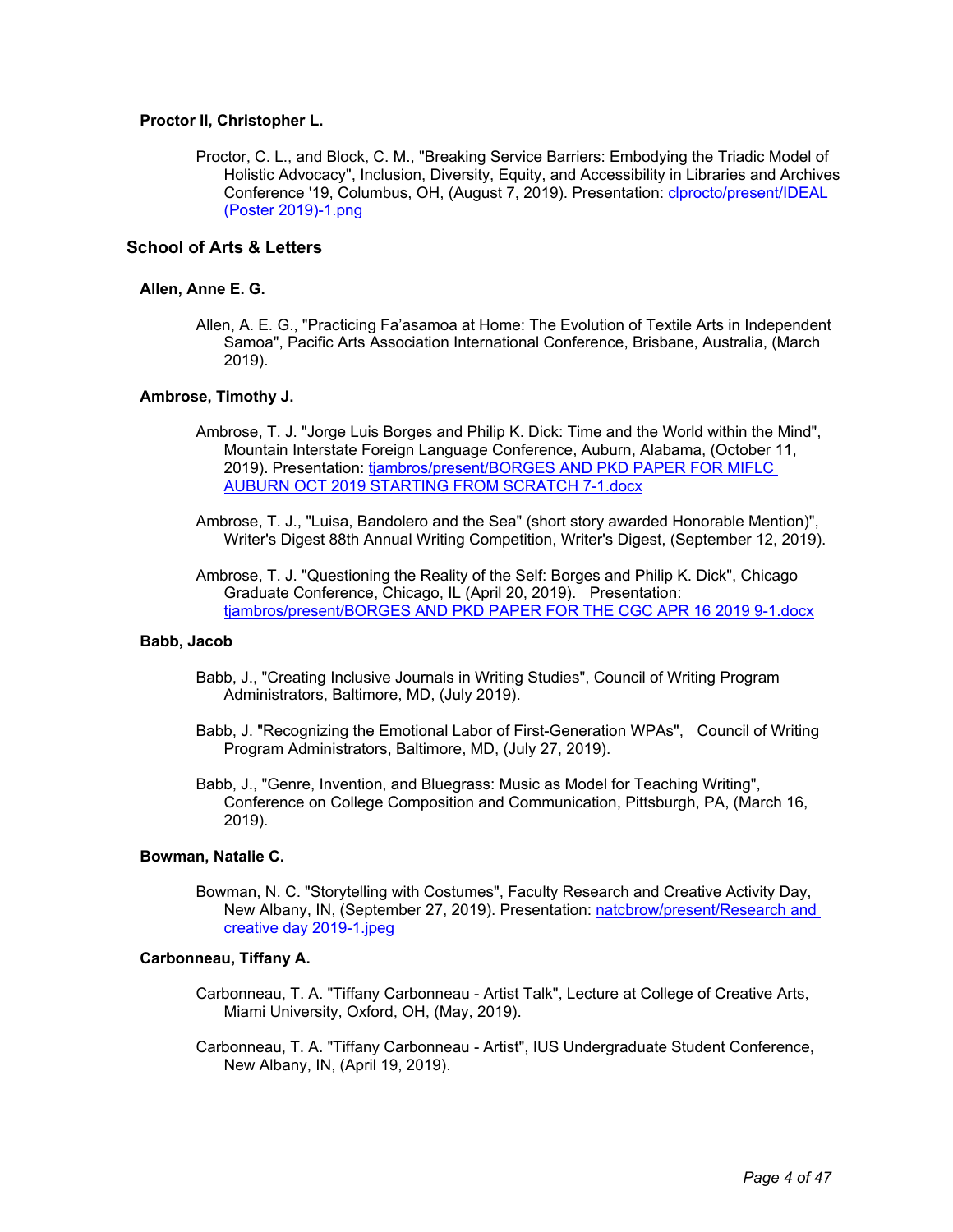Carbonneau, T. A. "Tiffany Carbonneau - Artist Lecture", Southern Illinois University, Carbondale, IL, (March 2019).

#### **Crum, Susanna G.**

- Crum, S. G., Visiting Artist Lecture, S.T.E.A.M Speaker Series, Kentucky Country Day School Fabrication Lab & Visual Arts, Louisville, KY, (October 24, 2019). Presentation: [sgcrum/present/Presentation-KCD-STEAMSpeakerSeries2019-1.jpg](https://www.digitalmeasures.com/login/indiana/faculty/survey/ui/showFile?file=c2djcnVtL3ByZXNlbnQvUHJlc2VudGF0aW9uLUtDRC1TVEVBTVNwZWFrZXJTZXJpZXMyMDE5LTEu%0AanBn&surId=17691155&nodeId=1610663&sdId=97851217&sdSurId=17691155&rptId=20237&sgntr=EQdRH9WgCabbaNZpDrq491%2BYV60%3D)
- Crum, S. G., "Several Worlds in Several Circles", Hobart and William Smith Colleges, Geneva, NY, (October 24, 2019).
- Crum, S. G., "Live/Work", "Fearless Creatives" Lecture Series, Cornell University, Ithaca, NY, (October 22, 2019).
- Crum, S. G., "Post-Digital Approaches in Fine Arts", IU Southeast Faculty Research & Creativity Day, New Albany, IN, (September 27, 2019).
- Crum, S. G., "Transmissions from Calliope Arts", Visiting Artist Lecture, Mildred's Lane, Beach Lake, PA, (July 12, 2019).
- Crum, S. G., "Mapping Alvik", Kunstnarhuset Messen Open Studio, Alvik, Norway, (May 24, 2019). Presentation: [sgcrum/present/Exhibition-OpenStudio-KHMessen-1.jpg](https://www.digitalmeasures.com/login/indiana/faculty/survey/ui/showFile?file=c2djcnVtL3ByZXNlbnQvRXhoaWJpdGlvbi1PcGVuU3R1ZGlvLUtITWVzc2VuLTEuanBn&surId=17691155&nodeId=1610663&sdId=97843470&sdSurId=17691155&rptId=20237&sgntr=5y20UGx0o9pTWrdJS81G9isr0ZQ%3D)
- Crum, S. G., "Featured Artist Lecture", Slippery Rock University, Slippery Rock, PA, (March 27, 2019).
- Crum, S. G., "Found Fictions", Visiting Artist Lecture, Minot State University, Minot, ND, (February 27, 2019).

# **Emery, Sharyn J.**

- Emery, S. J. "'Culture is Conceived Through Struggle': The TWWA and the Performance of Resistance", Association for the Study of the Worldwide African Diaspora, Williamsburg, VA, (November 8, 2019).
- Emery, S. J., "Apocalypse Again: Seeing the End and Re-starting in Baraka's A Black Mass and Marvel's Black Panther", Chicago, IL, (January 6, 2019).

#### **Harper, Brian A.**

- Harper, B. A., "Artist Lecture", Mid-Atlantic Keramik Exchange, Myndlistaskólinn, Reykjavik, Iceland, (June 2019).
- Harper, B. A., "Artist Lecture", Southern Illinois University Carbondale, Carbondale, IL, (April 2019).

#### **Harvey, George W.**

Harvey, G. W., "Divine Agency and Political Ideals in Plato's Critias", Annual Meeting of the Society for Ancient Greek Philosophy, Newport News, VA, (November 17, 2019). Presentation[: whgeorge/present/SAGP 2019 Critias Handout-1.docx](https://www.digitalmeasures.com/login/indiana/faculty/survey/ui/showFile?file=d2hnZW9yZ2UvcHJlc2VudC9TQUdQIDIwMTkgQ3JpdGlhcyBIYW5kb3V0LTEuZG9jeA%3D%3D&surId=17691163&nodeId=1610663&sdId=97267382&sdSurId=17691163&rptId=20237&sgntr=y%2BJoVrsoHg5RhkT2XTtdEL0ATiM%3D)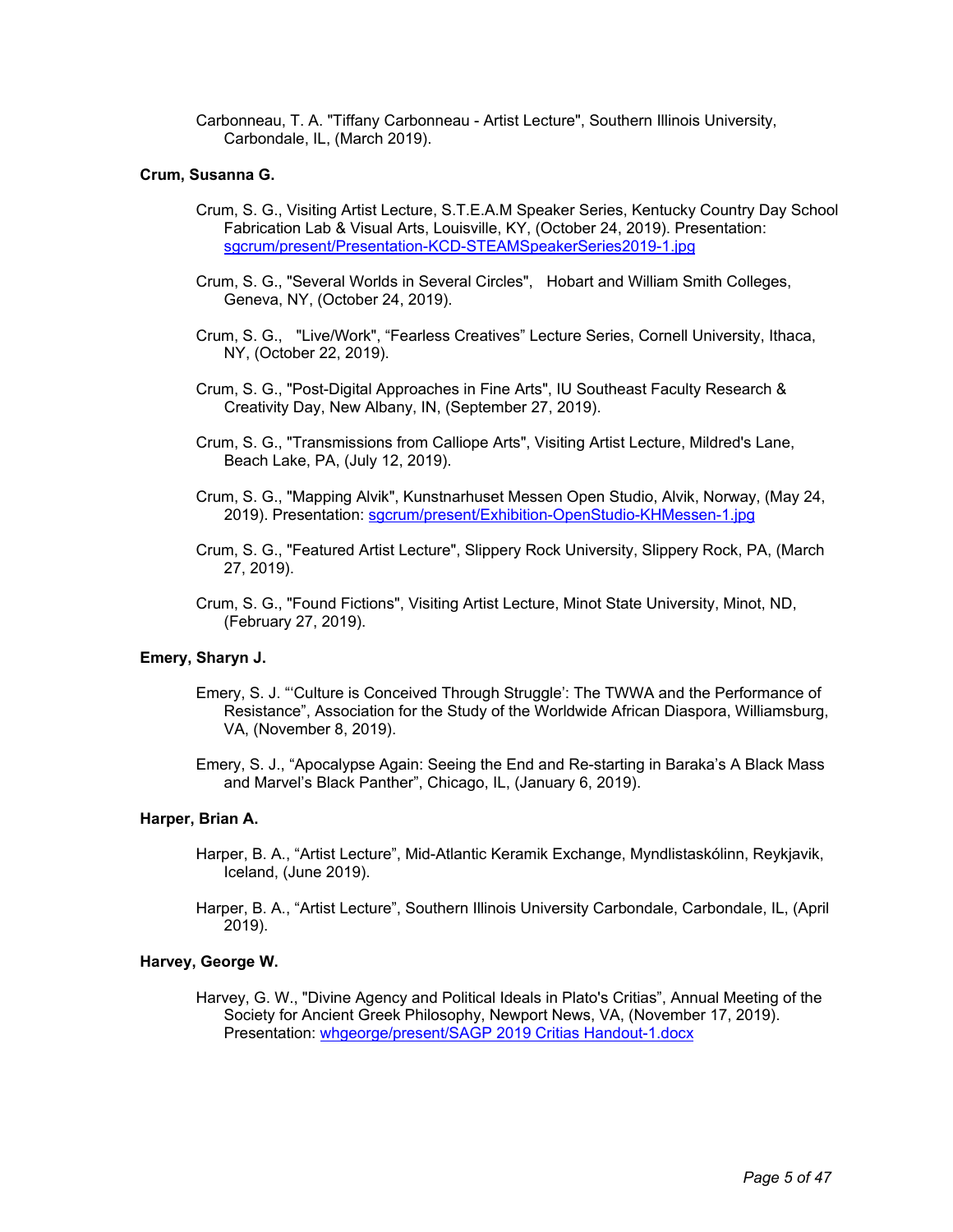#### **Kutis, Barbara**

- Kutis, B., "Art and Parenting: Artistic Engagement with the Familial and Domestic", SECAC, Chattanooga, TN, (October 19, 2019).
- Kutis, B., "Artist-Parents in Contemporary Art", IUS Faculty Research and Creative Activity Day, New Albany, IN, (September 27, 2019).
- Kutis, B., "The Performance of Parenting in the Video Art of Guy Ben-Ner", Southern Humanities Council Conference, Asheville, NC, (January 24, 2019).

#### **Nichols, Jeramy A.**

Nichols, J. A., "Integrating Technology into Your Choral Classroom: How to Use Mobile Devices for Good and For Not Evil", Indiana Music Education Association Professional Development Conference, Fort Wayne, IN, (January 2019). Presentation: [jeranich/present/Jeramy Nichols Presentation IMEA Jan 18-1.pptx](https://www.digitalmeasures.com/login/indiana/faculty/survey/ui/showFile?file=amVyYW5pY2gvcHJlc2VudC9KZXJhbXkgTmljaG9scyBQcmVzZW50YXRpb24gSU1FQSBKYW4gMTgt%0AMS5wcHR4&surId=17829045&nodeId=1610663&sdId=97856555&sdSurId=17829045&rptId=20237&sgntr=XIycJkFtWrmoIuJNLFedn9Jr0WM%3D)

#### **Patterson-Randles, Sandra R.**

Patterson-Randles, S. R., "Funding the Future in Tough Times: The Programming Dilemma", Society for College and University 2019 North Central Conference, Omaha, NE, (October 30, 2019).

# **Perry, Jeffrey**

Perry, J., "What Our Responses to Student Writing Say about Us", , CCCC's, Pittsburgh, PA, (March 14, 2019).

# **Popham, Susan**

Popham, S., "Editors' Roundtable", Council for Programs in Technical and Scientific Communication, West Chester, PA, (October 2019).

#### **Sheehan, Emily M.**

Sheehan, E. M., "Invited Key-Note lecture and workshop at the 2019 Drawing Acts Symposium", 2019 Drawing Acts Symposium, New Pultz, NY, (October 5, 2019).

#### **Viner, Leigh L.**

Viner, V. L. "Pornography and the Aesthetics of Embodiment"", Philosophy of Film Without Theory Conference, York, England, (January 11, 2019).

# **Voigt, Tammy O.**

- Voigt, T. O., and Dailey, J. C., Service, Paper, Invited, "Messaging Strategy and Action Plan for Packaging the REAL Transcript as a University-wide, Consumer-based Campaign", New Albany, IN, (October, 2019).
- Voigt, T. O., "Making the Connection: Bringing the Industry into the Classroom", New Albany, IN, (August, 2019). Presentation: [tovoigt/present/ILTE Mini Conference 2019-](https://www.digitalmeasures.com/login/indiana/faculty/survey/ui/showFile?file=dG92b2lndC9wcmVzZW50L0lMVEUgTWluaSBDb25mZXJlbmNlIDIwMTktMS5wcHQ%3D&surId=17691161&nodeId=1610663&sdId=69170940&sdSurId=17691161&rptId=20237&sgntr=vzRTRmZPCNkOSZeb6nwZst4xI%2Fs%3D) [1.ppt](https://www.digitalmeasures.com/login/indiana/faculty/survey/ui/showFile?file=dG92b2lndC9wcmVzZW50L0lMVEUgTWluaSBDb25mZXJlbmNlIDIwMTktMS5wcHQ%3D&surId=17691161&nodeId=1610663&sdId=69170940&sdSurId=17691161&rptId=20237&sgntr=vzRTRmZPCNkOSZeb6nwZst4xI%2Fs%3D)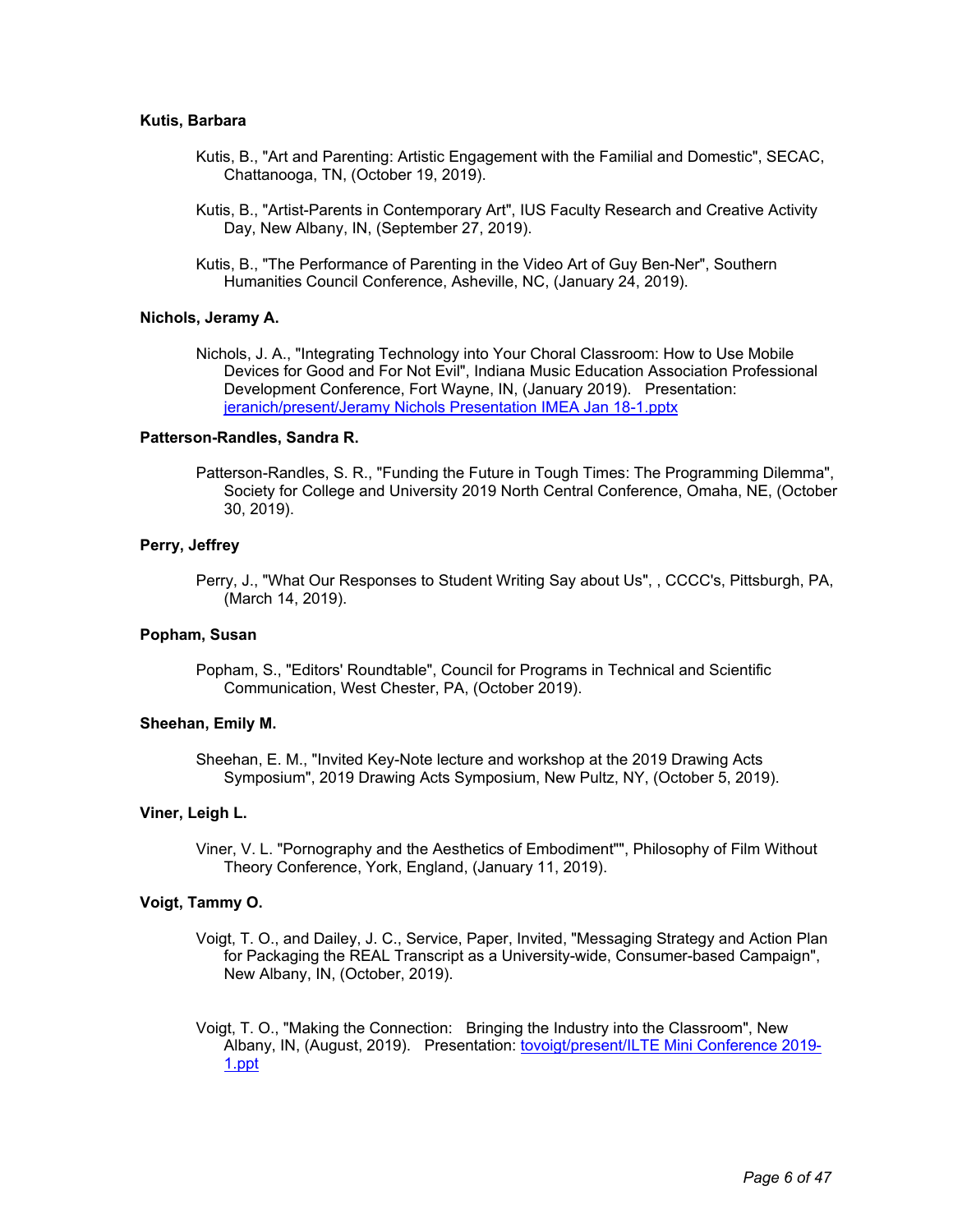# **Wells, Jeremy D.**

Wells, J. D., 'To Tell of These Songs': Print and the Reproduction of Black Music, 1865- 1900", IUS Faculty Research & Creative Activity Day, New Albany, IN, (September 27, 2019).

# **Yeoh, Kok Cheow**

Yeoh, K. C., "The Hawker Centers of Singapore: How the Island State's Multicultural and Polylinguistic Environment Typographically and Pictographically Mingle in a Communal Space for Food to Create a Unique Culinary Identity", The 7th International Conference of Typography and Visual Communication, Patras, Greece, (June 19, 2019). Presentation[: yeohk/present/ICTVC 2019-1.pptx](https://www.digitalmeasures.com/login/indiana/faculty/survey/ui/showFile?file=eWVvaGsvcHJlc2VudC9JQ1RWQyAyMDE5LTEucHB0eA%3D%3D&surId=17691164&nodeId=1610663&sdId=97659990&sdSurId=17691164&rptId=20237&sgntr=QcwMYdpQt45F8zml3F%2B9jtkWkY0%3D)

#### **Zorn, Christa**

- Zorn, C., "100th Anniversary of Lee's Return to Il Palmerino: New Research Directions" (Keynote)", International Vernon Lee Conference: "100th Anniversary of Lee's Return to Il Palmerino after WWI.", Florence, Italy, (May 31, 2019).
- Zorn, C. (Presenter), "Shaw's Realism: Practicing Capitalism with Impunity." Comparative Drama Conference, Orlando FL, (April, 2019).

# **School of Business**

#### **Alse, Janardhanan A.**

- Alse, J. A., "Trade/Tariff war and its implications", IUS Radio, New Albany, IN, (October 2019).
- Alse, J. A., "Personal Finance education in the age of technology", Personal Finance Teaching Conference, Louisville, KY, (August 2019).

#### **Arano, Kathleen**

Arano, K. G., & Srinivasan, A. K., "Unemployment in the Midwest during the Great Recession: A Quantile Regression Approach", Southwestern Social Science Association Annual Meetings, San Diego, CA, (October 31, 2019).

#### **Book, Lisa M.**

- Book, L. M. "Ethics Workshop: House Out of Control", Louisville Institute of Management Accountants Fall Conference, Louisville, KY, (October 15, 2019).
- Book, L. M. "Ethics Workshop: Misplaced Trust | Devastating Fraud", Louisville Institute of Management Accountants Chapter, New Albany, IN, (March 11, 2019).

#### **Byrne, Jeffrey**

Byrne, J. A., "Supported Learning: Improving Course Outcomes for a Changing Student Base", Faculty Academy on Excellence in Teaching Spring 2019 Symposium, New Albany, IN, (January 2019). Presentation: jefbyrne/present/FACET conference [Supported Learning Using Structural Supports to Improve Student Outcomes-1.pptx](https://www.digitalmeasures.com/login/indiana/faculty/survey/ui/showFile?file=amVmYnlybmUvcHJlc2VudC9GQUNFVCBjb25mZXJlbmNlIFN1cHBvcnRlZCBMZWFybmluZyBVc2lu%0AZyBTdHJ1Y3R1cmFsIFN1cHBvcnRzIHRvIEltcHJvdmUgU3R1ZGVudCBPdXRjb21lcy0xLnBwdHg%3D&surId=17691103&nodeId=1610663&sdId=88538940&sdSurId=17691103&rptId=20237&sgntr=owlnpIhMl7KiTIrvxWmuiR%2BrklA%3D)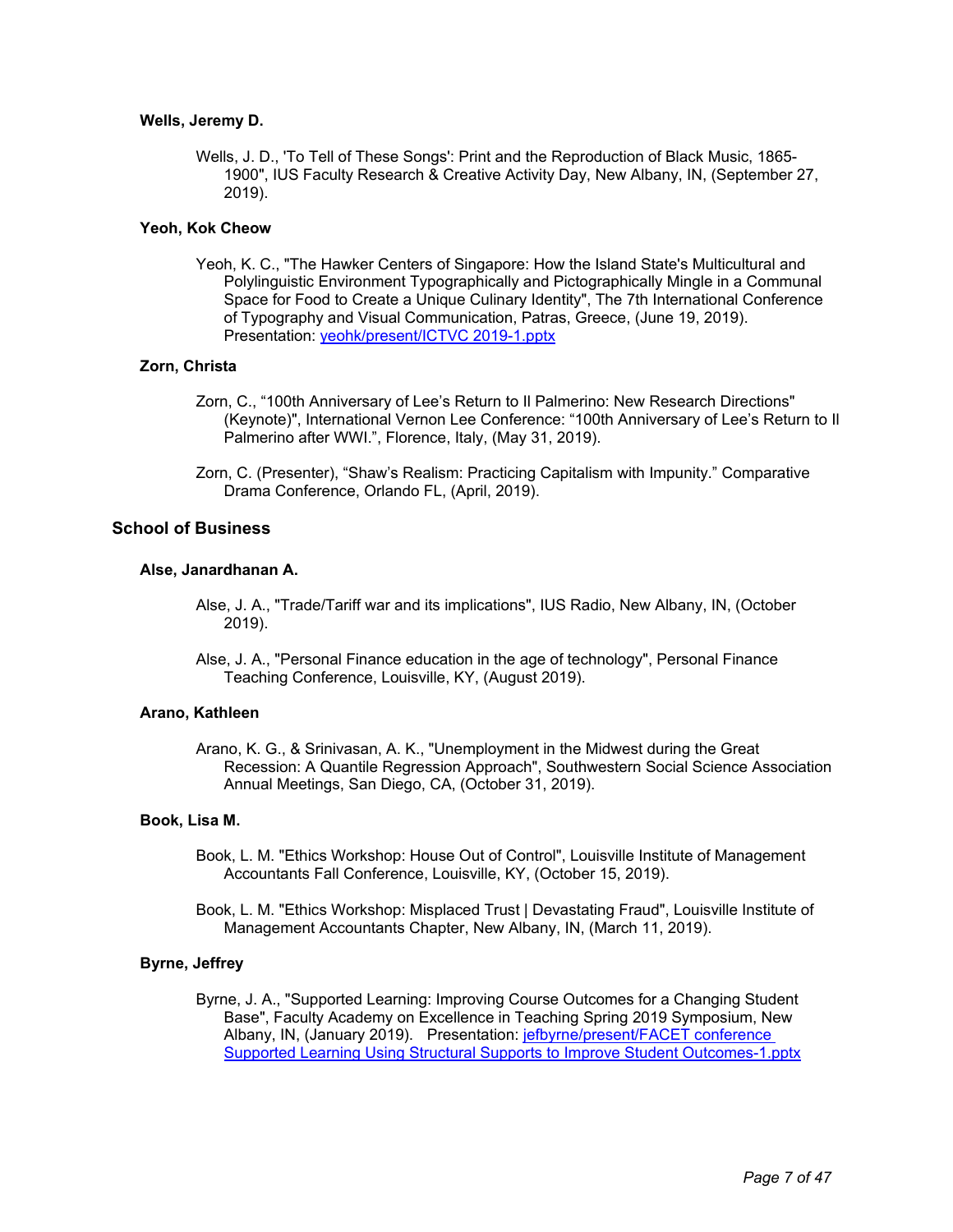# **Christiansen, Linda**

Christiansen, L., "Bridging the Divide - Fostering Collaboration Between the Accounting and Law Disciplines", Academy of Legal Studies in Business Annual Conference, Montreal, Canada, (August 2019).

# **Ernstberger, Kathryn W.**

- Cox, K. C., Watson, C. F., Harris, M. L. & Ernstberger, K. W., "What the F\*\*\*!? Can Salesperson Swearing Can Be a Good Thing?", Society for Marketing Advances, New Orleans, LA, (November 8, 2019).
- Ernstberger, K. W. & Venkataramanan, M. A., "Using Games in the Classroom to Shorten the Analytics Learning Curve", 2019 INFORMS Annual Meeting, Seattle, WA, (October 22, 2019).

# **Harris, Kenneth J.**

Harris, R. B., & Harris, K. J., "Analytics Adoption in Nonprofit Organizations: A Case of Public Library", International Conference on Business, Big-Data, and Decision Sciences, Tokyo, Japan, (2019).

# **Harris, Michael L.**

Harris, M. L., Cox, K. C., Musgrove, C. F., & Ernstberger, K. W., "What the F\*\*\*!? Can Salesperson Swearing Can Be A Good Thing?", Society for Marketing Advances, New Orleans, LA, (November 2019). Presentation: [harris60/present/SMA 2019 presentation](https://www.digitalmeasures.com/login/indiana/faculty/survey/ui/showFile?file=aGFycmlzNjAvcHJlc2VudC9TTUEgMjAxOSBwcmVzZW50YXRpb24gdjItMS5wcHR4&surId=17691098&nodeId=1610663&sdId=97778366&sdSurId=17691098&rptId=20237&sgntr=yHQ8XhhtVJbvuC7A01DAUlrijgQ%3D)  [v2-1.pptx](https://www.digitalmeasures.com/login/indiana/faculty/survey/ui/showFile?file=aGFycmlzNjAvcHJlc2VudC9TTUEgMjAxOSBwcmVzZW50YXRpb24gdjItMS5wcHR4&surId=17691098&nodeId=1610663&sdId=97778366&sdSurId=17691098&rptId=20237&sgntr=yHQ8XhhtVJbvuC7A01DAUlrijgQ%3D)

# **Harris, Ranida B.**

- Snow, S. C., & Harris, R. B., "Universal Design for Learning (UDL) Guidelines: The Full Dose", IU Southeast SoTL Conference, New Albany, IN, (September 20, 2019).
- Harris, R. B. & Harris, K. J. "Analytics Adoption in Nonprofit Organizations: A Case of Public Library", International Conference on Business, Big-Data, and Decision Sciences, Tokyo, Japan, (August 2019).

# **He, Yan**

He, Y., & Long, F., "Estimating the Net Worth of Nonprofit Universities, Decision Science Institute International Conference, New Orleans, LA, (November 2019).

# **Kara, Aycan**

Søndergaard, M., Kara, A., & Peterson, M. F., "Relationship of Political Attitudes to Country and Region Differences in Work Goals", AIB, Copenhagen, Denmark, (2019). Presentation[: karaa/present/Soendergaard Kara Peterson 2019 AIB submission with](https://www.digitalmeasures.com/login/indiana/faculty/survey/ui/showFile?file=a2FyYWEvcHJlc2VudC9Tb2VuZGVyZ2FhcmQgS2FyYSBQZXRlcnNvbiAyMDE5IEFJQiBzdWJtaXNz%0AaW9uIHdpdGggbmFtZXMtMS5kb2N4&surId=17691105&nodeId=1610663&sdId=97437275&sdSurId=17691105&rptId=20237&sgntr=lhtN8njbYFwvtmrmnATeC5Zn%2BAI%3D)  [names-1.docx](https://www.digitalmeasures.com/login/indiana/faculty/survey/ui/showFile?file=a2FyYWEvcHJlc2VudC9Tb2VuZGVyZ2FhcmQgS2FyYSBQZXRlcnNvbiAyMDE5IEFJQiBzdWJtaXNz%0AaW9uIHdpdGggbmFtZXMtMS5kb2N4&surId=17691105&nodeId=1610663&sdId=97437275&sdSurId=17691105&rptId=20237&sgntr=lhtN8njbYFwvtmrmnATeC5Zn%2BAI%3D)

# **Lach, Patrick A.**

Lach, P. A., & Breazeale, M., "Do Misleading Financial Advisor Credentials Actually Mislead Investors?", Academy of Financial Services Annual Meeting, Minneapolis, MN, (October 2019). Presentation: [plach/present/Dubious Credentials-1.pptx](https://www.digitalmeasures.com/login/indiana/faculty/survey/ui/showFile?file=cGxhY2gvcHJlc2VudC9EdWJpb3VzIENyZWRlbnRpYWxzLTEucHB0eA%3D%3D&surId=18089702&nodeId=1610663&sdId=97350376&sdSurId=18089702&rptId=20237&sgntr=oM1Lo6xE6wDax%2BlVdWXNbkP8k5E%3D)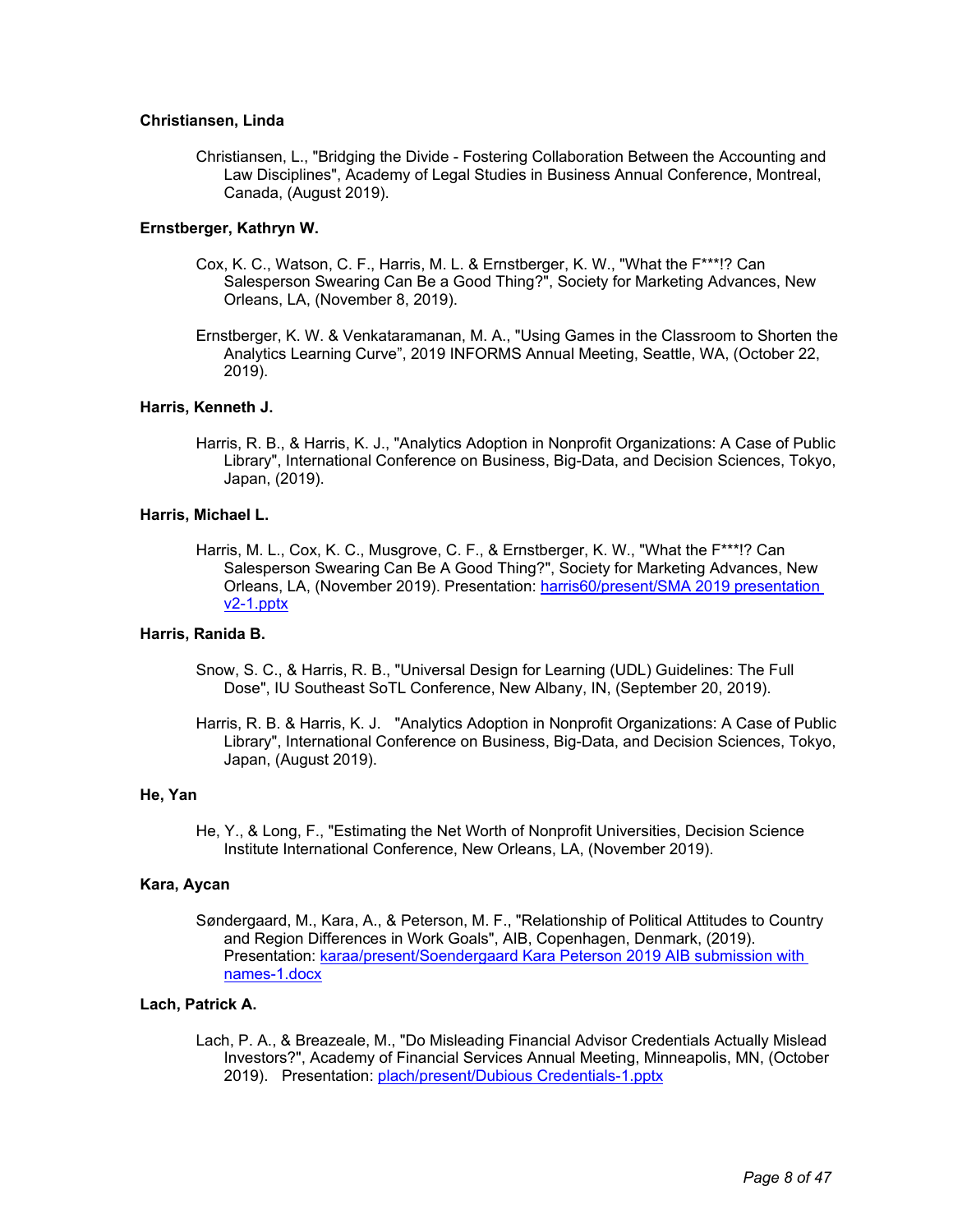# **Lambert, Alysa**

- Connor, C., & Lambert, A. D., "A Library.What's That? Information Literacy & Giving Students Life-Long Research Skills", Management & Organizational Behavior Teaching Society, Ramapo, Academic, NJ, (June 2019).
- Lambert, A. D., Doucet, J., & Yanson, R., "Age Discrimination in the Restaurant Industry: Dishing out Dinner with a Side of Intimidation.", Western Academy of Management, CA, United States, (March 8, 2019).
- Mann, M., Yanson, R., & Lambert, A. D., "Shaping Character through Internships: Meaningful Experiences Start with Faculty Interventions.", Western Academy of Management, Rohnert Park, CA, (March 7, 2019).

# **Law-Penrose, Jared**

- Law-Penrose, J., "Meeting Needs at Work and Home: The Moderating Effects of the Source and Domain of Psychological Need Satisfaction", International Community Work and Family Conference, Valletta, Malta,. (May 2019). Presentation: [jlawpen/present/CWF\\_LawPenrose\\_2019-1.pdf](https://www.digitalmeasures.com/login/indiana/faculty/survey/ui/showFile?file=amxhd3Blbi9wcmVzZW50L0NXRl9MYXdQZW5yb3NlXzIwMTktMS5wZGY%3D&surId=17919165&nodeId=1610663&sdId=97947999&sdSurId=17919165&rptId=20237&sgntr=PLJJ8D7SVC939csl634w%2FbxP3Hs%3D)
- Click, M., & Law-Penrose, J., "The Effects of Bonuses on Employee Performance & Satisfaction and Alternative Forms of Incentives", IUS Student Research Conference, New Albany, IN, (May 2019).

#### **Pittman, Paul H.**

Pittman, P. H., Mattingly, J. A., & Ortiz, J. M., "Strategies to Increasing Student Purpose and Belonging", 10th Annual ILTE Teaching Mini-Conference, New Albany, IN, (August 20, 2019).

#### **Russell, Lisa M.**

- Russell, L. M., & Kara, A., "FACET Innovate Awards: The Final Countdown", FACET Annual Retreat, Angola, IN, (May 14, 2019).
- Russell, L. M., "High-Risk Occupations: The Role of Emotional Intelligence in Coping with Stress among First Responders.", FCSD/NAPD In-Service Training, New Albany, IN, (January 10, 2019; January 17, 2019; January 24, 2019; January 31, 2019; February 7, 2019). Presentation: [lismruss/present/2019\\_FCSD\\_NAPD\\_In-serviceTraining-4.pptx](https://www.digitalmeasures.com/login/indiana/faculty/survey/ui/showFile?file=bGlzbXJ1c3MvcHJlc2VudC8yMDE5X0ZDU0RfTkFQRF9Jbi1zZXJ2aWNlVHJhaW5pbmctNC5wcHR4%0A&surId=17691111&nodeId=1610663&sdId=97569406&sdSurId=17691111&rptId=20237&sgntr=T5enHup%2BhrsHOOgPqYq%2FIeMbmRg%3D)
- Russell, L. M., "Show Me The Money: Controlling and Abusive Relationships and their Effect on College Student Performance.", 23rd Annual FACET Teaching Symposium, New Albany, IN, (January 25, 2019). Presentation: [lismruss/present/ShowMeTheMoney\\_Presentation\\_Russell-1.pptx](https://www.digitalmeasures.com/login/indiana/faculty/survey/ui/showFile?file=bGlzbXJ1c3MvcHJlc2VudC9TaG93TWVUaGVNb25leV9QcmVzZW50YXRpb25fUnVzc2VsbC0xLnBw%0AdHg%3D&surId=17691111&nodeId=1610663&sdId=97568235&sdSurId=17691111&rptId=20237&sgntr=AaXc6BvckzYcihCy6i54m5OSzK0%3D)

#### **Srinivasan, Arun K.**

Srinivasan, A. K., & Arano, K. G., "Unemployment in the Midwest during the Great Recession: A Quantile Regression Approach.", Southwestern Economics Association Meetings, San Diego, CA, (October 2019).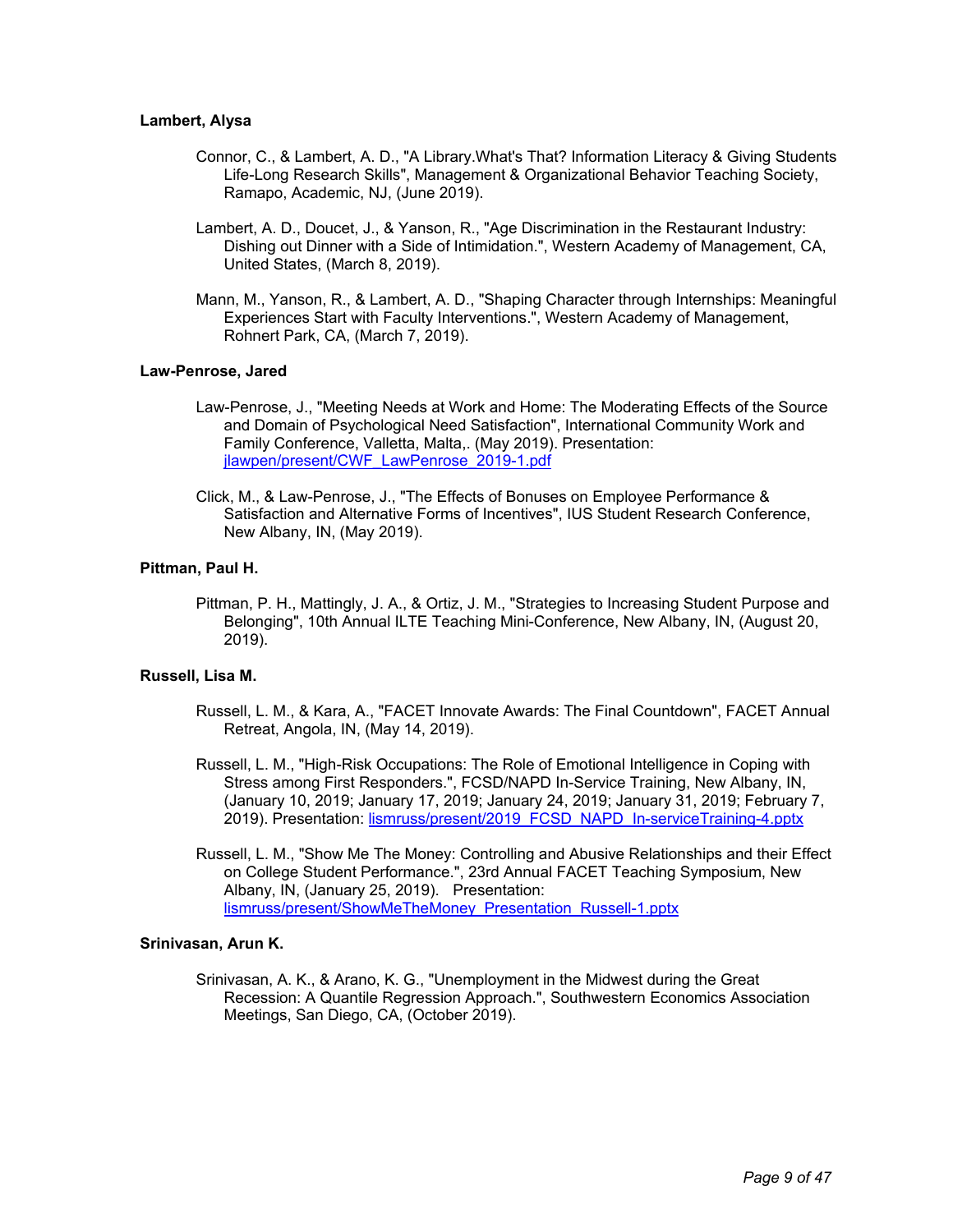# **School of Education**

# **Albrecht, Donna**

- Albrecht, D. L., "A Framework for Teaching and Learning in the Gifted/English Learner Collaborative Classroom", National Association for Gifted Children Conference 2019, Albuquerque, NM, (November 2019). Presentation: [dalbrec/present/Framework for](https://www.digitalmeasures.com/login/indiana/faculty/survey/ui/showFile?file=ZGFsYnJlYy9wcmVzZW50L0ZyYW1ld29yayBmb3IgSW5jbHVzaXZlIEVMTC1HVCBDbGFzc3Jvb21z%0AIE5BR0MgMjAxOSAtIERvbm5hIEFsYnJlY2h0LTEucHB0eA%3D%3D&surId=17918974&nodeId=1610663&sdId=97870702&sdSurId=17918974&rptId=20237&sgntr=WIBB9oyJIuTHkZKjkB7iBtH2BX8%3D)  [Inclusive ELL-GT Classrooms NAGC 2019 -](https://www.digitalmeasures.com/login/indiana/faculty/survey/ui/showFile?file=ZGFsYnJlYy9wcmVzZW50L0ZyYW1ld29yayBmb3IgSW5jbHVzaXZlIEVMTC1HVCBDbGFzc3Jvb21z%0AIE5BR0MgMjAxOSAtIERvbm5hIEFsYnJlY2h0LTEucHB0eA%3D%3D&surId=17918974&nodeId=1610663&sdId=97870702&sdSurId=17918974&rptId=20237&sgntr=WIBB9oyJIuTHkZKjkB7iBtH2BX8%3D) Donna Albrecht-1.pptx
- Adams, S., Beard, V., Morita-Mullaney, T., Albrecht, D. L., & Stallings, L., "Challenge Accepted: ENL License Revision", Indiana Teachers of English to Speakers of Other Languages 2019, Indianapolis, IN, (November 2019).
- Albrecht, D. L., & Frischkorn, H., "Creating a Network for English Learner Advocacy", Indiana Teacher of English to Speakers of Other Languages 2019, Indianapolis, IN, (November 2019). Presentation: [dalbrec/present/Creating a network for ell advocacy](https://www.digitalmeasures.com/login/indiana/faculty/survey/ui/showFile?file=ZGFsYnJlYy9wcmVzZW50L0NyZWF0aW5nIGEgbmV0d29yayBmb3IgZWxsIGFkdm9jYWN5IHVwZGF0%0AZWQgMTAtMzEtMTktMS5wcHR4&surId=17918974&nodeId=1610663&sdId=97889718&sdSurId=17918974&rptId=20237&sgntr=sfhcapXAT5NvISDYhdj61lUd4E0%3D)  [updated 10-31-19-1.pptx](https://www.digitalmeasures.com/login/indiana/faculty/survey/ui/showFile?file=ZGFsYnJlYy9wcmVzZW50L0NyZWF0aW5nIGEgbmV0d29yayBmb3IgZWxsIGFkdm9jYWN5IHVwZGF0%0AZWQgMTAtMzEtMTktMS5wcHR4&surId=17918974&nodeId=1610663&sdId=97889718&sdSurId=17918974&rptId=20237&sgntr=sfhcapXAT5NvISDYhdj61lUd4E0%3D)
- Albrecht, D. L., & Zino, J., "I Am From: A Project to Explore Cultural Identity, Self Awareness and Voice", Indiana Teachers of English to Speakers of Other Languages 2019, Indianapolis, IN, (November 2019). Presentation: [dalbrec/present/I Am From Project](https://www.digitalmeasures.com/login/indiana/faculty/survey/ui/showFile?file=ZGFsYnJlYy9wcmVzZW50L0kgQW0gRnJvbSBQcm9qZWN0IFByZXNlbnRhdGlvbiAtIElOVEVTT0wg%0AMjAxOS0xLnBwdHg%3D&surId=17918974&nodeId=1610663&sdId=97889979&sdSurId=17918974&rptId=20237&sgntr=kr00CC6FJzKe5Hx5NLPpRwNtzGQ%3D)  Presentation - [INTESOL 2019-1.pptx](https://www.digitalmeasures.com/login/indiana/faculty/survey/ui/showFile?file=ZGFsYnJlYy9wcmVzZW50L0kgQW0gRnJvbSBQcm9qZWN0IFByZXNlbnRhdGlvbiAtIElOVEVTT0wg%0AMjAxOS0xLnBwdHg%3D&surId=17918974&nodeId=1610663&sdId=97889979&sdSurId=17918974&rptId=20237&sgntr=kr00CC6FJzKe5Hx5NLPpRwNtzGQ%3D)
- Albrecht, D. L., "Indiana's Language Roadmap: Implications for English Learners", Indiana Teachers of English to Speakers of Other Languages 2019, Indianapolis, IN, (November 2019). Presentation: [dalbrec/present/Language Roadmap INTESOL 2019 Presentation-](https://www.digitalmeasures.com/login/indiana/faculty/survey/ui/showFile?file=ZGFsYnJlYy9wcmVzZW50L0xhbmd1YWdlIFJvYWRtYXAgSU5URVNPTCAyMDE5IFByZXNlbnRhdGlv%0Abi0yLnBwdHg%3D&surId=17918974&nodeId=1610663&sdId=97889853&sdSurId=17918974&rptId=20237&sgntr=eZVmmI8FL9rYz0ahc45fxro1Nuc%3D)[2.pptx](https://www.digitalmeasures.com/login/indiana/faculty/survey/ui/showFile?file=ZGFsYnJlYy9wcmVzZW50L0xhbmd1YWdlIFJvYWRtYXAgSU5URVNPTCAyMDE5IFByZXNlbnRhdGlv%0Abi0yLnBwdHg%3D&surId=17918974&nodeId=1610663&sdId=97889853&sdSurId=17918974&rptId=20237&sgntr=eZVmmI8FL9rYz0ahc45fxro1Nuc%3D)
- Albrecht, D. L., "Equity for English Learners in Gifted Education Programs -The Development of a Teaching Model, IUL Faculty Research and Creative Activity Day 2019, New Albany, IN, (September 2019). Presentation: [dalbrec/present/Faculty Research Day 2019 -](https://www.digitalmeasures.com/login/indiana/faculty/survey/ui/showFile?file=ZGFsYnJlYy9wcmVzZW50L0ZhY3VsdHkgUmVzZWFyY2ggRGF5IDIwMTkgLSBEb25uYSBBbGJyZWNo%0AdC0xLnBwdHg%3D&surId=17918974&nodeId=1610663&sdId=97869744&sdSurId=17918974&rptId=20237&sgntr=TCUh%2BDyebfzIxo%2FMpqT0uFNbhVc%3D) [Donna Albrecht-1.pptx](https://www.digitalmeasures.com/login/indiana/faculty/survey/ui/showFile?file=ZGFsYnJlYy9wcmVzZW50L0ZhY3VsdHkgUmVzZWFyY2ggRGF5IDIwMTkgLSBEb25uYSBBbGJyZWNo%0AdC0xLnBwdHg%3D&surId=17918974&nodeId=1610663&sdId=97869744&sdSurId=17918974&rptId=20237&sgntr=TCUh%2BDyebfzIxo%2FMpqT0uFNbhVc%3D)
- Coker-Kolo, E. O., & Albrecht, D. L., "Together We'll Grow": A pipeline Program for College and Career Readiness and Teacher Education", IU Southeast Faculty Research and Creative Activity Day, New Albany, IN, (September 2019). Presentation: [dalbrec/present/2019 TWG-Presentation for IU Southeast-1.pptx](https://www.digitalmeasures.com/login/indiana/faculty/survey/ui/showFile?file=ZGFsYnJlYy9wcmVzZW50LzIwMTkgVFdHLVByZXNlbnRhdGlvbiBmb3IgSVUgU291dGhlYXN0LTEu%0AcHB0eA%3D%3D&surId=17918974&nodeId=1610663&sdId=97869578&sdSurId=17918974&rptId=20237&sgntr=Wjjlbtwopir7I2izpb07AYm8%2Fv0%3D)
- Albrecht, D. L., "Teach for Understanding: Embracing and Supporting your Domestic and International English Learners", IU Southeast Scholarship of Teaching and Learning 2019, New Albany, IN, (September 25, 2019). Presentation: [dalbrec/present/SoTL 2019](https://www.digitalmeasures.com/login/indiana/faculty/survey/ui/showFile?file=ZGFsYnJlYy9wcmVzZW50L1NvVEwgMjAxOSAtIERvbm5hIEFsYnJlY2h0IC0gVGVhY2hpbmcgRW5n%0AbGlzaCBMZWFybmVycy0xLnBwdHg%3D&surId=17918974&nodeId=1610663&sdId=97869894&sdSurId=17918974&rptId=20237&sgntr=faKHJD03TkZqpJXfnQFJfZaCmgA%3D)  - Donna Albrecht - [Teaching English Learners-1.pptx](https://www.digitalmeasures.com/login/indiana/faculty/survey/ui/showFile?file=ZGFsYnJlYy9wcmVzZW50L1NvVEwgMjAxOSAtIERvbm5hIEFsYnJlY2h0IC0gVGVhY2hpbmcgRW5n%0AbGlzaCBMZWFybmVycy0xLnBwdHg%3D&surId=17918974&nodeId=1610663&sdId=97869894&sdSurId=17918974&rptId=20237&sgntr=faKHJD03TkZqpJXfnQFJfZaCmgA%3D)
- Albrecht, D. L., "Supporting Long Term English Learners", Indiana Secondary English Learner Collaborative, Indianapolis, IN, (May 2019). Presentation: [dalbrec/present/Supporting Long term ELs -](https://www.digitalmeasures.com/login/indiana/faculty/survey/ui/showFile?file=ZGFsYnJlYy9wcmVzZW50L1N1cHBvcnRpbmcgTG9uZyB0ZXJtIEVMcyAtIERvbm5hIEFsYnJlY2h0%0ALTEucHB0eA%3D%3D&surId=17918974&nodeId=1610663&sdId=97870432&sdSurId=17918974&rptId=20237&sgntr=95t9PMJqTTgb7NqcZRMbkkbHqAM%3D) Donna Albrecht-1.pptx

# **Asim, Sumreen I.**

- Asim, S. I., "Emphasizing the "T" in STEAM in Science Instructional Practices of Elementary Teacher Candidates' Developing 21st Century Practice.", International Conference of Education, Research and Innovation, Seville, Spain, (November 2019).
- Asim, S. I., "My Students Rather use Technology Anyways! Increasing Digital Pedagogy of Teacher Candidates.", International Conference of Education, Research and Innovation,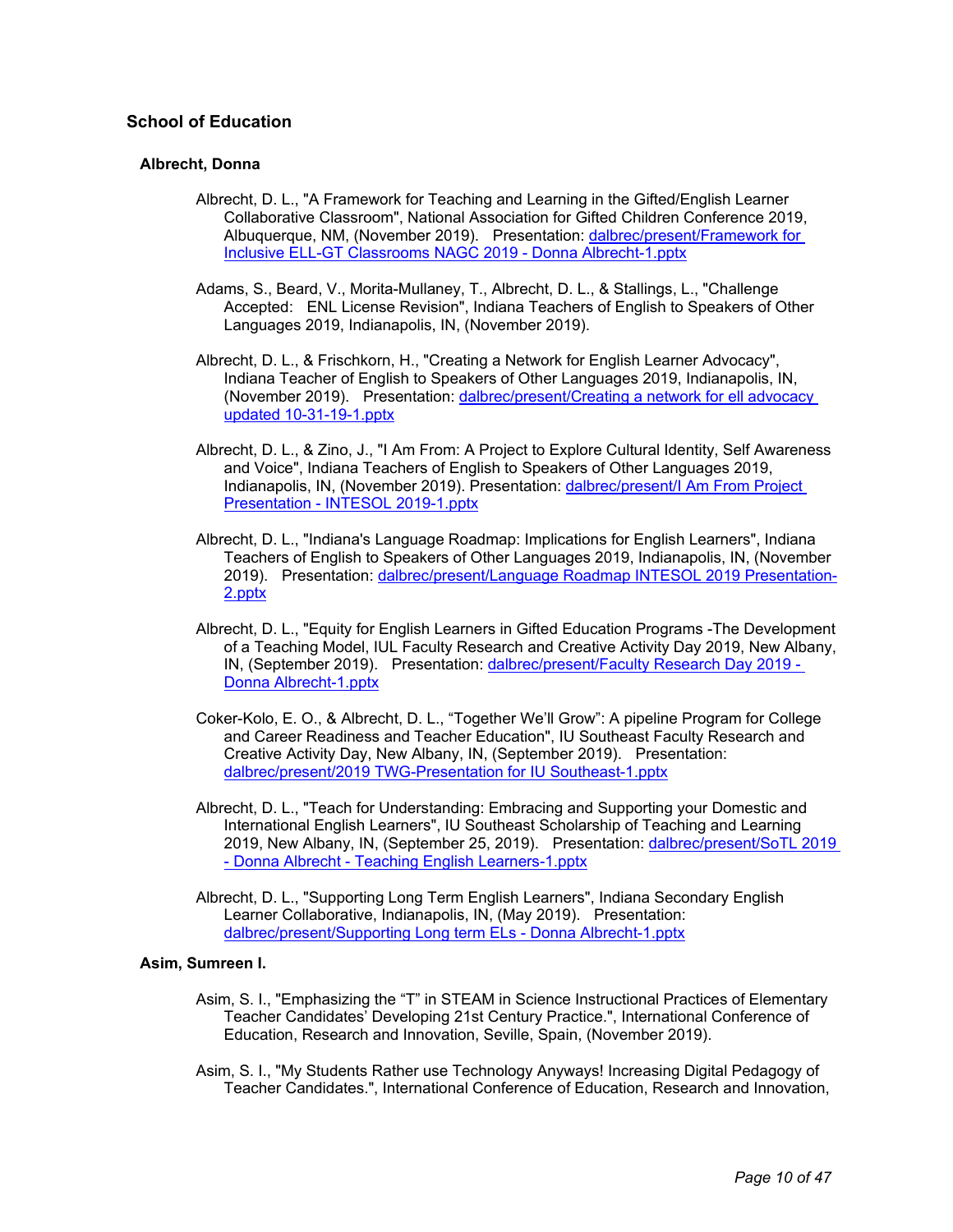Seville, Spain, (November 2019).

- Asim, S. I., "Bringing Augmented Reality into our STEM Classrooms", IU Southeast Research and Creativity Day, New Albany, IN, (September 2019).
- Zollman, A., Asim, S. I., Camahalan, F. M., Coker-Kolo, E. O., Hollenbeck, J. E., Pinkston, G. L., & Ramachandran, S., "Growing Tomorrow's STEM Teachers - STEM Education", IU Southeast Research and Creativity Day, New Albany, IN, (September 2019).
- Asim, S. I., "Informal Science Learning Through Ed tech Usage", International Society for Technology Education, Philadelphia, PA, (June 2019).
- Asim, S. I., & Hughes, M. E., "Learning about the Learning Cycle through Picture-Perfect STEM for grades 3rd-8th.", Growing Tomorrow's STEM Teacher's Summer Institute (GTST), New Albany, IN, (June 2019).
- Asim, S. I., & Book, K., "PHET Simulations in Science Education", Kentucky Society of Technology Education, Louisville, KY, (March 2019).
- Asim, S. I., & Hughes, M. E "Picture-Perfect STEM: Teaser' Session", Kentucky Society for Technology Education, Prospect, KY, (March 2019).
- Asim, S. I., & Boyd, A., "Inquiry-based Teaching through Children's Literature: NSTA Pictureperfect STEM", Hoosiers Association of Science Teachers Inc, Indianapolis, IN, (February 2019).
- Asim, S. I., & Hollenbeck, J. E., "Upgrade your Science Methods Courses with Meaningful Technology Integration.", Hoosier Association of Teaching Science, Inc, Indianapolis, IN, (February 2019).
- Asim, S. I., "Elementary Preservice Teachers' Beliefs about the Image of Science Teaching.", International Conference on Education, Honolulu, HI, (January 4, 2019). Presentation: [sasim/present/2019\\_Jan\\_IAFOR\\_PresenationCertificate-1.pdf](https://www.digitalmeasures.com/login/indiana/faculty/survey/ui/showFile?file=c2FzaW0vcHJlc2VudC8yMDE5X0phbl9JQUZPUl9QcmVzZW5hdGlvbkNlcnRpZmljYXRlLTEucGRm%0A&surId=17829051&nodeId=1610663&sdId=88302301&sdSurId=17829051&rptId=20237&sgntr=13Xgy%2FMg4TBrSde2149YJCE3R94%3D)
- Asim, S. I., "Implementation of Principal Features of Professional Development for STEM Teacher Candidates.", Clute Institute, Maui, HI, (January 3, 2019). Presentation: [sasim/present/2019\\_Jan\\_Poster\\_GTST\\_Asim\\_Poster-1.jpg](https://www.digitalmeasures.com/login/indiana/faculty/survey/ui/showFile?file=c2FzaW0vcHJlc2VudC8yMDE5X0phbl9Qb3N0ZXJfR1RTVF9Bc2ltX1Bvc3Rlci0xLmpwZw%3D%3D&surId=17829051&nodeId=1610663&sdId=88302322&sdSurId=17829051&rptId=20237&sgntr=1AAhIx5UOvlAwDLARF4KO56vWm0%3D)
- Asim, S. I., "The Expanding Elementary Teacher Candidates' Beliefs Enrolled in a Technology Infused Undergraduate Science Methods Course", Clute Institute, Maui, HI, (January 3, 2019). Presentation: [sasim/present/PresentationCertificates-1.pdf](https://www.digitalmeasures.com/login/indiana/faculty/survey/ui/showFile?file=c2FzaW0vcHJlc2VudC9QcmVzZW50YXRpb25DZXJ0aWZpY2F0ZXMtMS5wZGY%3D&surId=17829051&nodeId=1610663&sdId=88302311&sdSurId=17829051&rptId=20237&sgntr=MX%2FVbMOfwZwZoPxnW5S1OMtGFIM%3D)

# **Bartlett, Carol**

- Bartlett, C., & Star, R., "Critical Shortage Areas in Education: What does that Really Mean?", Critical Questions In Education Conference, Savannah, GA, (March 5, 2019). Presentation[: carbartl/present/Critical Shortage Areas in Education-CQiE Conference-](https://www.digitalmeasures.com/login/indiana/faculty/survey/ui/showFile?file=Y2FyYmFydGwvcHJlc2VudC9Dcml0aWNhbCBTaG9ydGFnZSBBcmVhcyBpbiBFZHVjYXRpb24tQ1Fp%0ARSBDb25mZXJlbmNlLTEuZG9jeA%3D%3D&surId=17829053&nodeId=1610663&sdId=88524312&sdSurId=17829053&rptId=20237&sgntr=CAca4tz6F2N2r61prpjlVaGylU0%3D)[1.docx](https://www.digitalmeasures.com/login/indiana/faculty/survey/ui/showFile?file=Y2FyYmFydGwvcHJlc2VudC9Dcml0aWNhbCBTaG9ydGFnZSBBcmVhcyBpbiBFZHVjYXRpb24tQ1Fp%0ARSBDb25mZXJlbmNlLTEuZG9jeA%3D%3D&surId=17829053&nodeId=1610663&sdId=88524312&sdSurId=17829053&rptId=20237&sgntr=CAca4tz6F2N2r61prpjlVaGylU0%3D)
- Bartlett, C., & Rachel, S., "Middle Level Leadership: The Importance of This in Education A Review of the Powerful Book: The 360 degree Leader by John Maxwell", Critical Questions In Education Conference, Savannah, GA, (March 4, 2019). Presentation: [carbartl/present/Middle Level Leadership-Critical Questions in Education Conference-](https://www.digitalmeasures.com/login/indiana/faculty/survey/ui/showFile?file=Y2FyYmFydGwvcHJlc2VudC9NaWRkbGUgTGV2ZWwgTGVhZGVyc2hpcC1Dcml0aWNhbCBRdWVzdGlv%0AbnMgaW4gRWR1Y2F0aW9uIENvbmZlcmVuY2UtMS5kb2N4&surId=17829053&nodeId=1610663&sdId=88524238&sdSurId=17829053&rptId=20237&sgntr=%2BqQijm%2BehDKQSLg3ibM8QMO7Xh4%3D)[1.docx](https://www.digitalmeasures.com/login/indiana/faculty/survey/ui/showFile?file=Y2FyYmFydGwvcHJlc2VudC9NaWRkbGUgTGV2ZWwgTGVhZGVyc2hpcC1Dcml0aWNhbCBRdWVzdGlv%0AbnMgaW4gRWR1Y2F0aW9uIENvbmZlcmVuY2UtMS5kb2N4&surId=17829053&nodeId=1610663&sdId=88524238&sdSurId=17829053&rptId=20237&sgntr=%2BqQijm%2BehDKQSLg3ibM8QMO7Xh4%3D)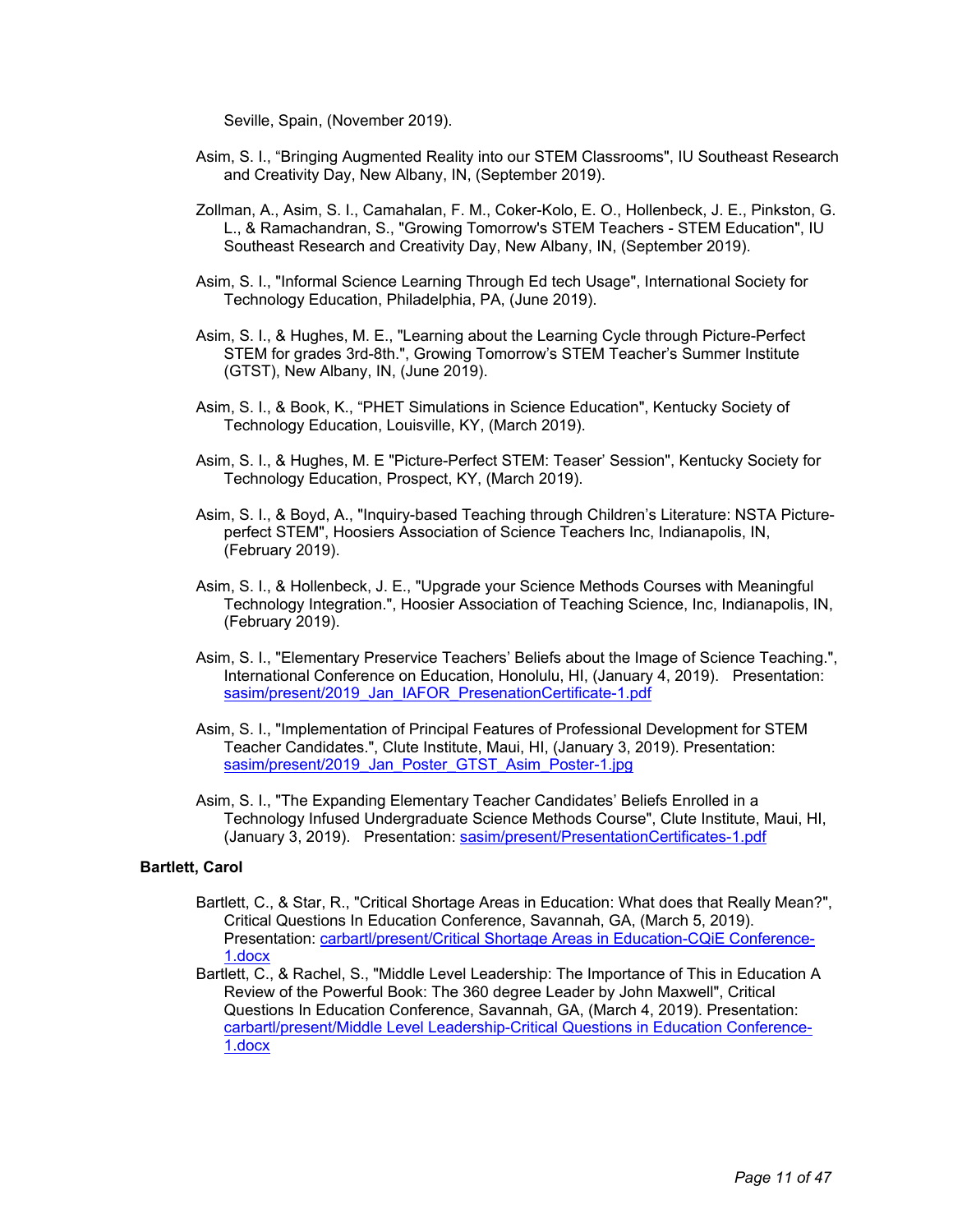# **Brewer, Neil H.**

Brewer, N. H., "Connecting Paper-towel Rockets to Science", Growing Tomorrow's STEM Teachers, New Albany, IN, (June 11, 2019).

# **Chang, Sau Hou**

Mukhopadhyay, S., Russell, L., & Chang, S. H., "FACET Leadership Institute Project Progress.", Faculty Academy on Excellence in Teaching Retreat, Angola, IN, (May 16, 2019).

#### **Coker-Kolo, Doyin O.**

- Coker-Kolo, E. O., "Teachers of Color's Perceptions of Stakeholders' Support of their Professional Growth and Development along the Teacher Development Continuum", 72nd ATE-I Fall Teacher Education Conference, Noblesville, IN, (October 18, 2019). Presentation[: ecokerko/present/2019 ATE-I Proposal Abstract-DCK GM-1.docx](https://www.digitalmeasures.com/login/indiana/faculty/survey/ui/showFile?file=ZWNva2Vya28vcHJlc2VudC8yMDE5IEFURS1JIFByb3Bvc2FsIEFic3RyYWN0LURDSyBHTS0xLmRv%0AY3g%3D&surId=17691036&nodeId=1610663&sdId=97456022&sdSurId=17691036&rptId=20237&sgntr=9hnXu%2Fzq40pSLOnZtIGq1y7rhsg%3D)
- Coker-Kolo, E. O., "Together We'll Grow: A Pipeline Program for College and Career Readiness", IU Southeast Faculty Research & Creative Activity Day, New Albany, IN, (September 27, 2019).
- Coker-Kolo, E. O., "Steps in Building a New Program: Meeting the Needs of Our Students and Community Partners", Scholarship of Teaching and Learning Conference, New Albany, IN, (September 20, 2019). Presentation: [ecokerko/present/SoTL 18 Steps in](https://www.digitalmeasures.com/login/indiana/faculty/survey/ui/showFile?file=ZWNva2Vya28vcHJlc2VudC9Tb1RMIDE4IFN0ZXBzIGluIEJ1aWxkaW5nIGEgTmV3IFByb2dyYW0g%0ASVVTIFNjaG9vbCBvZiBFZHVjYXRpb24tRmluYWwtMi5wcHR4&surId=17691036&nodeId=1610663&sdId=97498776&sdSurId=17691036&rptId=20237&sgntr=YDNX6lQM7hImundnGzVEzuDH9ao%3D)  [Building a New Program IUS School of Education-Final-2.pptx](https://www.digitalmeasures.com/login/indiana/faculty/survey/ui/showFile?file=ZWNva2Vya28vcHJlc2VudC9Tb1RMIDE4IFN0ZXBzIGluIEJ1aWxkaW5nIGEgTmV3IFByb2dyYW0g%0ASVVTIFNjaG9vbCBvZiBFZHVjYXRpb24tRmluYWwtMi5wcHR4&surId=17691036&nodeId=1610663&sdId=97498776&sdSurId=17691036&rptId=20237&sgntr=YDNX6lQM7hImundnGzVEzuDH9ao%3D)
- Coker-Kolo, E. O., "Be Brave: Writing a Grant Doesn't Require a Ph.D. 10 Grant Writing Tips for STEM Educators", Growing Tomorrow's STEM Teachers Summer Institute, New Albany, IN, (June 11, 2019).
- Coker-Kolo, E. O., "Evidences to Meet CAEP Accreditation: Best Practices and Recommendations", American Association of Colleges for Teacher Education Annual Meeting, Louisville, KY, (February 23, 2019).
- Coker-Kolo, E. O., "Together We'll Grow": A Partnership Pipeline Program that Promotes Teacher Diversity", American Association of Colleges for Teacher Education Annual Meeting, Louisville, KY, (February 22, 2019).

#### **Fankhauser, Robin L.**

Fankhauser, R. L., "Here are Your Textbooks and Keys, See you Next Week", Kentucky Association of School Administrators Annual Meeting, Louisville, KY, (July 26, 2019). Presentation: [rfankhau/present/KASA 2018 Here are Your Textbooks 7.21-1.pptx](https://www.digitalmeasures.com/login/indiana/faculty/survey/ui/showFile?file=cmZhbmtoYXUvcHJlc2VudC9LQVNBIDIwMTggSGVyZSBhcmUgWW91ciBUZXh0Ym9va3MgNy4yMS0x%0ALnBwdHg%3D&surId=17691049&nodeId=1610663&sdId=88566508&sdSurId=17691049&rptId=20237&sgntr=ze0hG3z7pz8zpF5xsRqvXLJnaYk%3D)

#### **Griggs, Charles B.**

- Griggs, C. B., "Curriculum, the Artifact and the Citizen", Bergamo Conference on Curriculum and Classroom Practice, Dayton, OH, (October 2019).
- Griggs, C. B. & Hughes, M. E., "The Object is the Message", IU Southeast Faculty Research and Creative Activity Day, New Albany, IN, (September 27, 2019). Presentation[: cbgriggs/present/TheObjectisMessageFinal-1.pptx](https://www.digitalmeasures.com/login/indiana/faculty/survey/ui/showFile?file=Y2JncmlnZ3MvcHJlc2VudC9UaGVPYmplY3Rpc01lc3NhZ2VGaW5hbC0xLnBwdHg%3D&surId=17691033&nodeId=1610663&sdId=97895673&sdSurId=17691033&rptId=20237&sgntr=66JHSB38%2FlzSj1XYLl0bozGWoSE%3D)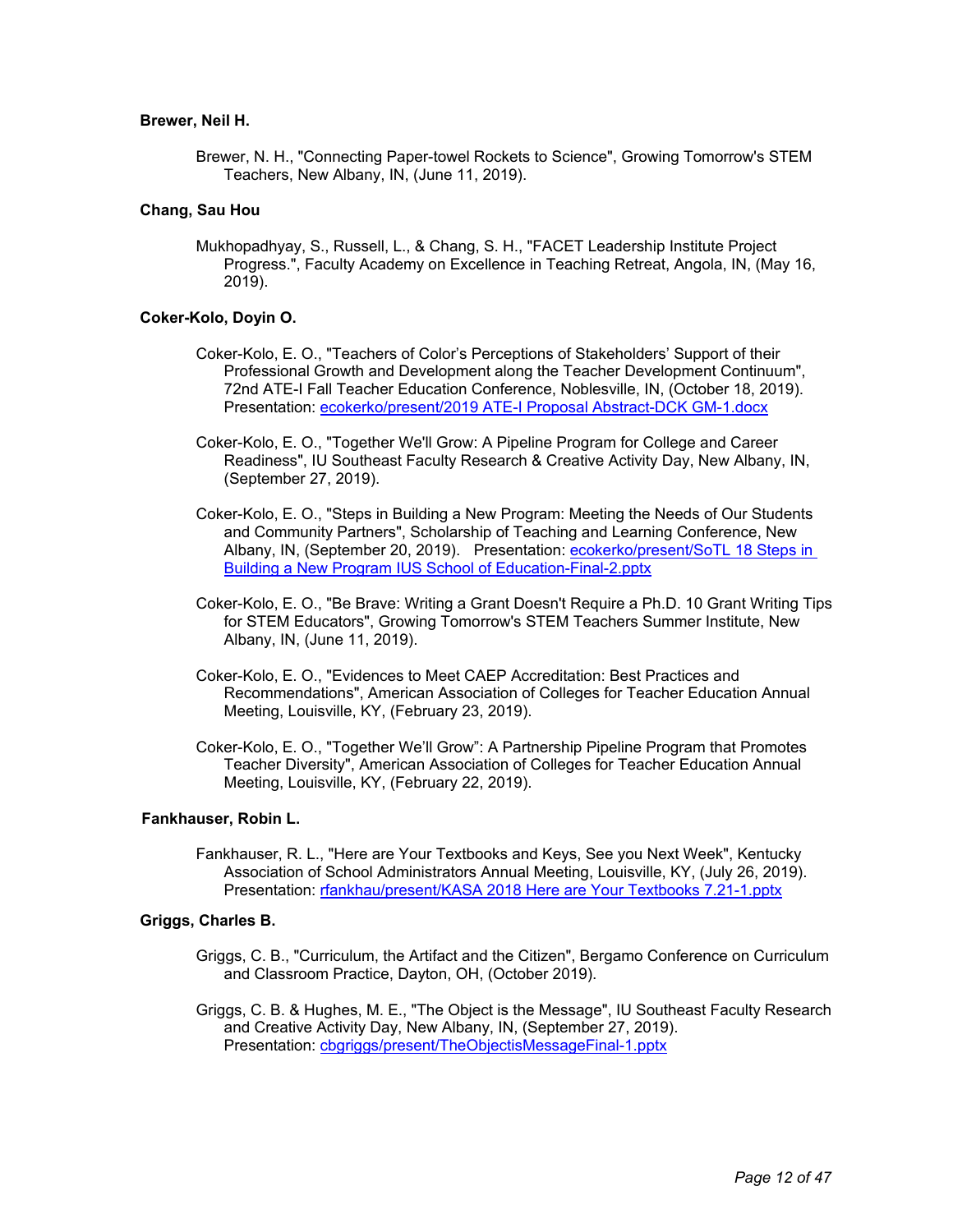# **Hoffman, Lisa**

Fry, M. S, Hoffman, L., & Wells-Freiberger, L. C., "Simulating Poverty: How Faculty and Students Gain Understanding Through Poverty Simulation", FACET Symposium, New Albany, IN, (January 25, 2019).

#### **Hollenbeck, James E.**

- Hollenbeck, J. E., Ashlock, J., & Pearcy, M., "Using STEM Activities to Enhance Literacy Engagement.", NSTA Area Conference on Science Education, Seattle, WA, (December 2019).
- Hollenbeck, J. E., Russcetti, T., & Sabatier, C., Teaching, "Getting the Most Out of a Single Writing Assignment: Using Write to Learn", Transforming STEM Higher Education, American Association of American Colleges and Universities., Chicago, IL, (November 2019).
- Hollenbeck, J. E., Zollman, A., Asim, S. I., Coker-Kolo, E. O., Camahalan, F. M., Pinkston, G. L., & Ramachandran, S., "Growing Tomorrow's STEM Teachers Program", Indiana University Faculty Research and Creativity Day, New Albany, IN, (November 2019).
- Hollenbeck, J. E., "Science Fiction to Promote Science Learning Literacy and Social Understanding", 48th Annual Conference of Chemistry Teachers with International Participation, Sofia, Bulgaria, (October 2019). Presentation[: jehollen/present/02 Science](https://www.digitalmeasures.com/login/indiana/faculty/survey/ui/showFile?file=amVob2xsZW4vcHJlc2VudC8wMiBTY2llbmNlIEZpY3Rpb24gdG8gUHJvbW90ZSBTY2llbmNlIExl%0AYXJuaW5nIExpdGVyYWN5IGFuZCBTb2NpYWwgVW5kZXJzdGFuZGluZy0xLnBwdHg%3D&surId=17691040&nodeId=1610663&sdId=97274121&sdSurId=17691040&rptId=20237&sgntr=oSpPvjbdF9KQUJ72tOsa2SQ%2BJdQ%3D)  [Fiction to Promote Science Learning Literacy and Social Understanding-1.pptx](https://www.digitalmeasures.com/login/indiana/faculty/survey/ui/showFile?file=amVob2xsZW4vcHJlc2VudC8wMiBTY2llbmNlIEZpY3Rpb24gdG8gUHJvbW90ZSBTY2llbmNlIExl%0AYXJuaW5nIExpdGVyYWN5IGFuZCBTb2NpYWwgVW5kZXJzdGFuZGluZy0xLnBwdHg%3D&surId=17691040&nodeId=1610663&sdId=97274121&sdSurId=17691040&rptId=20237&sgntr=oSpPvjbdF9KQUJ72tOsa2SQ%2BJdQ%3D)
- Hollenbeck, J. E., "Myth, Legends of E-texts in Education", 48th Annual Conference of Chemistry Teachers with International Participation, Sofia, Bulgaria, (October 2019). Presentation[: jehollen/present/01 Myths Legends of E books-1.pptx](https://www.digitalmeasures.com/login/indiana/faculty/survey/ui/showFile?file=amVob2xsZW4vcHJlc2VudC8wMSBNeXRocyBMZWdlbmRzIG9mIEUgYm9va3MtMS5wcHR4&surId=17691040&nodeId=1610663&sdId=97274034&sdSurId=17691040&rptId=20237&sgntr=NS8Kj0LFOkn2bHafIx6PgTUbJMw%3D)
- Hollenbeck, J. E., "Using Problem-Based Inquiry to Guide Student Action Research.", 48th Annual Conference of Chemistry Teachers with International Participation, Sofia, Bulgaria, (October 2019). Presentation: [jehollen/present/4 The Flipped Class Room and](https://www.digitalmeasures.com/login/indiana/faculty/survey/ui/showFile?file=amVob2xsZW4vcHJlc2VudC80IFRoZSBGbGlwcGVkIENsYXNzIFJvb20gYW5kIFByb2JsZW0gQmFz%0AZWQgTGVhcm5pbmctMi5wcHR4&surId=17691040&nodeId=1610663&sdId=97274239&sdSurId=17691040&rptId=20237&sgntr=jNv6mZNKcYp2RNuAEivK4420pSw%3D)  [Problem Based Learning-2.pptx](https://www.digitalmeasures.com/login/indiana/faculty/survey/ui/showFile?file=amVob2xsZW4vcHJlc2VudC80IFRoZSBGbGlwcGVkIENsYXNzIFJvb20gYW5kIFByb2JsZW0gQmFz%0AZWQgTGVhcm5pbmctMi5wcHR4&surId=17691040&nodeId=1610663&sdId=97274239&sdSurId=17691040&rptId=20237&sgntr=jNv6mZNKcYp2RNuAEivK4420pSw%3D)
- Hollenbeck, J. E., "Perceptions of English Language Learners in the Secondary Science Classrooms in 2017-2019", IU Southeast Faculty Research and Creativity Day, New Albany, IN, (September 2019). Presentation: jehollen/present/Perceptions of ESL in [Science Classes-1.ppt](https://www.digitalmeasures.com/login/indiana/faculty/survey/ui/showFile?file=amVob2xsZW4vcHJlc2VudC9QZXJjZXB0aW9ucyBvZiBFU0wgaW4gU2NpZW5jZSBDbGFzc2VzLTEu%0AcHB0&surId=17691040&nodeId=1610663&sdId=97276049&sdSurId=17691040&rptId=20237&sgntr=GWuFyT2vI92fpEDtgG7F6JoSNV0%3D)
- Hollenbeck, J. E., & Hristova-Hollenbeck, D. Z., "Technology as an Assessment Tool in Science Learning in the Diverse Language Classroom", Hoosier Association of Science Teachers Annual Convention, Indianapolis, IN, (February 2019). Presentation: [jehollen/present/Technology as an Assessment Tool in Sci Learn Diverse Class-1.ppt](https://www.digitalmeasures.com/login/indiana/faculty/survey/ui/showFile?file=amVob2xsZW4vcHJlc2VudC9UZWNobm9sb2d5IGFzIGFuIEFzc2Vzc21lbnQgVG9vbCBpbiBTY2kg%0ATGVhcm4gRGl2ZXJzZSBDbGFzcy0xLnBwdA%3D%3D&surId=17691040&nodeId=1610663&sdId=97276780&sdSurId=17691040&rptId=20237&sgntr=l7cTSfrXe5awXkzbjj7XL5oyFDg%3D)

# **Johnson, Cathy**

- Johnson, C., Mink, D., & Singleton, J., "Active Learning in Teacher Education for 200 Years and Beyond", IU Southeast Faculty Research and Creative Activity Day, New Albany, IN, (September 2019).
- Johnson, C., Mink, D., Sproles, K., Davis, S., & Murphy, J., "The Students Tell All (Well, Not Quite Everything)", ILTE Teaching Mini-Conference, New Albany, IN, (August 2019). Presentation[: johnscat/present/The Students Tell All \\_F19\\_Mink\\_Johnson-1.pdf](https://www.digitalmeasures.com/login/indiana/faculty/survey/ui/showFile?file=am9obnNjYXQvcHJlc2VudC9UaGUgU3R1ZGVudHMgVGVsbCBBbGwgX0YxOV9NaW5rX0pvaG5zb24t%0AMS5wZGY%3D&surId=17691041&nodeId=1610663&sdId=97699125&sdSurId=17691041&rptId=20237&sgntr=LY7TyjFO%2BmSTJsBlxMwIyta6i2g%3D)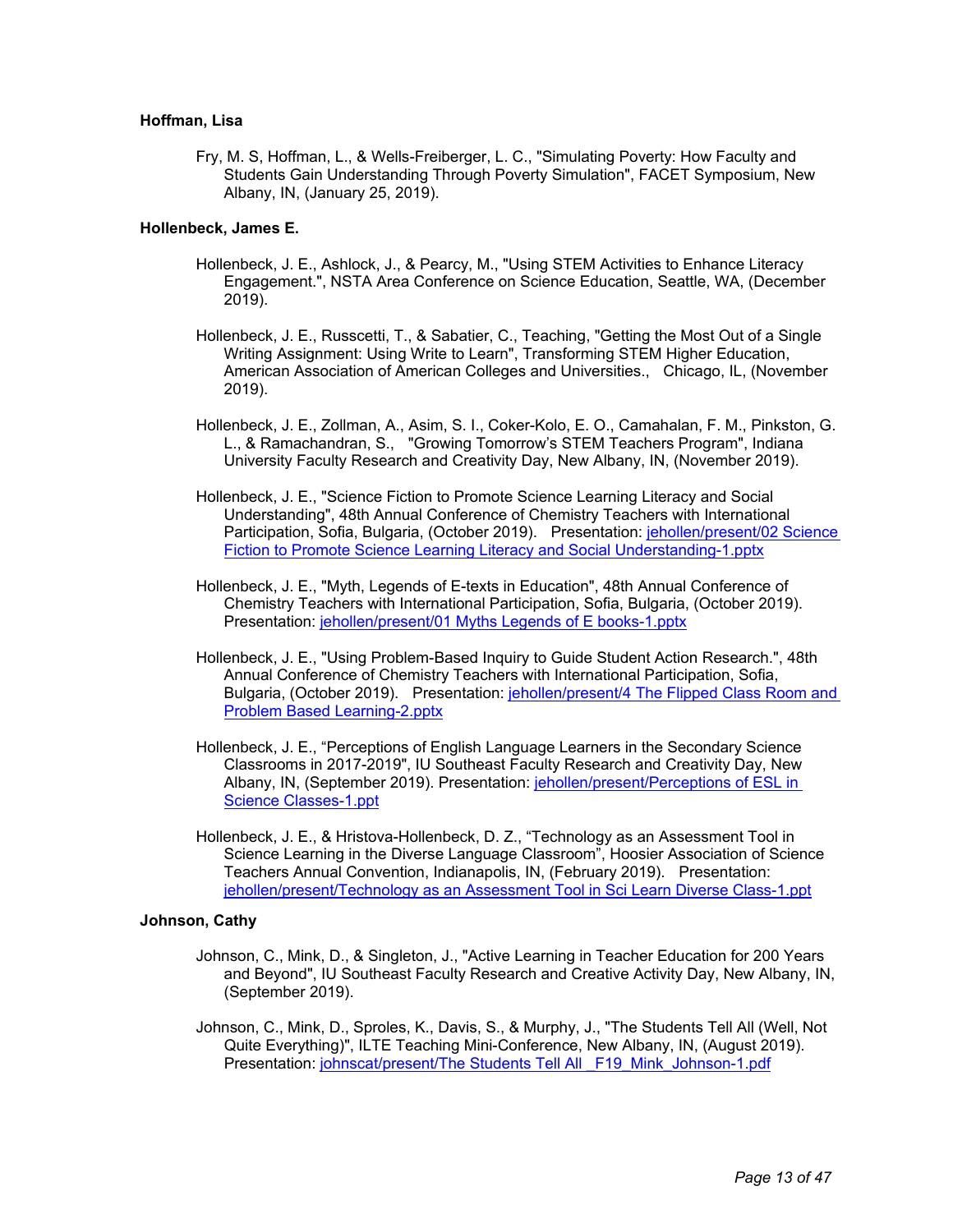Johnson, C., "Project-Based Learning for Social Justice & Diversity", Elementary Social Studies Education Symposium, Wilmington, NC, (June 2019). Presentation: johnscat/present/ESSES19 - [Project-Based Learning for Social Justice Diversity-1.pdf](https://www.digitalmeasures.com/login/indiana/faculty/survey/ui/showFile?file=am9obnNjYXQvcHJlc2VudC9FU1NFUzE5IC0gUHJvamVjdC1CYXNlZCBMZWFybmluZyBmb3IgU29j%0AaWFsIEp1c3RpY2UgIERpdmVyc2l0eS0xLnBkZg%3D%3D&surId=17691041&nodeId=1610663&sdId=97698312&sdSurId=17691041&rptId=20237&sgntr=SLQ7tEOcB5M%2Brhn3jLrUySVV57E%3D)

# **Maher, Steffany**

- Maher, S. C., "The Most Vulnerable: Teaching about Youth in War through Alan Gratz's Refugee", National Council of Teachers of English Convention, Baltimore, MD, (November 2019).
- Maher, S. C., Ehst, S., & Sanford, J., "Critical Inquiry Circles Framework: Independent Reading, Whole-class Discussion, and Collaborative Research and Writing", Michigan Council of Teachers of English Fall Conference, Lansing, MI, (October 2019).
- Maher, S. C., "Critical Inquiry Circles: Framework for Independent Reading, Whole-class Discussion, and Collaborative Research and Writing in Content-Area Classrooms", Indiana University Southeast Faculty Research and Creativity Day: A Bicentennial Event, New Albany, IN, (September 2019).
- Maher, S. C., Jenkins, D., Moman, J., & Atkins, A., "College, Career, and Community Writers Program (C3WP): An IUSWP Introduction", Indiana Council of Teachers of English State Conference, Indianapolis, IN, (March 2019).
- Maher, S. C., Ehst, S., & Sanford, J., "Critical Inquiry Circles: A Framework and Practical Applications", Indiana Council of Teachers of English State Conference, Indianapolis, IN, (March 2019).

#### **Mink, Debi V.**

- Mink, D. V., "Math for Chocolate Lovers- Or Not", Indiana Council for Teachers of Mathematics Annual Conference, Indianapolis, IN, (September 29, 2019).
- Mink, D. V., Singleton, J. J., & Johnson, C., "Active Learning in Teacher Education 200 Years and Beyond", IU Southeast Faculty Research and Creative Activity Day, New Albany, IN, (September 27, 2019). Presentation: [dvmink/present/Bicentennial\\_2019-1.pdf](https://www.digitalmeasures.com/login/indiana/faculty/survey/ui/showFile?file=ZHZtaW5rL3ByZXNlbnQvQmljZW50ZW5uaWFsXzIwMTktMS5wZGY%3D&surId=17691035&nodeId=1610663&sdId=95621374&sdSurId=17691035&rptId=20237&sgntr=KMtXUCdV%2FmW8DgDopWTu9v2FWJw%3D)
- Mink, D. V., Johnson, C., Murphy, J., Davis, S., & Sproles, K., "The Students Tell All (Well Not Quite Everything)", ITLE Mini-Conference, New Albany, IN, (August 20, 2019). Presentation: dvmink/present/The Students Tell All F19\_Mink\_Johnson-1.pptx

#### **Pinkston, Gary L.**

- Pinkston, G. L., & Kissana, I., "Robots in the Classroom", GTST STEM Conference, New Albany, IN, (August 17, 2019). Presentation: [gpinksto/present/Robotics 2019 \(1\)-1.pdf](https://www.digitalmeasures.com/login/indiana/faculty/survey/ui/showFile?file=Z3BpbmtzdG8vcHJlc2VudC9Sb2JvdGljcyAyMDE5ICgxKS0xLnBkZg%3D%3D&surId=17691039&nodeId=1610663&sdId=97572957&sdSurId=17691039&rptId=20237&sgntr=rVnsXlyX531IBeg0d6I9NwaH0P8%3D)
- Pinkston, G. L., Ridout, S. R., & Albabi, B., "Virtual Realities: New Perspectives and Learning in the Classroom", KySTE, Louisville, KY, (March 13, 2019). Presentation: [gpinksto/present/KySte 2019 VR Prez-1.pdf](https://www.digitalmeasures.com/login/indiana/faculty/survey/ui/showFile?file=Z3BpbmtzdG8vcHJlc2VudC9LeVN0ZSAyMDE5IFZSIFByZXotMS5wZGY%3D&surId=17691039&nodeId=1610663&sdId=97572663&sdSurId=17691039&rptId=20237&sgntr=LUJ2OPz3yUCUMfbP7KFAkPNcL8Y%3D)

# **Ridout, Susan R.**

Pinkston, G. L., Ridout, S. R., & Dubbabi, B., "Virtual Realities: New Perspectives and Learning in the Classroom.", Kentucky Society for Technology in Education: Spring Conference, Louisville, KY, (March 2019).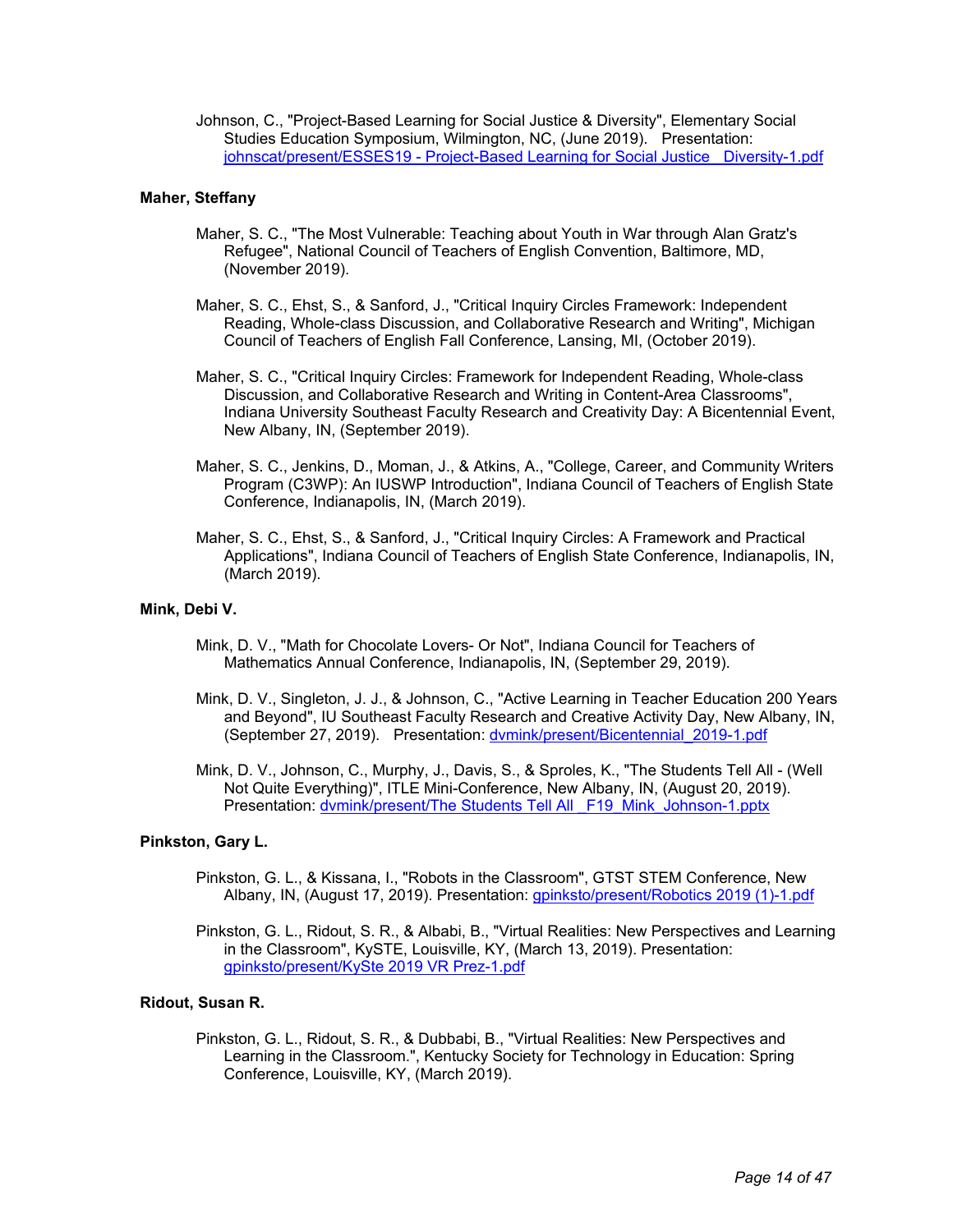# **Singleton, Jacque J.**

Singleton, J. J., Mink, D. V., & Johnson, C., "Active Learning in Teacher Education for 200 Years and Beyond", IU Southeast Faculty Research and Creative Activity Day, New Albany, IN, (September 27, 2019).

# **Star Jayapandian, Rachel P.**

- Star, R., & Bartlett, C., "Critical Shortages in Teacher Education", Critical Questions in Education Conference, Savannah, GA, (March 6, 2019).
- Star, R., & Bartlett, C., "The Importance of Middle Level Leadership: A Review of the Powerful Book The 360 degree leader by John Maxwell". Critical Questions in Education Conference, Savannah, GA, (March 5, 2019).
- Star, R., & Hughes, M., Association of Teacher Educators, Atlanta, GA, (February 19, 2019).

#### **Zollman, Alan**

- Zollman, A., "Making Students as Smart as Their Phones & Fixing Their Common Bugs", 45th Annual Conference of the American Mathematical Association of Two-Year Colleges, Milwaukee, WI, (November 15, 2019).
- Zollman, A. "ELL Parent Night: Enriching the Gifted, Empowering Average, Encouraging the Challenged in STEM", 118th Annual Convention of the School Science and Mathematics Association, Salt Lake City, UT, (November 7, 2019).
- Zollman, A., "Writing to Obtain Publication and Enjoyment", 118th Annual Convention of the School Science and Mathematics Association, Salt Lake City, UT, (November 7, 2019).
- Zollman, A., "Making Your Students as Smart as Their Phones While Fixing Their Bugs", 2019 Indiana Council of Teachers of Mathematics Fall Conference, Indianapolis, IN, (September 29, 2019).
- Zollman, A., "Learning for Science, Technology, Engineering and Mathematics (STEM) Literacy: STEM Literacy for Learning", 15th International Conference of Mathematics Education for the Future Project, Maynooth, Ireland, (August 6, 2019).
- Zollman, A., & Brewer, N. H., "Blast Off: Making, Launching, and Connecting Paper-Towel Rockets to Science and Mathematics", 2nd Annual Growing Tomorrow's STEM Teachers Summer Institute, New Albany, IN, (June 12, 2019).
- Zollman, A., & Lang, W. Christopher, "Making Students as Smart as Their Phones and Fixing Their Common Bugs in Mathematical Thinking", 2nd Annual Growing Tomorrow's STEM Teachers Summer Institute, New Albany, IN, (June 12, 2019).
- Zollman, A., "Increasing Recruitment and Retention of Science and Mathematics Teachers in Underserved Areas", 2019 International Consortium for Research in Science and Mathematics Education, San Jose, Costa Rica, (March 15, 2019).
- Zollman, A., "Innovation in STEM Education: The School of the Future Institute", 46th Annual Meeting of the Research Council on Mathematics Learning, Charlotte, NC (March 1, 2019).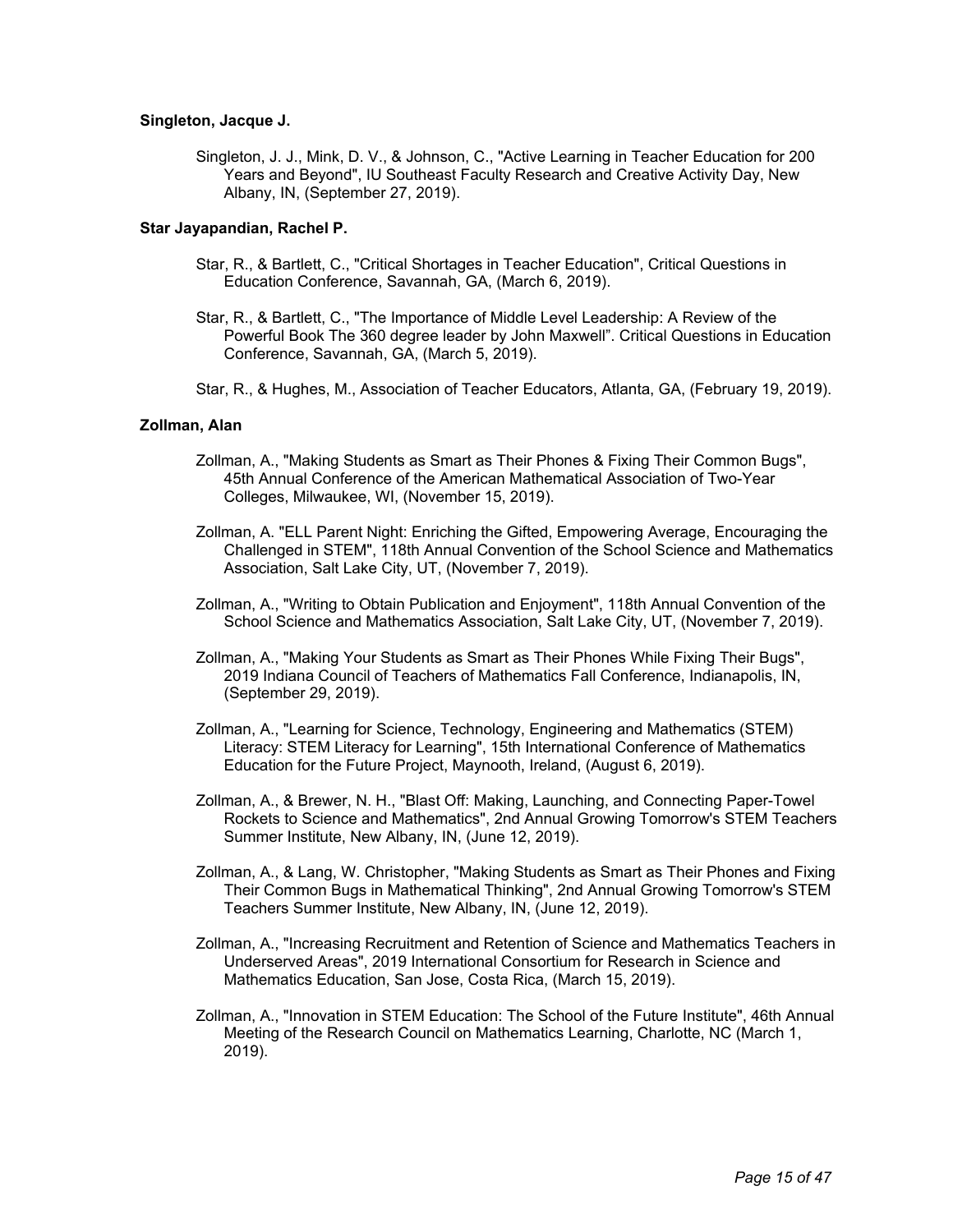# **School of Natural Sciences**

# **Connerly, Pam L.**

Watt, D., & Connerly, P. L., "Isolation, Purification, and Morphological Characterization of Phages Found in Local Water Samples", Indiana Academy of Science Annual Meeting, Indianapolis, IN, (March 30, 2019).

# **Darnowski, Doug W.**

Darnowski, D. W., "Searching for New Carnivorous Plants", IUS Faculty Research and Creativity Day, New Albany, IN, (October 8, 2019).

#### **Edmonds, Kent E.**

- Edmonds, K. E., "Regulation of Reproduction and Gastrointestinal Development in the Marsh Rice Rat (Oryzomys palustris)", IU Southeast Faculty Research & Creative Activity Day, New Albany, IN, (September 27, 2019). Presentation: [kedmonds/present/IUS2019FACSHOWCASE-1.ppt](https://www.digitalmeasures.com/login/indiana/faculty/survey/ui/showFile?file=a2VkbW9uZHMvcHJlc2VudC9JVVMyMDE5RkFDU0hPV0NBU0UtMS5wcHQ%3D&surId=17689456&nodeId=1610663&sdId=97740613&sdSurId=17689456&rptId=20237&sgntr=p%2FZyT2LqaCBuOKY4jqLyfZ6f1qU%3D)
- Edmonds, K. E., "Regulation of Gastrointestinal Development and Reproduction in the Rice Rat (Oryzomys palustris)", Society for Integrative and Comparative Biology Meeting, Tampa, FL, (January 6, 2019). Presentation: [kedmonds/present/SICB2019-1.ppt](https://www.digitalmeasures.com/login/indiana/faculty/survey/ui/showFile?file=a2VkbW9uZHMvcHJlc2VudC9TSUNCMjAxOS0xLnBwdA%3D%3D&surId=17689456&nodeId=1610663&sdId=68993863&sdSurId=17689456&rptId=20237&sgntr=avJ%2FAieunwQqIA7xw0%2FlnOu%2FA%2B0%3D)

#### **Grote, Todd D.**

Grote, T. D., Springer, G., Thurkettle, S., & Dyer, J., "Floods and Paleofloods in the Greenbrier River Watershed, West Virginia", Annual Meeting of the Northeastern Section of the Geological Society of America, Portland, ME, (March 19, 2019).

#### **Halfacre, Wes W.**

Halfacre, J. W., "Interactions Between Ozone and Halogens – Relating Arctic Ozone Chemistry to Midwestern Environments", SARC series, New Albany, IN, (January 24, 2019).

#### **Mensah, Enoch**

Mensah, E., "Masking Carbonyl Compounds as Acetals and Ketals – A New and Facile Method Inspired by Palladium", S ACS Great Lakes Regional Meeting, Lisle, IL, (May 4, 2019).

#### **Mukhopadhyay, Suparna**

Mukhopadhyay, S. & Ranney, K., "Digitation and Curation of Zoological Collection: Fish, Mussels, and other Invertebrate/Vertebrate Species", Growing tomorrows STEM teachers Summer Institute, New Albany, IN, (June 12, 2019). Presentation: [supamukh/present/GTST Summer Institute 2019 Program 5.28.19 5.28.19\(FINAL\)-1.doc](https://www.digitalmeasures.com/login/indiana/faculty/survey/ui/showFile?file=c3VwYW11a2gvcHJlc2VudC9HVFNUIFN1bW1lciBJbnN0aXR1dGUgMjAxOSBQcm9ncmFtIDUuMjgu%0AMTkgNS4yOC4xOShGSU5BTCktMS5kb2M%3D&surId=17918230&nodeId=1610663&sdId=91535413&sdSurId=17918230&rptId=20237&sgntr=DpJm00BjXAuo3cLp2H7GZ3nFCzY%3D)

# **Rueschhoff, Beth D.**

Kirtley, S. N., & Rueschhoff, E. D., "Cloning the SOS4 Gene", IU Southeast Student Conference, New Albany, IN, (April 19, 2019).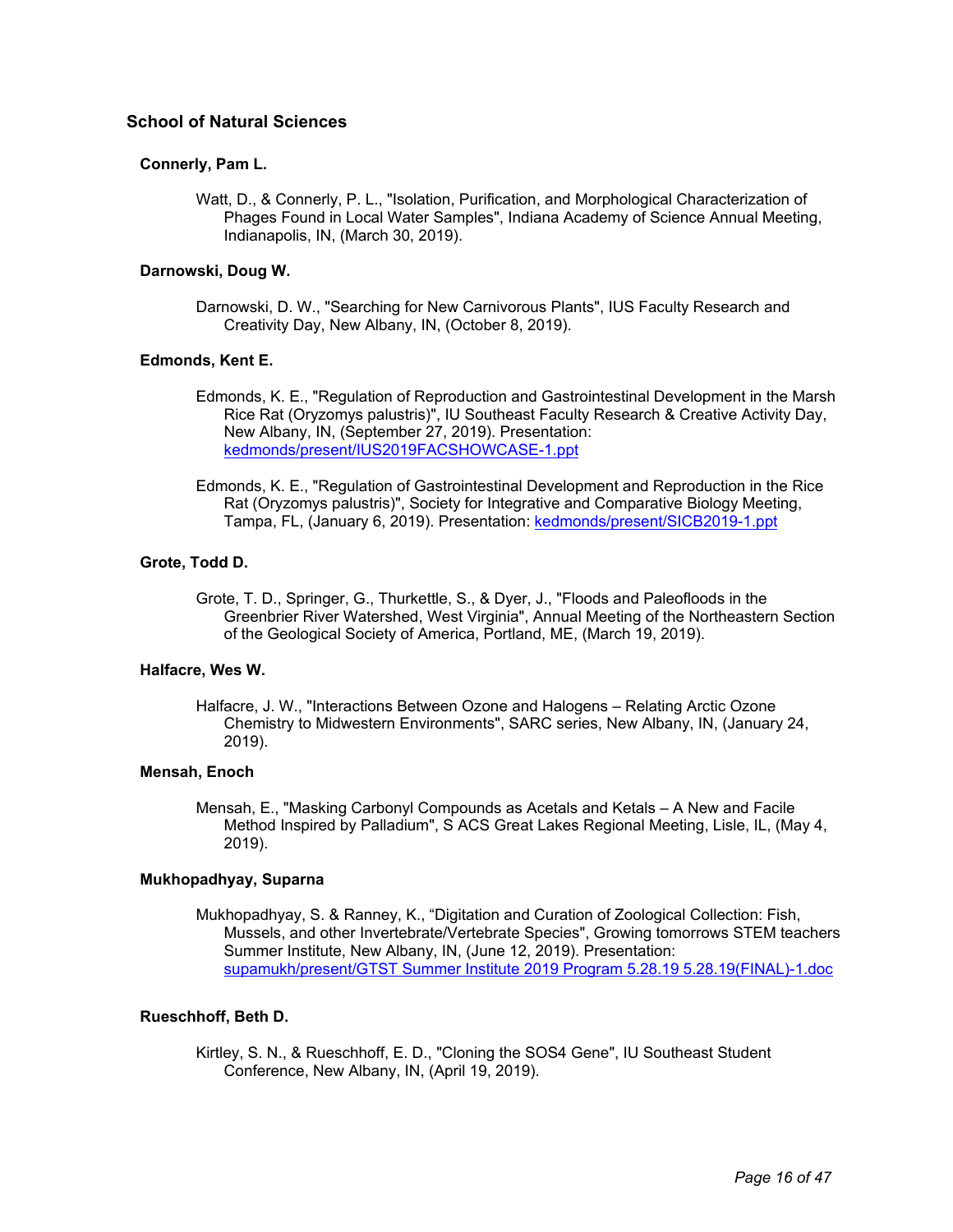# **Setterdahl, Aaron T.**

- Setterdahl, A. T., "Beer Chemistry", Inaugural Faculty Research/Creativity Day, New Albany, IN (September 2019). Won a "Fan Favorite" award voted by the audience.
- Setterdahl, A. T., "Undergraduate Research", Indiana University Science Symposium 2019, Bloomington, IN, (September 20, 2019).
- Riggle, J., & Setterdahl, A. T., "Identification and Quantification of Alpha and Beta Acids in Humulus lupulus (Hops)", IUS Student Conference, New Albany, IN, (April 19, 2019).
- Setterdahl, A. T., "Hop Biochemistry", Biology Open Research Group, New Albany, IN, (April 12, 2019).
- Gatlin, W. G., & Setterdahl, A. T., "Extraction and Characterization of Black Pigment Produced by Novel Planococcus CAU-13", Indiana Branch of the American Society for Microbiology, Nashville, IN, (April 6, 2019).
- Setterdahl, A. T., Riggle, J., Gatlin, W., & Lazaro, B., "Beer Chemistry", SARC series, New Albany, IN, (March 19, 2019).

#### **Zimmerman, Michele R.**

Zimmerman, A., & Zimmerman, M.R., "Pediatric Population and the Treatment of Asthma", American Association of Professional Coders Monthly Meeting, New Albany, IN, (November 12, 2019). Presentation: [micrzimm/present/AAPC Presentation-Pediatric](https://www.digitalmeasures.com/login/indiana/faculty/survey/ui/showFile?file=bWljcnppbW0vcHJlc2VudC9BQVBDIFByZXNlbnRhdGlvbi1QZWRpYXRyaWMgUG9wdWxhdGlvbiBh%0AbmQgdGhlIFRyZWF0bWVudCBvZiBBc3RobWEtUmV2aXNlZC0xLnBwdHg%3D&surId=17689461&nodeId=1610663&sdId=97523359&sdSurId=17689461&rptId=20237&sgntr=41CsU5%2BgIJ%2FrCptl9pwJQMCCQm0%3D)  [Population and the Treatment of Asthma-Revised-1.pptx](https://www.digitalmeasures.com/login/indiana/faculty/survey/ui/showFile?file=bWljcnppbW0vcHJlc2VudC9BQVBDIFByZXNlbnRhdGlvbi1QZWRpYXRyaWMgUG9wdWxhdGlvbiBh%0AbmQgdGhlIFRyZWF0bWVudCBvZiBBc3RobWEtUmV2aXNlZC0xLnBwdHg%3D&surId=17689461&nodeId=1610663&sdId=97523359&sdSurId=17689461&rptId=20237&sgntr=41CsU5%2BgIJ%2FrCptl9pwJQMCCQm0%3D)

# **School of Nursing**

# **Hermann, Carla**

- Hermann, C., "Developing Reflective Practitioners through Reflective Teaching Strategies.", Interprofessional Education Exchange Conference, Chicago, IL, (November 2019).
- Hermann, C., "Facilitating Interprofessional Student Groups: A Role Play.", Interprofessional Education Exchange Conference, Chicago, IL, (November 2019).
- Hermann, C. "Strategies to Overcome Barriers in Interprofessional Education.", Interprofessional Education Exchange Conference, Chicago, IL, (November 2019).
- Winebrenner, S., Hermann, C., Shawler, C., & Martin, R., "Exploring Scanxiety in Pancreatic Cancer Survivors: A Qualitative Study", Research!Louisville, Louisville, KY, (September 2019).
- Hermann, C., "Silos to Bridges: Interprofessional Education Interventions to Improve Care for Oncology Palliative Care Patients", Indiana University Southeast Faculty Research and Creative Activity Day, New Albany, IN, (September 2019).
- Head, B., Schapmire, T., Furman, C., Shaw, M., Pate, K., Woggon, F., Peters, B., Jones, C., Black, K., Hermann, C., & Pfeifer, M., Teaching, Poster, Competitive/Refereed, "The Interprofessional Education Exchange Project: Developing Interprofessional Education in Palliative Care", Research!Louisville, Louisville, KY, (September 2019).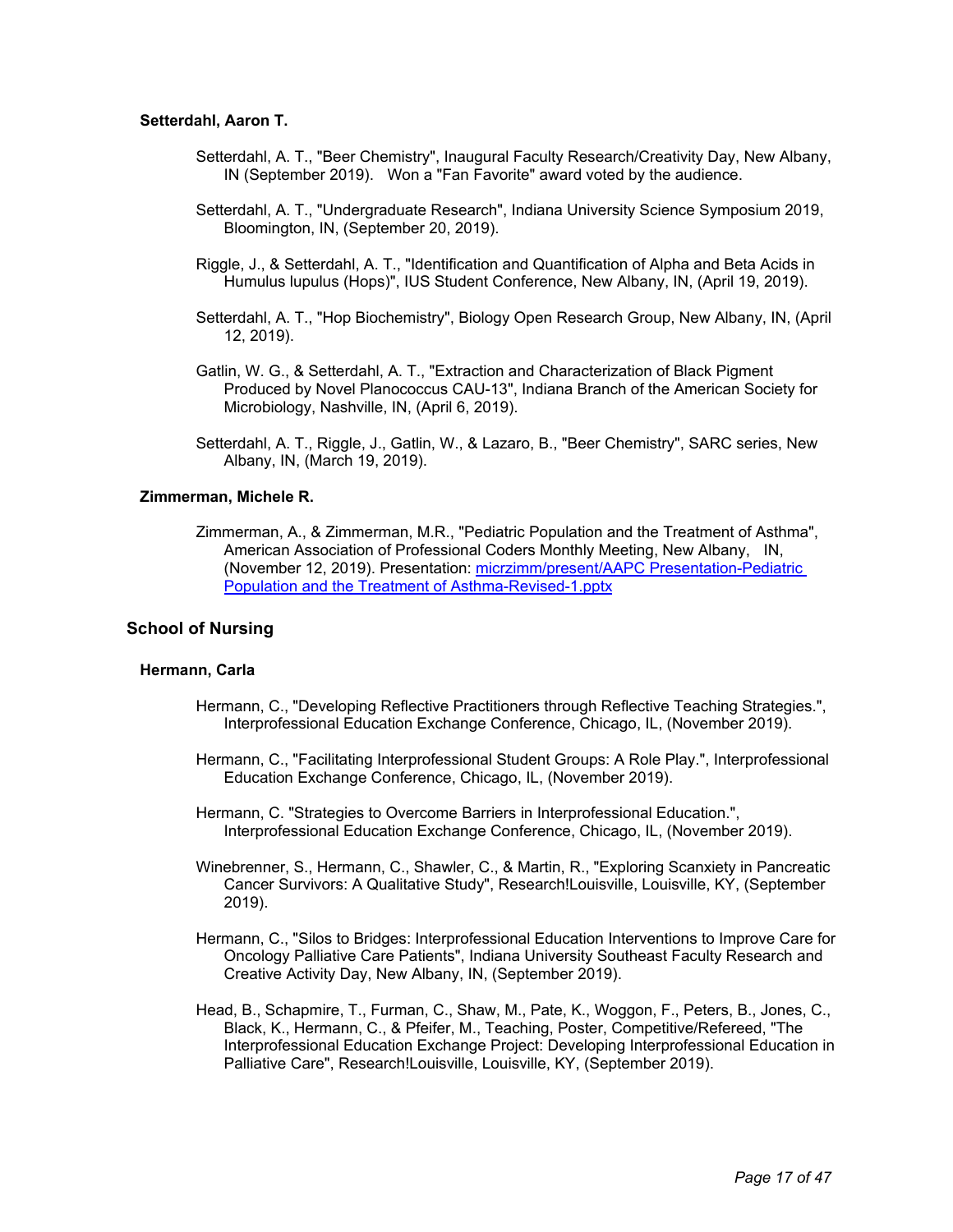- Hina, H., & Hermann, C., "Quality of Life of Women with Breast Cancer in Arab Countries: A Systematic Review", Midwest Nursing Research Society Annual Conference, Kansas City, MO, (April 2019).
- Winebrenner, S., Hermann, C., & Christian, B. "Fear of Cancer Recurrence: A Concept Analysis.", Graduate Student Research Conference, Louisville, KY, (February 2019).
- Hina, H., & Hermann, C., "Quality of Life of Women with Breast Cancer in Arab Countries: A Systematic Review", Graduate Student Research Conference, Louisville, KY, February 2019).

# **Mattingly, Julie A.**

- Mattingly, J. A., "Population Health: The Lakota of the Pine Ridge Reservation", IUS Faculty Research and Creativity Day, New Albany, IN, (September 27, 2019).
- Mattingly, J. A., "Teaching Strategies that Increase Purpose, Belonging, and Skills", ILTE Mini-Conference, New Albany, IN, (August 20, 2019).

#### **Wells-Freiberger, Linda C.**

Fry, M., Hoffman, L, & Wells-Freiberger, L. C., "Simulating Poverty: How Faculty and Students gain Understanding through Poverty Simulation", ILTE 10th Annual Teaching Mini Conference, New Albany, IN, (August 20, 2019).

#### . **School of Social Sciences**

#### **Abshire, Jean**

Abshire, J., "Lowering the Drawbridge to the Ivory Tower: Using Podcasting & Student Radio for Popular Dissemination of Knowledge", IU Southeast Faculty Research/Creativity Day, New Albany, IN, (September 27, 2019). Presentation: [jeabshir/present/Lowering the](https://www.digitalmeasures.com/login/indiana/faculty/survey/ui/showFile?file=amVhYnNoaXIvcHJlc2VudC9Mb3dlcmluZyB0aGUgRHJhd2JyaWRnZSB0byB0aGUgSXZvcnkgVG93%0AZXItMS5wcHR4&surId=17689300&nodeId=1610663&sdId=98505308&sdSurId=17689300&rptId=20237&sgntr=XjNmgnIFQ6%2BSPRjvNCJGx4UcIvg%3D)  [Drawbridge to the Ivory Tower-1.pptx](https://www.digitalmeasures.com/login/indiana/faculty/survey/ui/showFile?file=amVhYnNoaXIvcHJlc2VudC9Mb3dlcmluZyB0aGUgRHJhd2JyaWRnZSB0byB0aGUgSXZvcnkgVG93%0AZXItMS5wcHR4&surId=17689300&nodeId=1610663&sdId=98505308&sdSurId=17689300&rptId=20237&sgntr=XjNmgnIFQ6%2BSPRjvNCJGx4UcIvg%3D)

#### **Adam, Aimee S.**

Adam, A. S., IU Southeast Faculty Research/Creativity Day, New Albany, IN, (September 27, 2019).

#### **Dahlgren, Donna J.**

Salas, A. M., Dahlgren, D. J., & Dufrene, U. B., "Covering your BASES: A Holistic Approach to Career Preparation.", American Association of State Colleges & Universities Conference, Amelia Island, FL, (February 8, 2019). Presentation: [ddahlgre/present/AASCU February BASES 2019 Amelie Island Florida Final-1.pptx](https://www.digitalmeasures.com/login/indiana/faculty/survey/ui/showFile?file=ZGRhaGxncmUvcHJlc2VudC9BQVNDVSBGZWJydWFyeSBCQVNFUyAyMDE5IEFtZWxpZSBJc2xhbmQg%0ARmxvcmlkYSAgRmluYWwtMS5wcHR4&surId=17689292&nodeId=1610663&sdId=88586973&sdSurId=17689292&rptId=20237&sgntr=WutdwKiWA8cXrhXDxdDH9i4uKcA%3D)

#### **Dauer, Quinn P.**

Dauer, Q. P., "A Populist Earthquake? The 1939 Chillán Earthquake and the Chilean Housing Crisis."", Indiana Academy of Social Sciences 90th Annual Meeting, New Albany, IN, Academic. (October 2019).

#### **Finkel, Deborah G.**

Finkel, D. G., & Ernsth Bravell, M., "Genetic Influences on Lung Function Contribute to Subsequent Age Changes in Motor Function", Annual Meeting of the Gerontological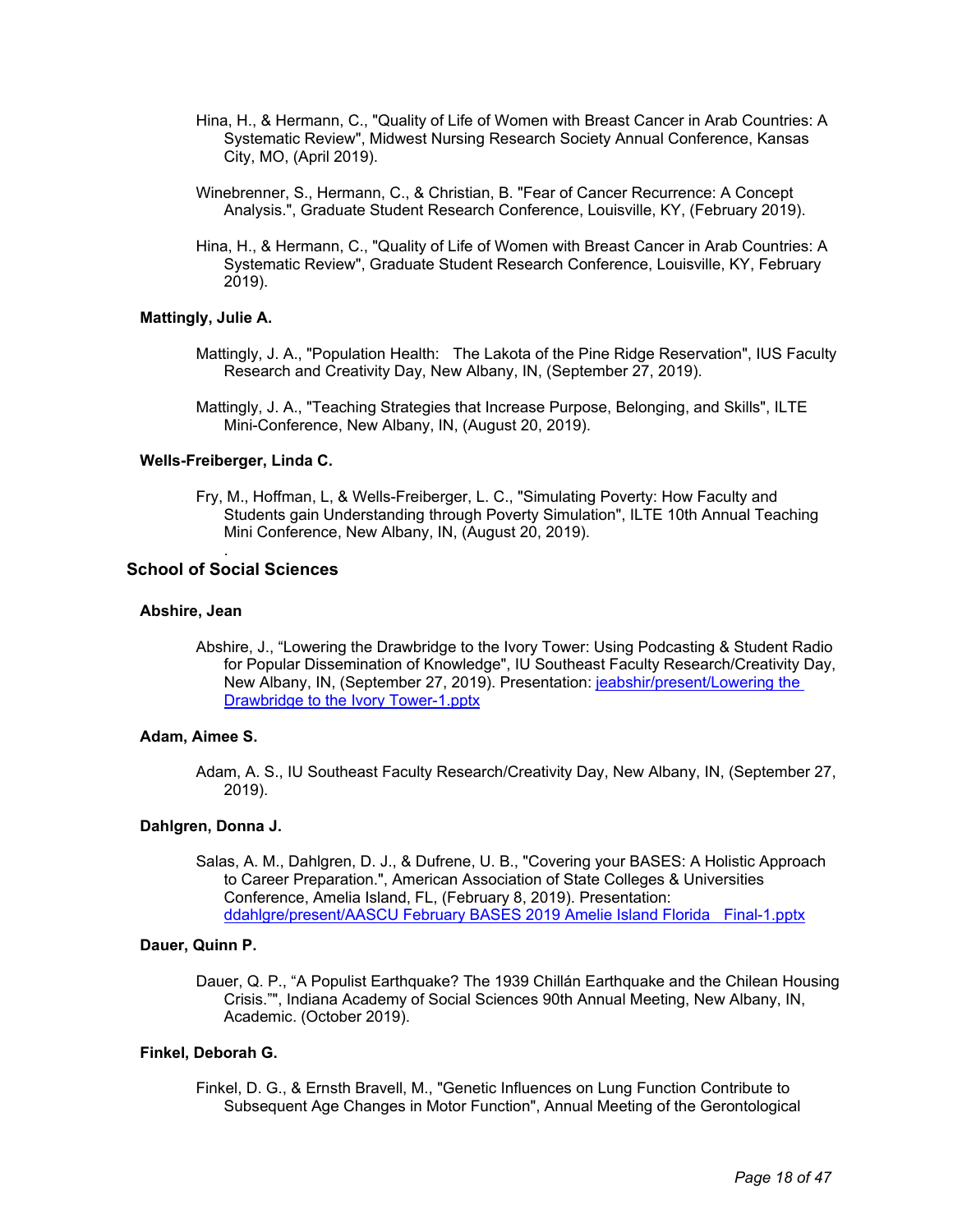Association of America, Austin, TX, (November 2019).

- Ernsth Bravell, M., Finkel, D. G., & Johansson, L., "Health- and Social Care among Frail Older Adults in Sweden – a Registry-based Study", Annual Meeting of the Gerontological Association of America, Austin, TX, (November 2019).
- Andel, R., Finkel, D. G., & Pedersen, N., "The Role of Retirement in Cognitive Aging: Results from the Swedish Adoption/Twin Study of Aging", Annual Meeting of the Gerontological Association of America, Austin, TX, (November 2019).
- Finkel, D. G., & Ernsth Bravell, M., "Genetic Influences on Lung Function Contribute to Subsequent Age Changes in Motor and Cognitive Function", Behavior Genetics Association Conference, Stockholm, Sweden, (June 2019).
- Beam, C., Turkheimer, E., Finkel, D. G., Levine, M., Zandi, E., Guterbock, T., Giangrande, E., Ryan, L., & Davis, D., "Midlife Study of the Louisville Twins: Connecting Cognitive Development to Biological and Cognitive Aging", Behavior Genetics Association Conference, (June 2019).
- Finkel, D. G., & Phillips, D., "Changes in Physical and Emotional Health with Age: What Comes First?", Workshop on Longitudinal Studies in Aspects of Health in Aging, Jönköping, Sweden, (May 2019).
- Finkel, D. G., & Schwartz, E., "Diversity of Day-to-day Emotional Experiences and Social Interactions", International Association of Gerontology and Geriatrics European Region Congress, Gothenburg, Sweden, (May 2019).
- Raymond, E., Reynolds, C., Finkel, D. G., Eriksson, M., Dahl Aslan, A., Hägg, S., Pedersen, N., & Jylhävä, J., "Drivers of Frailty from Adulthood into Old Age: Results from a 27-year Longitudinal Population-Based Study in Sweden", International Association of Gerontology and Geriatrics European Region Congress, Gothenburg, Sweden, (May 2019).
- Finkel, D. G., Emery, C., Gatz, M., & Dahl Aslan, A., "Evidence of Bi-directional Associations between Depressive Symptoms and Body Mass among Older Adults", Swedish Society of Epidemiology Annual Meeting, Stockholm, Sweden, (May 2019).
- Johansson, L., Lannering, C., Ernsth Bravell, M., & Finkel, D. G., "Health and Social Care in the Most Ill Older Persons", International Association of Gerontology and Geriatrics European Region Congress, Gothenburg, Sweden, (May 2019).
- Nyman, R., & Finkel, D. G., "Living Urban or Rural in Late Adulthood…What is Important and What is the Difference?", International Association of Gerontology and Geriatrics European Region Congress, Gothenburgh, Sweden, (May 2019).
- Finkel, D. G., "Longitudinal Relationships between Cognitive and Functional Aging", International Association of Gerontology and Geriatrics European Region Congress, Gothenburg, Sweden, (May 2019).
- Finkel, D. G., Lindmark, U., Johansson, L., & Ernsth Bravell, M., "Oral Health Predicts Quality of Life in Data from Swedish National Quality Registries", International Association of Gerontology and Geriatrics European Region Congress, Gothenburg, Sweden, (May 2019).
- Finkel, D. G., "Genetic and Environmental Influences on Functional Ability in the Second Half of Life", Social Adaptation, Assistance, and Elderly Health in Present-Day Society, St.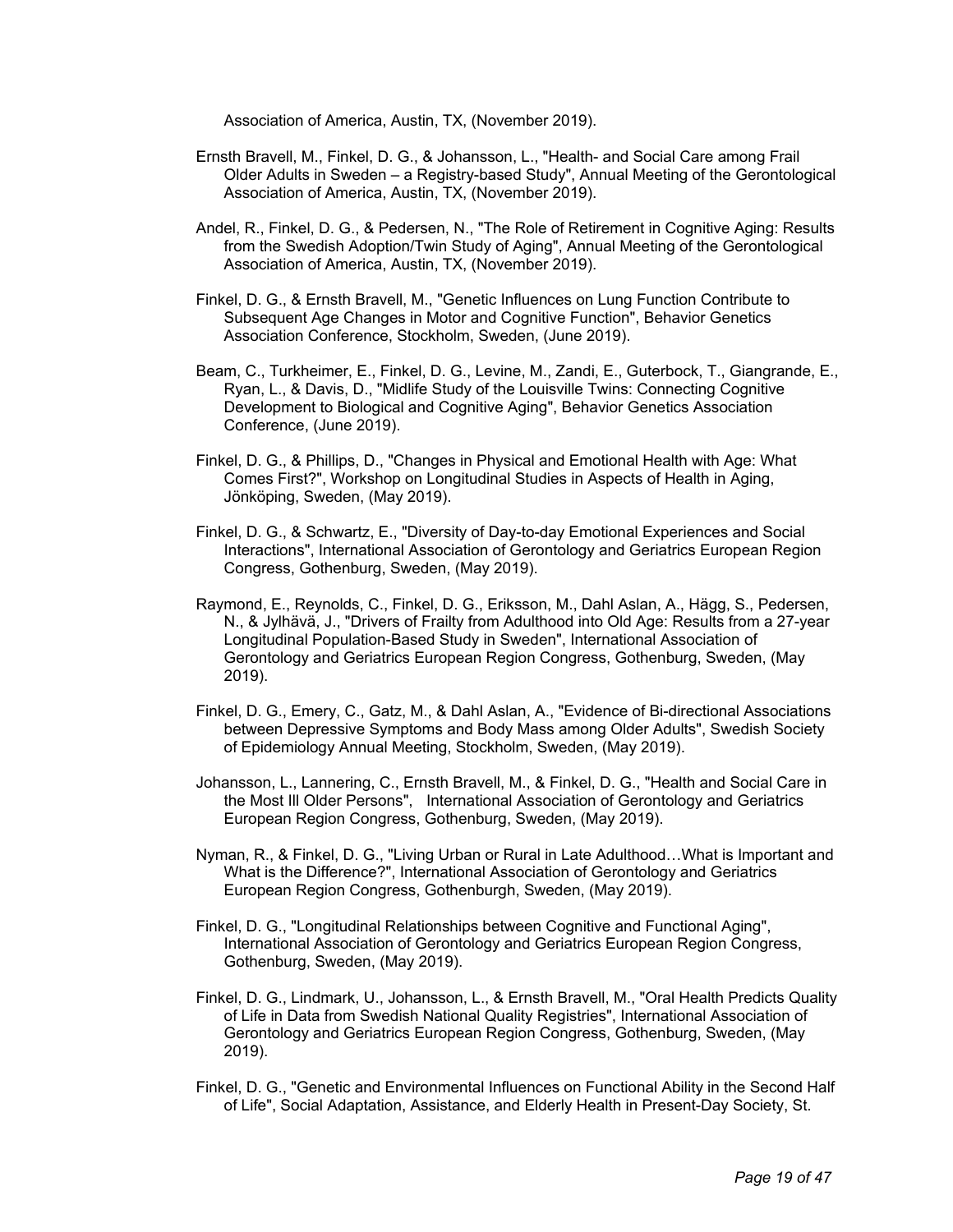Petersburg, Russia (April 2019).

Finkel, D. G., & Ernsth Bravell, M., "Age Changes in Lung Function Precede and Contribute to Subsequent Age Changes in Motor Function and Cognition", International Conference of Psychological Science, Paris, France, (March 2019).

# **Fry, Melissa S.**

- Fry, M. S., "Bringing Research Home: Translational and Engaged Research for Community Change", Community Engaged Research Conference, Indianapolis, IN, (November 8, 2019).
- Fry, M. S., "Broken Places", Documentary Screening Discussant, Indiana Youth Institute, Scottsburg, IN, (November 7, 2019).
- Fry, M. S., "Harrison County Education Forum", Harrison County Community Foundation, Corydon, IN, (October 24, 2019).
- Fry, M. S., "Resilience", Documentary Screening Discussant, CEASe of Scott County, Scottsburg, IN, (October 22, 2019).
- Fry, M. S., "The Opioid Epidemic: Research and Action in a Ground Zero Community", Association for Applied and Clinical Sociology Annual Meeting, Tigard, OR, (October 18, 2019). Presentation: [frym/present/2019\\_AACS\\_GroundZeroOpioids-1.pptx](https://www.digitalmeasures.com/login/indiana/faculty/survey/ui/showFile?file=ZnJ5bS9wcmVzZW50LzIwMTlfQUFDU19Hcm91bmRaZXJvT3Bpb2lkcy0xLnBwdHg%3D&surId=17689296&nodeId=1610663&sdId=98128594&sdSurId=17689296&rptId=20237&sgntr=QmX%2BE0TvZYsYYxXpsxaI%2F69qvAk%3D)
- Fry, M. S., "Translational and Community Engaged Social Research", IUS Faculty Research and Creativity Day, New Albany, IN, (September 27, 2019). Presentation: [frym/present/2019\\_Fac\\_Showcase\\_ECE-1.pptx](https://www.digitalmeasures.com/login/indiana/faculty/survey/ui/showFile?file=ZnJ5bS9wcmVzZW50LzIwMTlfRmFjX1Nob3djYXNlX0VDRS0xLnBwdHg%3D&surId=17689296&nodeId=1610663&sdId=98129331&sdSurId=17689296&rptId=20237&sgntr=4fHU6suj%2B4AcNhp1lgoEIJ9iit8%3D)
- Fry, M. S., "Neoliberal Spectacle: Missing System Failures for the Transformative Power of a Mani-Pedi", Engaging Social Justice for a Better World Conference, New York, NY, August 11, 2019).
- Fry, M. S., "Early Care and Education: Improving Everyone's Bottom Line", Social Sciences on Tap, New Albany, IN, (February 14, 2019).

# **Gritter, Elizabeth**

- Gritter, E., "A Matter of Black and White: Mayor Edmund Orgill, J. E. Walker, and the John Gaston Hospital Controversy in Memphis, Tennessee, in 1956", IU Southeast Faculty Research and Creativity Day, New Albany, IN, (September 27, 2019).
- Gritter, E., "The History of IU Southeast: An Oral History Perspective", Floyd County Historical Society Speaker Series, New Albany, IN, (February 26, 2019). Presentation: [egritter/present/A History of IU Southeast\\_An Oral History Perspective\\_FCHS\\_Feb 2019-](https://www.digitalmeasures.com/login/indiana/faculty/survey/ui/showFile?file=ZWdyaXR0ZXIvcHJlc2VudC9BIEhpc3Rvcnkgb2YgSVUgU291dGhlYXN0X0FuIE9yYWwgSGlzdG9y%0AeSBQZXJzcGVjdGl2ZV9GQ0hTX0ZlYiAyMDE5LTEuZG9jeA%3D%3D&surId=17689295&nodeId=1610663&sdId=98051540&sdSurId=17689295&rptId=20237&sgntr=6owVOz%2FNzQFqbrYVsw3ibPGVrMw%3D) [1.docx](https://www.digitalmeasures.com/login/indiana/faculty/survey/ui/showFile?file=ZWdyaXR0ZXIvcHJlc2VudC9BIEhpc3Rvcnkgb2YgSVUgU291dGhlYXN0X0FuIE9yYWwgSGlzdG9y%0AeSBQZXJzcGVjdGl2ZV9GQ0hTX0ZlYiAyMDE5LTEuZG9jeA%3D%3D&surId=17689295&nodeId=1610663&sdId=98051540&sdSurId=17689295&rptId=20237&sgntr=6owVOz%2FNzQFqbrYVsw3ibPGVrMw%3D)

# **Jessie, Bernadette F.**

Jessie, B. F., "If I Only Knew Then, What I know Now", Academy of Criminal Justice Sciences, March 2019).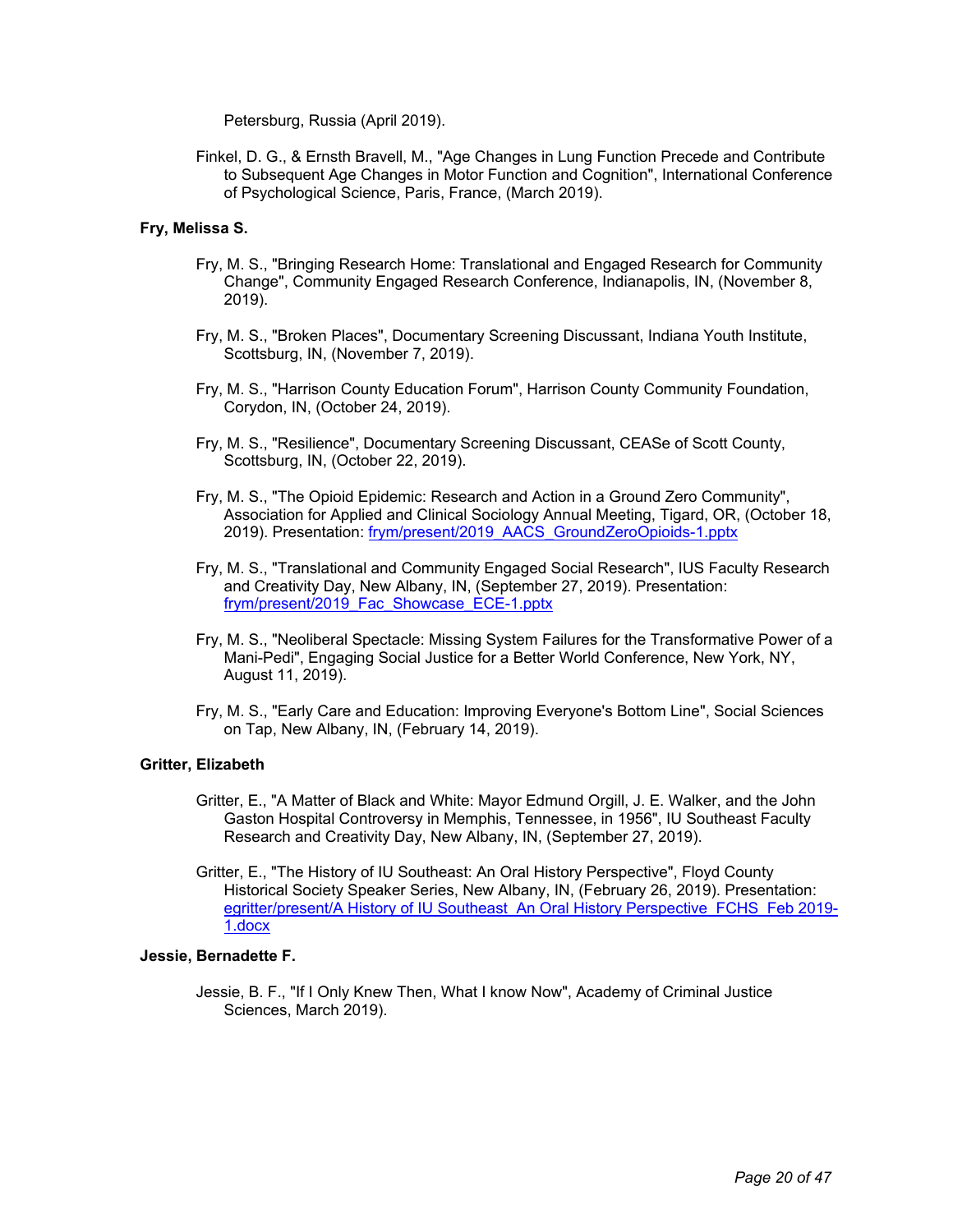# **Kahn, Meghan C.**

- Kahn, M. C., "FLC: Evidence of Student Learning", Fall Semester Learning Community, New Albany, IN, (2019).
- Kahn, M. C., "Social Sciences Forum: Transgender Individuals", Social Sciences Forum, Mental Health and Wellness Seminar Series, New Albany, IN, (October 16, 2019).
- Kahn, M. C., "The Case for Culturally Relevant Teaching In College Science Classes", IUS Scholarship of Teaching and Learning Conference, New Albany, IN, (September 20, 2019).
- Kahn, M. C., "The Case for Culturally Relevant Teaching In College Science Classes", ILTE Brownbag Series, New Albany, IN, (September 11, 2019). Presentation: [mckahn/present/Brown Bag for 9-11-19-1.pptx](https://www.digitalmeasures.com/login/indiana/faculty/survey/ui/showFile?file=bWNrYWhuL3ByZXNlbnQvQnJvd24gQmFnIGZvciA5LTExLTE5LTEucHB0eA%3D%3D&surId=17689303&nodeId=1610663&sdId=98204566&sdSurId=17689303&rptId=20237&sgntr=WeWVyPDo9njYnWepdHTrKNYRDUM%3D)
- Kahn, M. C., "Social Sciences Forum: Hungry for Change Panel- Microbiome", IUS School of Social Sciences, New Albany, IN, (April 16, 2019). Presentation: [mckahn/present/Food](https://www.digitalmeasures.com/login/indiana/faculty/survey/ui/showFile?file=bWNrYWhuL3ByZXNlbnQvRm9vZCBhbmQgdGhlIG1pY3JvYmlvbWUtMS5wcHR4&surId=17689303&nodeId=1610663&sdId=98204447&sdSurId=17689303&rptId=20237&sgntr=G7j6gE8SYUU37l0xjuTA64ESmDY%3D)  [and the microbiome-1.pptx](https://www.digitalmeasures.com/login/indiana/faculty/survey/ui/showFile?file=bWNrYWhuL3ByZXNlbnQvRm9vZCBhbmQgdGhlIG1pY3JvYmlvbWUtMS5wcHR4&surId=17689303&nodeId=1610663&sdId=98204447&sdSurId=17689303&rptId=20237&sgntr=G7j6gE8SYUU37l0xjuTA64ESmDY%3D)

# **Kordsmeier, Gregory T.**

- Kordsmeier, G., "Valuing First-Generation Students: A Cultural Capital Intervention", Indiana University Southeast Faculty Research and Creative Activity Day, New Albany, IN, (September 27, 2019).
- Kordsmeier, G., & Teater, J. L., "Effective Lecturing: Lessons from the fall 2018 Learning Community", Scholarship of Teaching and Learning Conference, New Albany, IN, (September 20, 2019).

# **LaFollette, Kimberly M.**

LaFollette, K. M., "Nutritional Interventions for Mental Health", Kentucky Psychological Association Annual Conference, Louisville, KY, (November 14, 2019). Presentation: [kms3/present/Nutritional Interventions for Mental Health-KPA Presentation \(1\)-1.pptx](https://www.digitalmeasures.com/login/indiana/faculty/survey/ui/showFile?file=a21zMy9wcmVzZW50L051dHJpdGlvbmFsIEludGVydmVudGlvbnMgZm9yIE1lbnRhbCBIZWFsdGgt%0AS1BBIFByZXNlbnRhdGlvbiAoMSktMS5wcHR4&surId=17881742&nodeId=1610663&sdId=97945803&sdSurId=17881742&rptId=20237&sgntr=2zGucnMP2mRmPlDNcXm84%2BwSr2o%3D)

#### **Maksl, Adam**

- Tully, M., Maksl, A., Ashley, S., Vrara, E., & Craft, S., "Defining and Measuring News Literacy", 2019 Future of Journalism Conference, Cardiff, United Kingdom, (September 2019).
- Vrara, E., Tully, M., Maksl, A., Craft, S., & Ashley, S., "Theorizing News Literacy: A Proposed Framework for Unifying a Fractured Field", Association for Education in Journalism and Mass Communication Annual Conference, Toronto, Canada, (August 2019).

#### **Manson, Todd M.**

- Adam, A. S., & Manson, T. M., "Teaching Students to Think Critically about Pseudoscientific Claims.", Scholarship of Teaching and Learning Conference, New Albany, IN, (September 20, 2019).
- Manson, T. M., "Applying Employee Motivation Techniques to the Classroom", ILTE Teaching Mini-Conference, New Albany, IN, (August 20, 2019).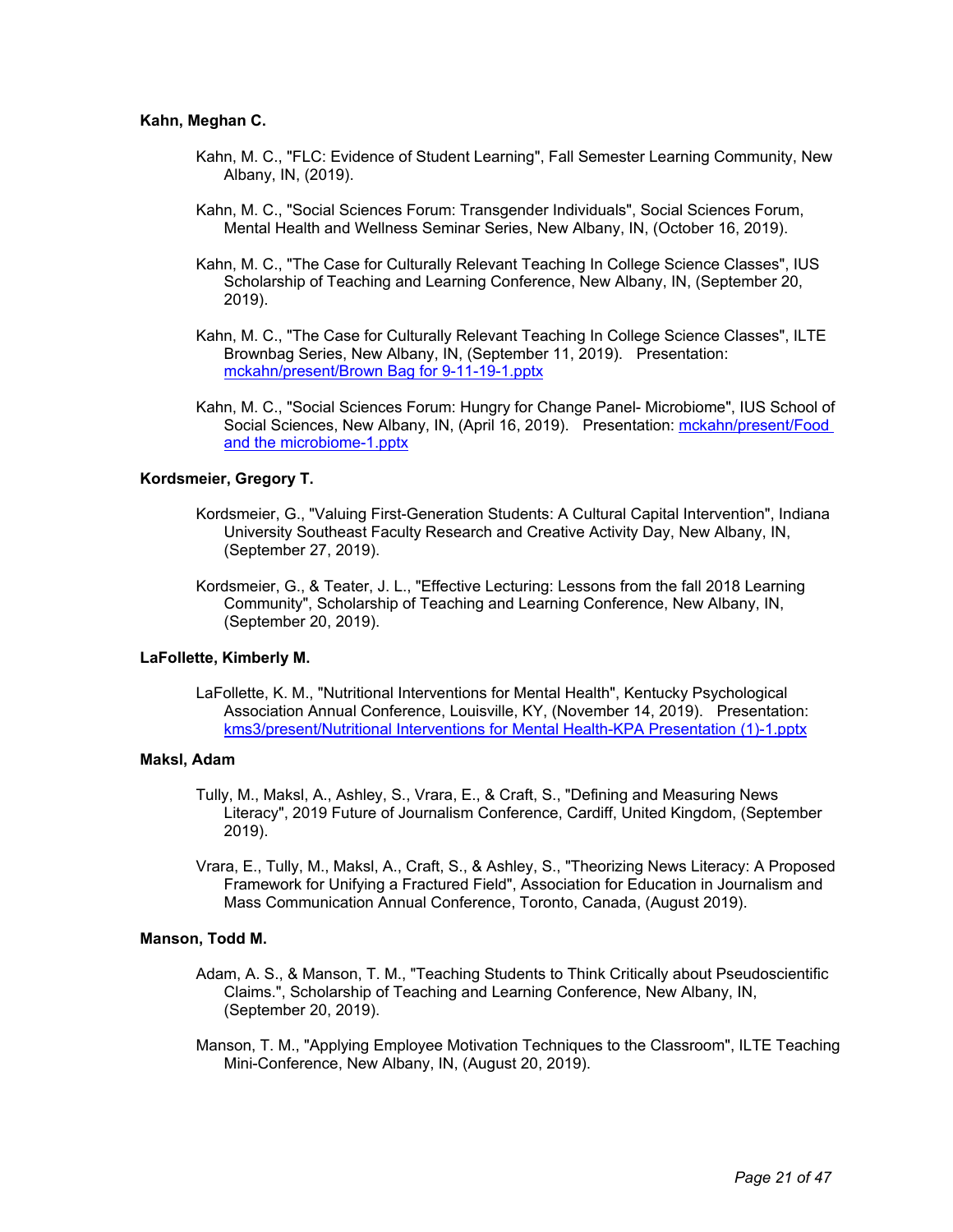# **Medina, Veronica E.**

- Medina, V. E., & Dua, P., "Assessing the Gender(ed) Impacts of "Modern" Microfinance in Pakistan", Midwest Sociological Society 2019 Annual Meeting, Chicago, IL, (April 18, 2019). Presentation: [vemedina/present/GendImpactsModMicrofinPakistan\\_Dua\\_Medina\\_MSS\\_2019-1.pdf](https://www.digitalmeasures.com/login/indiana/faculty/survey/ui/showFile?file=dmVtZWRpbmEvcHJlc2VudC9HZW5kSW1wYWN0c01vZE1pY3JvZmluUGFraXN0YW5fRHVhX01lZGlu%0AYV9NU1NfMjAxOS0xLnBkZg%3D%3D&surId=17689315&nodeId=1610663&sdId=90744142&sdSurId=17689315&rptId=20237&sgntr=SyxQ4mhPJlrQ7aCkCGbqmUgxyw0%3D)
- Medina, V. E., "Author meets Critics Panel Featuring Dawn Norris's Job Loss, Identity and Mental Health" Midwest Sociological Society 2019 Annual Meeting, Chicago, IL, (April 18, 2019).
- Medina, V. E., "Making the Most of Faculty Mentoring", The Summit Career Workshop, New Albany, IN, (April 5, 2019).

Medina, V. E., "In Their Own Words: Advertising Student Persistence", North Central Sociological Association 2019 Annual Meeting, Cincinnati, OH, (March 29, 2019). Presentation: [vemedina/present/InTheirOwnWords\\_AdvertisingStudentPersistenc\\_MedinaNCSA2019-](https://www.digitalmeasures.com/login/indiana/faculty/survey/ui/showFile?file=dmVtZWRpbmEvcHJlc2VudC9JblRoZWlyT3duV29yZHNfQWR2ZXJ0aXNpbmdTdHVkZW50UGVyc2lz%0AdGVuY19NZWRpbmFOQ1NBMjAxOS0xLnBkZg%3D%3D&surId=17689315&nodeId=1610663&sdId=90744261&sdSurId=17689315&rptId=20237&sgntr=jVVaTl34SWTkKWtWrhOf32HGOtw%3D) [1.pdf](https://www.digitalmeasures.com/login/indiana/faculty/survey/ui/showFile?file=dmVtZWRpbmEvcHJlc2VudC9JblRoZWlyT3duV29yZHNfQWR2ZXJ0aXNpbmdTdHVkZW50UGVyc2lz%0AdGVuY19NZWRpbmFOQ1NBMjAxOS0xLnBkZg%3D%3D&surId=17689315&nodeId=1610663&sdId=90744261&sdSurId=17689315&rptId=20237&sgntr=jVVaTl34SWTkKWtWrhOf32HGOtw%3D)

#### **Morgan, Margot B.**

- Morgan, M. B., "Theatre as Civic Education: Bertolt Brecht's Lehrstücke", Association for Theatre in Higher Education Annual Conference 2019, Orlando, FL, (August 10, 2019).
- Morgan, M. B., "Using Reacting Games in the Political Science Classroom", Faculty Academy on Excellence in Teaching Retreat 2019, Angola, IN, (May 16, 2019).
- Morgan, M. B., "International Relations Education Roundtable: Teaching International Relationships through Simulations as Experiential Learning"", Indiana Political Science Association Annual Meeting 2019, Indianapolis, IN, (March 22, 2019).
- Morgan, M. B., "Special Topics Panel: Simulations as Engaged Learning and Teaching: Model United Nations", Kentucky Political Science Association Annual Meeting 2019, Louisville, KY, (March 2, 2019).
- Morgan, M. B., "Leading Change Through the Power of Democratic Engagement: The American Democracy Project on the Regional Campuses of Indiana University"", American Association of State Colleges and Universities (AASCU) Winter Meeting, Amelia Island, FL, (February 8, 2019).

# **Morgan, Robin K.**

MORGAN, R. K., "The Promise of Virtual Reality: Challenges and Successes", National Institute for the Teaching of Psychology, St. Petersburg, FL, (January 6, 2019).

#### **Ortiz, Jennifer M.**

Ortiz, J. M., "The System isn't Broken, It's Intentional: The Prisoner Reentry Industry as Deliberate Structural Violence", American Society of Criminology Annual Conference, San Francisco, CA, (November 15, 2019). Presentation[: jmortiz/present/The System is](https://www.digitalmeasures.com/login/indiana/faculty/survey/ui/showFile?file=am1vcnRpei9wcmVzZW50L1RoZSBTeXN0ZW0gaXMgTm90IEJyb2tlbiBJdCBpcyBJbnRlbnRpb25h%0AbC0xLnBwdHg%3D&surId=17829050&nodeId=1610663&sdId=96780134&sdSurId=17829050&rptId=20237&sgntr=xQJ4dbT31M0hAk3OYztuUetdR4Y%3D)  [Not Broken It is Intentional-1.pptx](https://www.digitalmeasures.com/login/indiana/faculty/survey/ui/showFile?file=am1vcnRpei9wcmVzZW50L1RoZSBTeXN0ZW0gaXMgTm90IEJyb2tlbiBJdCBpcyBJbnRlbnRpb25h%0AbC0xLnBwdHg%3D&surId=17829050&nodeId=1610663&sdId=96780134&sdSurId=17829050&rptId=20237&sgntr=xQJ4dbT31M0hAk3OYztuUetdR4Y%3D)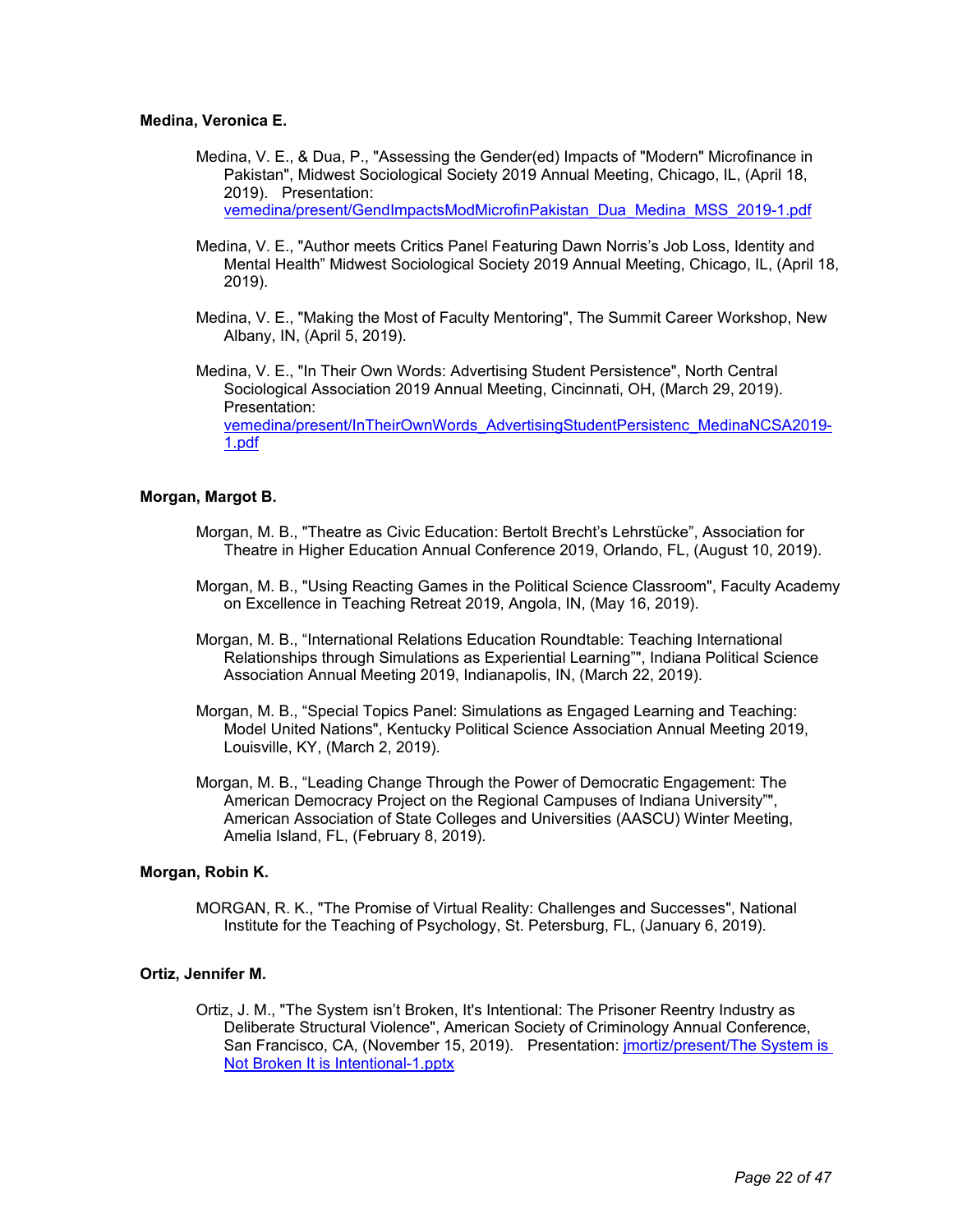- Ortiz, J. M., "Doxa is Dangerous: How Academic Doxa Inhibits Prison Gang Research", American Society of Criminology Annual Conference, San Francisco, CA, (November 13, 2019). Presentation: *jmortiz/present/Ortiz J. Doxa is Dangerous\_How Academic Doxa* [Inhibits Prison Gang Research \(revised submission\)-1.docx](https://www.digitalmeasures.com/login/indiana/faculty/survey/ui/showFile?file=am1vcnRpei9wcmVzZW50L09ydGl6IEouIERveGEgaXMgRGFuZ2Vyb3VzX0hvdyBBY2FkZW1pYyBE%0Ab3hhIEluaGliaXRzIFByaXNvbiBHYW5nIFJlc2VhcmNoIChyZXZpc2VkIHN1Ym1pc3Npb24pLTEu%0AZG9jeA%3D%3D&surId=17829050&nodeId=1610663&sdId=96780063&sdSurId=17829050&rptId=20237&sgntr=%2B4EbQZrIGBd%2F3G%2Ftck10W8fzDw4%3D)
- Ortiz, J. M., "Gangster Nerds", American Society of Criminology Annual Conference, San Francisco, CA, (November 13, 2019).
- Ortiz, J. M., "Designed to Fail: The Failed State of Prisoner Reentry in the Kentuckiana Region", IUS Faculty Research and Creative Activity Day, New Albany, IN, (September 27, 2019). Presentation: [jmortiz/present/Prisoner Reentry in the Kentuckiana Region-](https://www.digitalmeasures.com/login/indiana/faculty/survey/ui/showFile?file=am1vcnRpei9wcmVzZW50L1ByaXNvbmVyIFJlZW50cnkgaW4gdGhlIEtlbnR1Y2tpYW5hIFJlZ2lv%0Abi0xLnBwdHg%3D&surId=17829050&nodeId=1610663&sdId=96781852&sdSurId=17829050&rptId=20237&sgntr=frZZJu6kgIKChQeSKW%2F2WxAxF3U%3D)[1.pptx](https://www.digitalmeasures.com/login/indiana/faculty/survey/ui/showFile?file=am1vcnRpei9wcmVzZW50L1ByaXNvbmVyIFJlZW50cnkgaW4gdGhlIEtlbnR1Y2tpYW5hIFJlZ2lv%0Abi0xLnBwdHg%3D&surId=17829050&nodeId=1610663&sdId=96781852&sdSurId=17829050&rptId=20237&sgntr=frZZJu6kgIKChQeSKW%2F2WxAxF3U%3D)
- Ortiz, J. M., "The World is Changing and so Should Your Teaching: The Importance of Developing Culturally Responsive Classrooms in a Rapidly Changing Society", Scholarship of Teaching and Learning Conference, New Albany, IN, (September 20, 2019). Presentation: *jmortiz/present/Ortiz* The World is Changing and Should Your [Teaching-1.pptx](https://www.digitalmeasures.com/login/indiana/faculty/survey/ui/showFile?file=am1vcnRpei9wcmVzZW50L09ydGl6X1RoZSBXb3JsZCBpcyBDaGFuZ2luZyBhbmQgU2hvdWxkIFlv%0AdXIgVGVhY2hpbmctMS5wcHR4&surId=17829050&nodeId=1610663&sdId=96781629&sdSurId=17829050&rptId=20237&sgntr=YUNpibp9%2BdO6ibjLNNGe77Rl%2Fok%3D)
- Ortiz, J. M., "Reentry in the Kentuckiana Region", Crime, Deviance, and Domestic Violence Panel, Louisville, KY, (April 2019).
- Ortiz, J. M., "Set Up To Fail: Supervision as a Reentry Obstacle", Academy of Criminal Justice Sciences Annual Conference, Baltimore, MD, (March 27, 2019).
- Ortiz, J. M., "The Personal Impact of Reentry", Mission Behind Bars and Beyond, Louisville, KY, (March 15, 2019).
- Ortiz, J. M., "The Psychological Impact of Incarceration", Reaching Individuals Behind and Beyond the Bars Reentry Conference, Louisville, KY, (March 1, 2019). Presentation: [jmortiz/present/2019\\_The Psychological Impact of Incarceration-1.pptx](https://www.digitalmeasures.com/login/indiana/faculty/survey/ui/showFile?file=am1vcnRpei9wcmVzZW50LzIwMTlfVGhlIFBzeWNob2xvZ2ljYWwgSW1wYWN0IG9mIEluY2FyY2Vy%0AYXRpb24tMS5wcHR4&surId=17829050&nodeId=1610663&sdId=96913321&sdSurId=17829050&rptId=20237&sgntr=p8svCoXcaoUcnHiKEoVrr0ChNVI%3D)

#### **Scott, Valerie B.**

Scott, V. B., "Preparing Students to Effectively Navigate the Changing Face of the World: Cultural Competence Development Tools", IU Southeast Faculty Research and Creative Activity Day, New Albany, IN, (September 27, 2019). Presentation: [vbscott/present/PRESENTATION Preparing Students to Effectively Navigate A Globaly](https://www.digitalmeasures.com/login/indiana/faculty/survey/ui/showFile?file=dmJzY290dC9wcmVzZW50L1BSRVNFTlRBVElPTiBQcmVwYXJpbmcgU3R1ZGVudHMgdG8gRWZmZWN0%0AaXZlbHkgTmF2aWdhdGUgQSBHbG9iYWx5IENoYW5naW5nIFdvcmxkIC0gSW1wYWN0IG9mIEFjdGl2%0AaXRpZXMgVmlzaXRzIGFuZCBTdHVkeSBBYnJvYWQtMS5wcHR4&surId=17689314&nodeId=1610663&sdId=98049160&sdSurId=17689314&rptId=20237&sgntr=jWIGKn99hqgjhrSb35%2B6aOLgcvs%3D)  Changing World - [Impact of Activities Visits and Study Abroad-1.pptx](https://www.digitalmeasures.com/login/indiana/faculty/survey/ui/showFile?file=dmJzY290dC9wcmVzZW50L1BSRVNFTlRBVElPTiBQcmVwYXJpbmcgU3R1ZGVudHMgdG8gRWZmZWN0%0AaXZlbHkgTmF2aWdhdGUgQSBHbG9iYWx5IENoYW5naW5nIFdvcmxkIC0gSW1wYWN0IG9mIEFjdGl2%0AaXRpZXMgVmlzaXRzIGFuZCBTdHVkeSBBYnJvYWQtMS5wcHR4&surId=17689314&nodeId=1610663&sdId=98049160&sdSurId=17689314&rptId=20237&sgntr=jWIGKn99hqgjhrSb35%2B6aOLgcvs%3D)

# **Shen, Yu**

- Shen, Y., "U.S.-China Relations", IU Southeast radio station, New Albany, IN, (April 24, 2019).
- Shen, Y., Association for Asian Studies (AAS) Annual Meeting, Denver, CO, (March 2019). Presentation[: yshen/present/2019 AAS panel proposal-1.docx](https://www.digitalmeasures.com/login/indiana/faculty/survey/ui/showFile?file=eXNoZW4vcHJlc2VudC8yMDE5IEFBUyBwYW5lbCBwcm9wb3NhbC0xLmRvY3g%3D&surId=17689317&nodeId=1610663&sdId=88554289&sdSurId=17689317&rptId=20237&sgntr=703flDEu5DOjm5Qhp%2BR5iOs44CQ%3D)

# **Woodward, Lucinda E.**

Woodward, L. E., Pirtle, B., & Hoffman, J., "Forensic Applications of Linguistic Word Analysis", Annual meeting for the Midwestern Psychological Association, Chicago, IL, (April 11, 2019).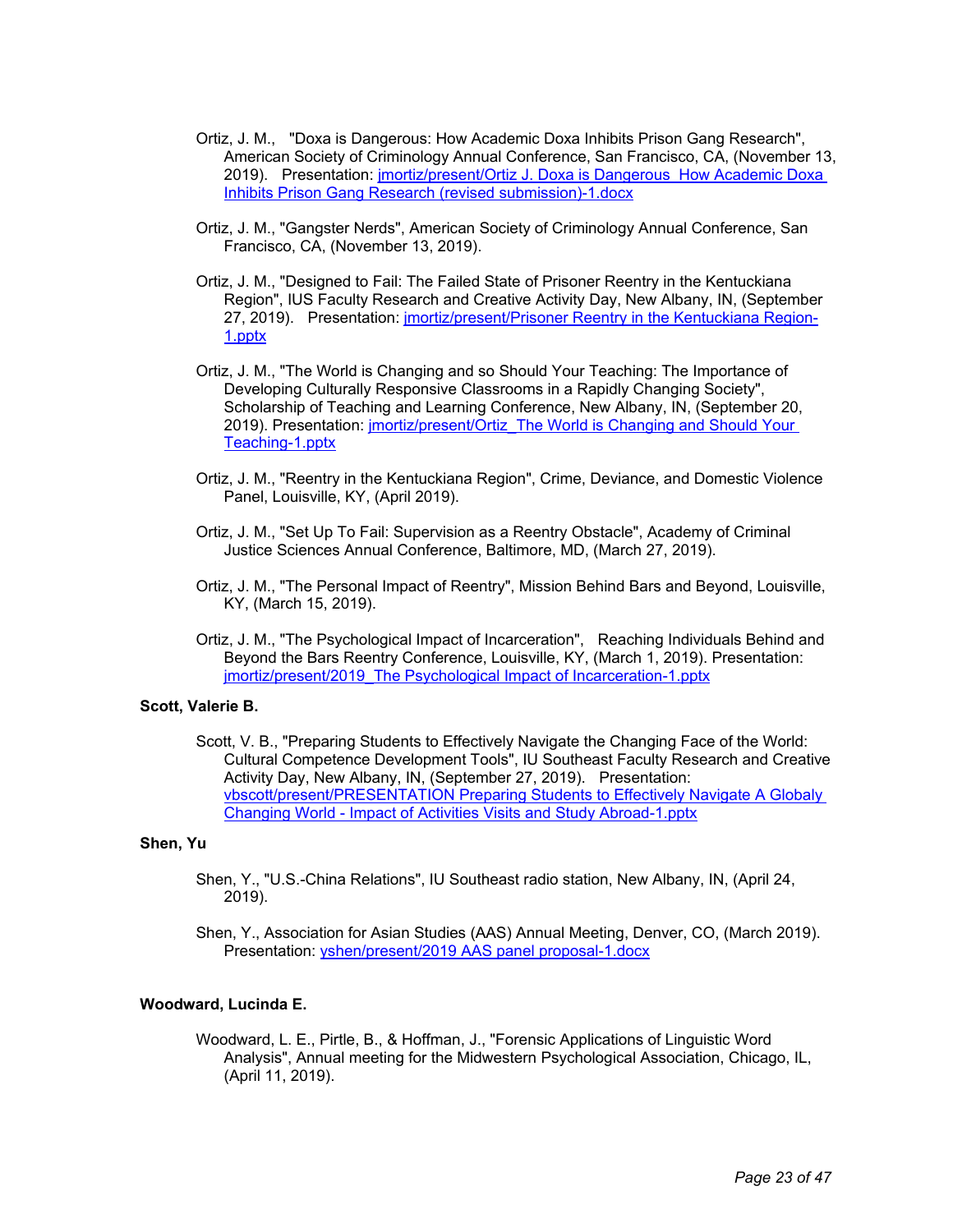# **Publications / Scholarship of Discovery**

**Indiana University Southeast**

January 1, 2019 - December 31, 2019

# **Library**

#### **Block, Courtney M.**

- Block, Courtney M.,, "Researching the Paranormal: How to Find Reliable Information about Parapsychology, Ghosts, Astrology, Cryptozoology, Near-Death Experiences, and More", Rowman & Littlefield: Chicago, IL.
- Block, Courtney M.,, "Snap Judgments: Using Snapchat to Challenge the Stereotypes and Assumptions about Academic Libraries", Library Philosophy and Practice, pp. 1-8, ISBN/ISSN: ISSN 1522-0222. Full-text of this item: coblock/intellcont/Snap Judgments [Article-1.pdf](https://www.digitalmeasures.com/login/indiana/faculty/survey/ui/showFile?file=Y29ibG9jay9pbnRlbGxjb250L1NuYXAgSnVkZ21lbnRzIEFydGljbGUtMS5wZGY%3D&surId=17691684&nodeId=1610518&sdId=97550217&sdSurId=17691684&rptId=20226&sgntr=61GiYpqOUyAes9ca8UOraSOk8bI%3D)
- Block, Courtney M., & Proctor, Christopher L., "The Yoga Sutra of Librarianship: Towards an Understanding of Holistic Advocacy", The Journal of Librarianship and Information Science, (2nd Quarter/Spring) 3, 2019. doi: doi.org/10.1177/0961000619841120. Full-text of this item: [coblock/intellcont/Yoga Sutra of Librarianship-1.pdf](https://www.digitalmeasures.com/login/indiana/faculty/survey/ui/showFile?file=Y29ibG9jay9pbnRlbGxjb250L1lvZ2EgU3V0cmEgb2YgTGlicmFyaWFuc2hpcC0xLnBkZg%3D%3D&surId=17691684&nodeId=1610518&sdId=88287125&sdSurId=17691684&rptId=20226&sgntr=EsZBBYGO%2Fvi1UB0b%2BYA7MWA8mkQ%3D)

#### **Hughes, Melanie E.**

- Hoffman, Lisa, Suh, Emily K., Zollman, Alan, & Hughes, Melanie E., "STEM Circles Empower English Language Learners", Middle School Journal, https://www.tandfonline.com/toc/umsj20/current.
- Suh, Emily K., Dahlgren, Donna J., Hughes, Melanie E., Keefe, Thomas J., & Allman, Ronald J., "Conditions for Success: Fostering First-Year Students' Growth Mindset in Developmental Mathematics", Journal of The First-Year Experience and Students in Transition, issue 31, pp. 63-78. ISBN/ISSN: 1542-3077, https://www.ingentaconnect.com/contentone/fyesit/fyesit/2019/00000031/00000002/ Full-text of this item: [mehughes/intellcont/Conditions for Success.RR-1.docx](https://www.digitalmeasures.com/login/indiana/faculty/survey/ui/showFile?file=bWVodWdoZXMvaW50ZWxsY29udC9Db25kaXRpb25zIGZvciBTdWNjZXNzLlJSLTEuZG9jeA%3D%3D&surId=17691688&nodeId=1610518&sdId=88533245&sdSurId=17691688&rptId=20226&sgntr=fBuaccyWMpj9TfHqTyLPFw%2BKIzE%3D)

# **Proctor II, Christopher L.**

Block, Courtney M., & Proctor, Christopher L., "The Yoga Sutra of Librarianship: Towards an Understanding of Holistic Advocacy", Journal of Librarianship and Information Science, 1- 13, 2nd Quarter/Spring 2019. doi: 10.1177/0961000619841120, https://doiorg.proxyse.uits.iu.edu/10.1177/0961000619841120. Full-text of this item: [clprocto/intellcont/Block and Proctor \(2019\)-1.pdf](https://www.digitalmeasures.com/login/indiana/faculty/survey/ui/showFile?file=Y2xwcm9jdG8vaW50ZWxsY29udC9CbG9jayBhbmQgUHJvY3RvciAoMjAxOSktMS5wZGY%3D&surId=17962902&nodeId=1610518&sdId=86222666&sdSurId=17962902&rptId=20226&sgntr=tsMk0fiqWHGhu7c7%2FbMv%2FTOBkvE%3D)

# **School of Arts & Letters**

#### **Babb, Jacob**

- Adams Wooten, Courtney, Babb, Jacob, Costello, Kristi, & Navickas, Kate, (editors), "The Things We Carry: Strategies for Recognizing and Negotiating Emotional Labor in Writing Program Administration", Utah State University Press, Logan, UT.
- Adams Wooten, Courtney, & Babb, Jacob, "Bootstraps and Hand-Holding: First Generation WPAs and Programmatic Structure", Beyond Fitting In: Rethinking First-Gen Writing and Literacy Education.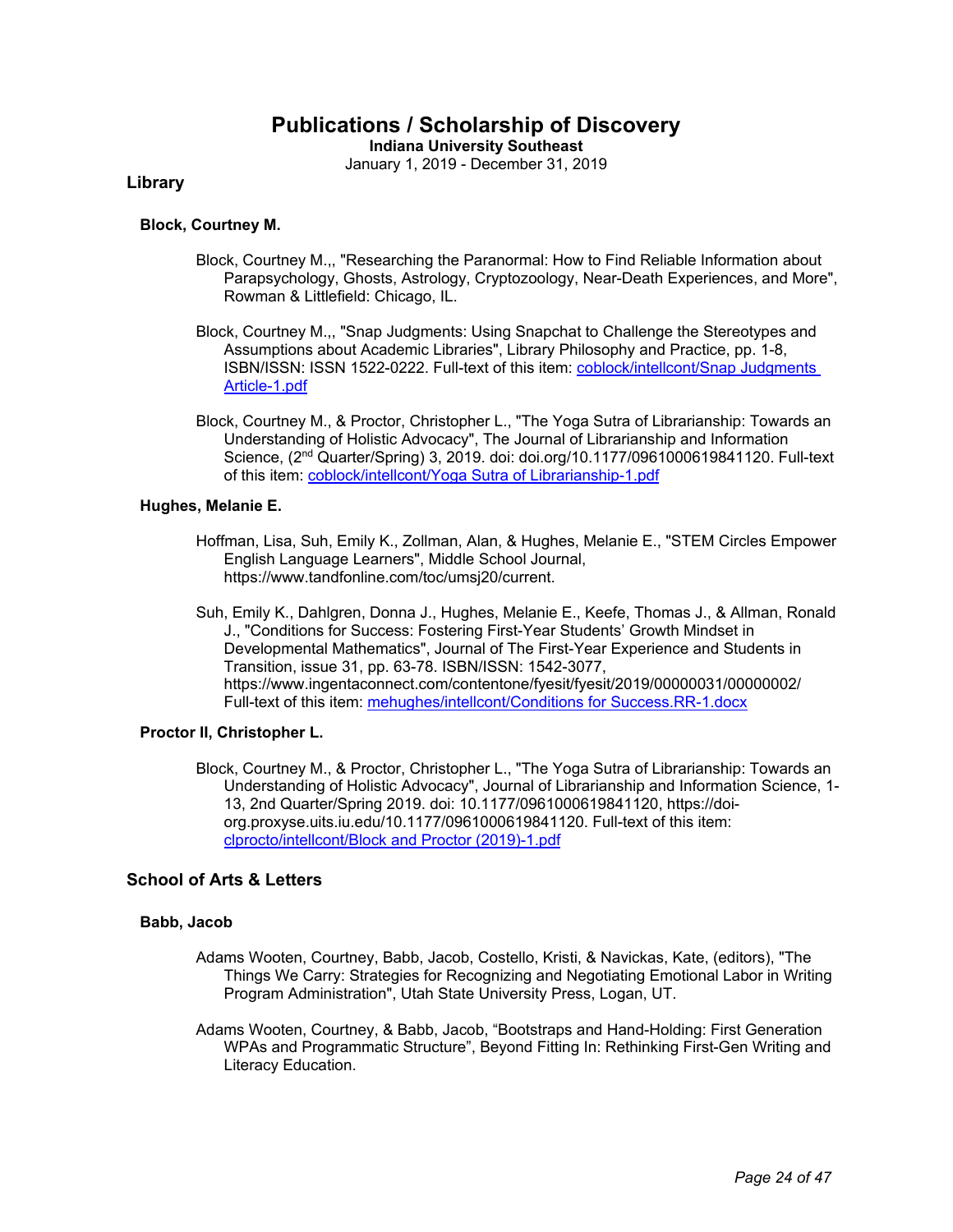Babb, Jacob,, "Seeing the Forest and the Trees: A Rhizomatic Metaphor for Writing Program Administration"", Toward More Sustainable Metaphors of Writing Program Administration,

#### **Badia, Mindy S.**

- Badia, Mindy S., "Teaching the Conflicts': Representations of Black Speech in Spanish Golden Age Poetry and Hip-Hop Culture." Reconsidering Early Modern Spanish Literature through Mass and Pop Culture: Contemporizing the Classics in the Classroom, Brill Publishers.
- Badia, Mindy S.,, "Too Near the Bone: Translation, Los melindres de Belisa and the Problem of Proximity.", Cosmic Wit: Essays in Honor of Edward H. Friedman, Juan de la Cuesta, Spain.
- Badia, Mindy S.,& Villanueva, Sonia P., "Rape, Censorship, and El alcalde de Zalamea, 2008,"", Studies in Honor of Amy Williamsen,

#### **Crum, Susanna G.**

Crum, Susanna G., "Mapping and Print: Perspectives from Contemporary Art and Art History", Conversations, College Art Association, NY, NY, https://www.collegeart.org/news/2020/02/10/susanna-crum-and-julia-lille/. Full-text of this item: [sgcrum/intellcont/Screenshot-from-CAAWebsite-1.png](https://www.digitalmeasures.com/login/indiana/faculty/survey/ui/showFile?file=c2djcnVtL2ludGVsbGNvbnQvU2NyZWVuc2hvdC1mcm9tLUNBQVdlYnNpdGUtMS5wbmc%3D&surId=17691155&nodeId=1610518&sdId=97839772&sdSurId=17691155&rptId=20226&sgntr=RLmpU1dnHH7DoZ7NrRIlTOoJIwA%3D)

# **Harper, Brian A.**

Harper, Brian A.,, https://artaxis.org. Artaxis.org, an expansive collection of contemporary ceramic artwork from 750 artists in 50 countries worldwide.

Harper, Brian A.,, "Claybucket.com - Website for my Students",

Harper, Brian A., "SpaceLabProject.

Harper, Brian A.,, "BrianHarperStudio.com - Professional Website",

#### **Harvey, George W.**

Harvey, George W., "The Cosmic Purpose of Political Life in Plato's "Laws", Ancient Philosophy, vol 40, issue 1,

#### **Jackman, Michael**

Jackman, Michael, "Still Life with Knitting Mill and Working Papers", Gyroscope Literary Review. January (1st Quarter/Winter) 2019.

#### **Kutis, Barbara**

Kutis, Barbara, "The Contemporary Art of Menstruation: Embracing Taboos, Breaking Boundaries, and Making Art.", Menstruation Now: What Does Blood Perform?, Demeter Press, Toronto, ON, Canada, pp. 109-133. Full-text of this item: [bkutis/intellcont/B. Kutis The Contemporary Art of Menstruation \(2019\)-1.pdf](https://www.digitalmeasures.com/login/indiana/faculty/survey/ui/showFile?file=Ymt1dGlzL2ludGVsbGNvbnQvQi4gS3V0aXMgVGhlIENvbnRlbXBvcmFyeSBBcnQgb2YgTWVuc3Ry%0AdWF0aW9uICgyMDE5KS0xLnBkZg%3D%3D&surId=17691125&nodeId=1610518&sdId=68219841&sdSurId=17691125&rptId=20226&sgntr=vQTCdzfhMyxUG%2FJ%2FXwJHraZ%2FgoI%3D)

Kutis, Barbara,, "Scaffolding the Formal Analysis Assignment in Art History Courses to Promote Learning", Journal of Teaching and Learning with Technology (JoTLT). ISBN/ISSN: 2165-2554.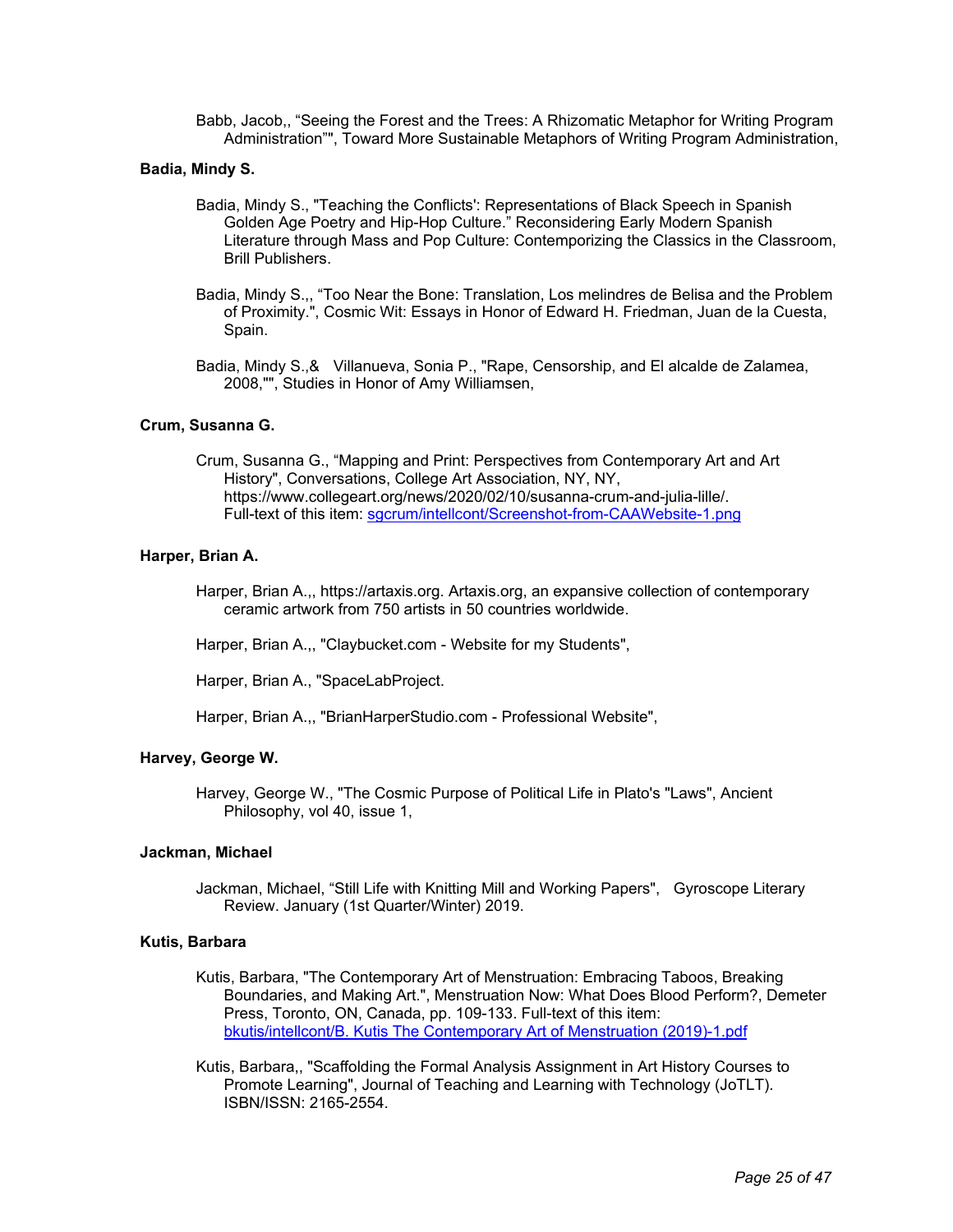# **Patterson-Randles, Sandra R.**

Patterson-Randles, Sandra R.,, "Funding the Future in Tough Times: The Programming Dilemma", SCUP, Ann Arbor, MI, October (4th Quarter/Autumn) 2019. https://www.scup.org/resource/funding-the-future-in-tough-times/.

# **Popham, Susan**

Popham, Susan,, "Teaching Editing with Feminist Rhetorical Theory", Editing in the Modern Classroom, Routledge/Taylor & Francis Group, NY, NY, pp. 91-108, April (2nd Quarter/Spring) 2019. ISBN/ISSN: 978-0-8153-5446-8. Full-text of this item: [pophams/intellcont/Teaching Editing through a Feminist Rhetorical Lens final 2019-1.pdf](https://www.digitalmeasures.com/login/indiana/faculty/survey/ui/showFile?file=cG9waGFtcy9pbnRlbGxjb250L1RlYWNoaW5nIEVkaXRpbmcgdGhyb3VnaCBhIEZlbWluaXN0IFJo%0AZXRvcmljYWwgTGVucyBmaW5hbCAyMDE5LTEucGRm&surId=17829047&nodeId=1610518&sdId=91116049&sdSurId=17829047&rptId=20226&sgntr=r11ig9KeFhA4g68w5gxjRdS8Zpo%3D)

#### **Zorn, Christa**

Zorn, Christa (editor), Special edition of Humanities 2019, 8 (3).

Zorn, Christa, & Barker, Jennifer, "Re-mapping Cosmopolitanism", Humanities, vol 8(3), pp. 1-5. http://www.mdpi.com/journal/humanities/. Full-text of this item: [czorn/intellcont/humanities-08-00127 \(1\)-1.pdf](https://www.digitalmeasures.com/login/indiana/faculty/survey/ui/showFile?file=Y3pvcm4vaW50ZWxsY29udC9odW1hbml0aWVzLTA4LTAwMTI3ICgxKS0xLnBkZg%3D%3D&surId=17691127&nodeId=1610518&sdId=98209897&sdSurId=17691127&rptId=20226&sgntr=Jo7ff%2FdEelouhvbNqbnqVjO6vAo%3D)

# **School of Business**

#### **Alse, Janardhanan A.**

Srinivasan, Arun, Arano, Kathleen, & Alse, Janardhanan, "Explaining Change in County Unemployment Rates in Indiana During Great Recession and Beyond", Journal of Economic Insight.

# **Arano, Kathleen**

- Srinivasan, Arun K., & Arano, Kathleen G., "A Quantile Regression Approach to Examine Changes in County Unemployment Rates in Indiana during the Great Recession", Review of Regional Studies, vol 50, issue 1, pp. 1-16.
- Srinivasan, Arun, Arano, Kathleen, & Alse, Janardhanan, "Explaining Change in County Unemployment Rates in Indiana During Great Recession and Beyond", Journal of Economic Insight.

# **Atwater, Brian B.**

- Pittman, Paul H., & Atwater, Brian, (editors), "APICS Dictionary: The Essential Supply Chain Reference 16th Edition, October (4th Quarter/Autumn) 2019. ISBN/ISSN: 978-O-56490- 6.
- Stepens, Alan A., & Atwater, Brian, "Applying System Dynamics Similations to Proactively Address Unintended Consequeces", International Journal of Learning and Change, vol 11, issue 1, pp. 17-34, January (1st Quarter/Winter) 2019. doi: 10.1504/IJLC.2019.097167.

# **Barney, Douglas K.**

Foster, Benjamin P., Shastri, Trimbak, & Barney, Douglas K., "An Analysis of Chapter 11 and Chapter 7 Bankruptcy Filings and Auditors' Going-Concern Opinions", Journal of Business and Economic Perspectives, vol XLVI, issue 1, pp. 69-99.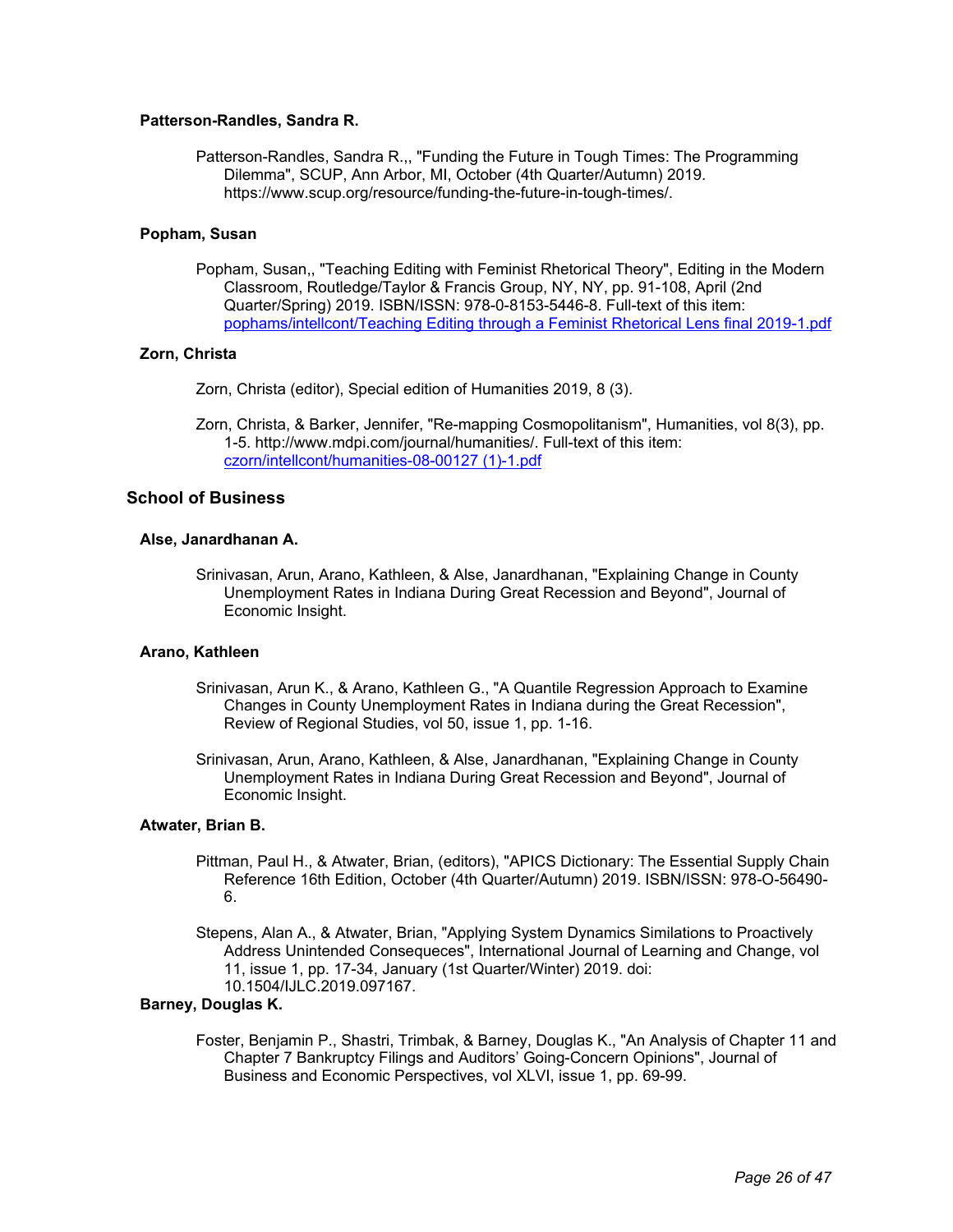# **Book, Lisa M.**

- Book, Lisa M., "IMA Volunteerism: Balancing My Equation", Strategic Finance, 2nd Quarter/Spring. https://sfmagazine.com/post-entry/april-2019-ima-volunteerismbalancing-my-equation/.
- Book, Lisa M., "Confessions of a Reforming "Plate Spinner"", Strategic Finance.

# **Christiansen, Linda**

- Christiansen, Linda,, "Wall Street Journal Weekly Reviews 118 article reviews, complete with summaries, essay questions, and group projects".
- Christiansen, Linda,, "Use of the Modules Tool for Course Organization and Online Assignments", Indiana University Teaching for Student Success: An Evidence-Based Approach, 4th Quarter/Autumn.
- Christiansen, Linda,, "Business Law and Ethics: Foundational to Business Education". Journal of Business Law & Ethics Pedagogy. 3rd Quarter/Summer.

# **Cox, Chris C.**

Choi, Pilsik, Harris, Michael L., Ernstberger, Kathryn W., Cox, Kevin C., & Watson, Carolyn F., "An Exploratory Study on Part-time MBA Program Choice Factors and Characteristics of Part-time MBA Students",Journal of Education for Business, February 8, 2019. doi: 10.1080/08832323.2018.1491823, ISBN/ISSN: 0883-2323, Full-text of this item: [kccox/intellcont/An exploratory study on part time MBA program choice factors and](https://www.digitalmeasures.com/login/indiana/faculty/survey/ui/showFile?file=a2Njb3gvaW50ZWxsY29udC9BbiBleHBsb3JhdG9yeSBzdHVkeSBvbiBwYXJ0IHRpbWUgTUJBIHBy%0Ab2dyYW0gY2hvaWNlIGZhY3RvcnMgYW5kIGNoYXJhY3RlcmlzdGljcyBvZiBwYXJ0IHRpbWUgTUJB%0AIHN0dWRlbnRzLTEucGRm&surId=17691107&nodeId=1610518&sdId=78529844&sdSurId=17691107&rptId=20226&sgntr=s0Ey5K3Rn9bg%2BlA3GnPRdXT0nlo%3D)  [characteristics of part time MBA students-1.pdf](https://www.digitalmeasures.com/login/indiana/faculty/survey/ui/showFile?file=a2Njb3gvaW50ZWxsY29udC9BbiBleHBsb3JhdG9yeSBzdHVkeSBvbiBwYXJ0IHRpbWUgTUJBIHBy%0Ab2dyYW0gY2hvaWNlIGZhY3RvcnMgYW5kIGNoYXJhY3RlcmlzdGljcyBvZiBwYXJ0IHRpbWUgTUJB%0AIHN0dWRlbnRzLTEucGRm&surId=17691107&nodeId=1610518&sdId=78529844&sdSurId=17691107&rptId=20226&sgntr=s0Ey5K3Rn9bg%2BlA3GnPRdXT0nlo%3D)

# **Ernstberger, Kathryn W.**

Choi, Pilsik, Harris, Michael L., Ernstberger, Kathryn W., Cox, Kevin C., & Watson, Carolyn F., "An Exploratory Study on Part-time MBA Program Choice Factors and Characteristics of Part-time MBA Students",Journal of Education for Business, February 8, 2019. doi: 10.1080/08832323.2018.1491823, ISBN/ISSN: 0883-2323, Full-text of this item: [kernst/intellcont/An Exploratory Study on Part Time MBA Program Choice Factors-1.pdf](https://www.digitalmeasures.com/login/indiana/faculty/survey/ui/showFile?file=a2VybnN0L2ludGVsbGNvbnQvQW4gRXhwbG9yYXRvcnkgU3R1ZHkgb24gUGFydCBUaW1lIE1CQSBQ%0Acm9ncmFtIENob2ljZSBGYWN0b3JzLTEucGRm&surId=17691108&nodeId=1610518&sdId=70280949&sdSurId=17691108&rptId=20226&sgntr=XFTJzafOAjIxzywRTBh9f15pYYU%3D)

#### **Harris, Kenneth J.**

- Crawford, Wayne, Lamarre, Ester, Kacmar, K M., & Harris, Kenneth J., "Organizational Politics and Deviance: Exploring the Role of Political Skill", Human Performance, vol 32, issue 2, pp. 92-106. DOI: 10.1080/08959285.2019.1597100, DOI: 10.1080/08959285.2019.1597100.
- Zivnuska, Suzanne, Carlson, Dawn, Carlson, John, Harris, Kenneth J., & Harris, Ranida B.,"Social Media Addiction and Social Media Reactions: The Implications for Job Performance", Journal of Social Psychology, vol 159, issue 6, pp. 746-760. DOI: 10.1080/00224545.2019.1578725.
- Crawford, Wayne S., Kacmar, K M., & Harris, Kenneth J., "Do You See Me as I See Me? The Effects of Impression Management Incongruence of Actors and Audiences", Journal of Business and Psychology, vol 34, pp. 453. https://doi.org/10.1007/s10869-018-9549-6.

#### **Harris, Michael L.**

Harris, Michael L., "Should a Retiree File for Social Security at 62 or 70", The Journal of Retirement, vol 7, issue 2, pp. 51-59, ISBN/ISSN: 2326-6899, Full-text of this item: [harris60/intellcont/Social Security Claiming ages -](https://www.digitalmeasures.com/login/indiana/faculty/survey/ui/showFile?file=aGFycmlzNjAvaW50ZWxsY29udC9Tb2NpYWwgU2VjdXJpdHkgQ2xhaW1pbmcgYWdlcyAtIEpPUi0x%0ALmRvY3g%3D&surId=17691098&nodeId=1610518&sdId=97778062&sdSurId=17691098&rptId=20226&sgntr=cJpZ5cpiHAOBjo4rU0z1S0%2FrXmw%3D) JOR-1.docx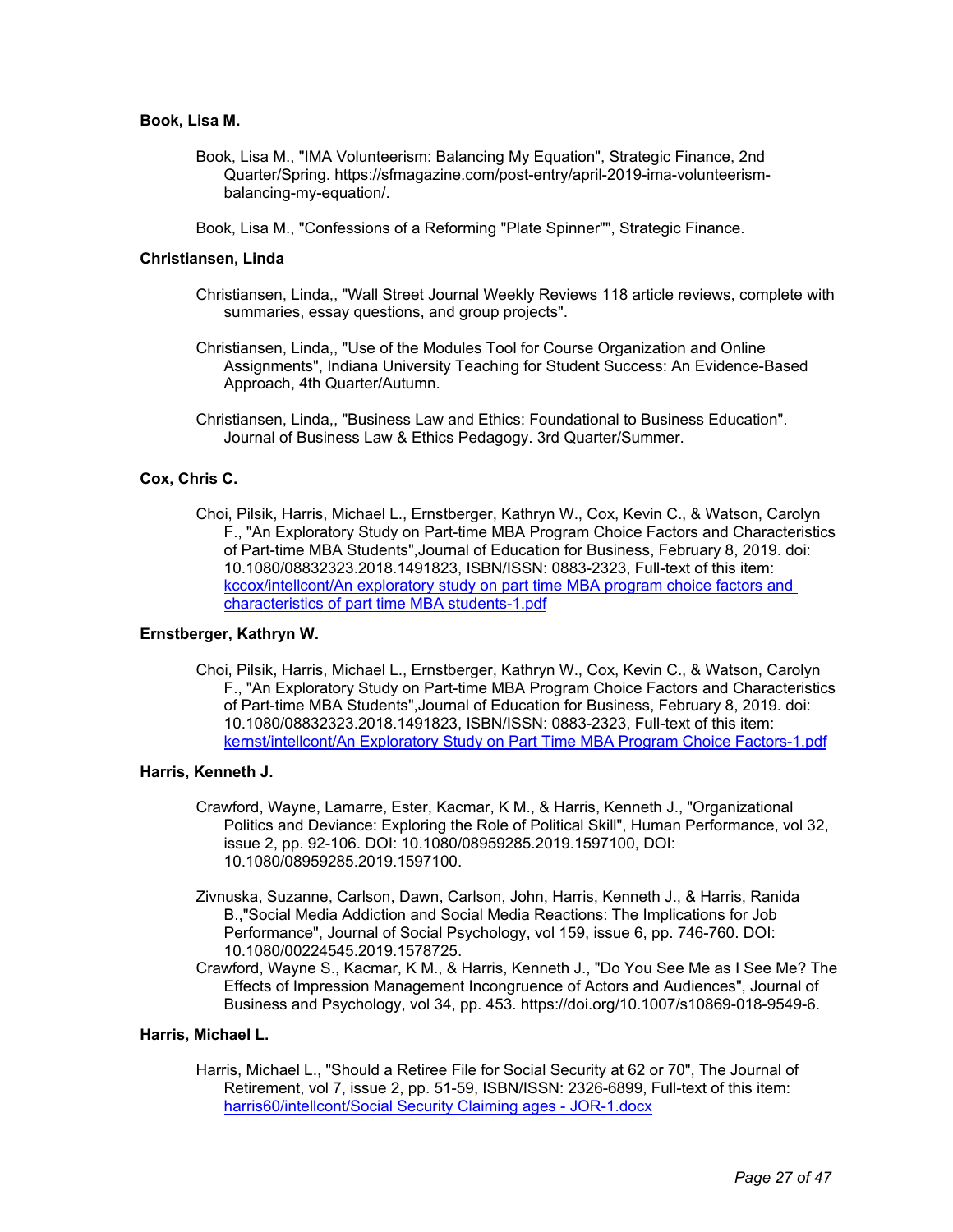Choi, Pilsik, Harris, Michael L., Ernstberger, Kathryn W., Cox, Kevin C., & Watson, Carolyn F., "An Exploratory Study on Part-time MBA Program Choice Factors and Characteristics of Part-time MBA Students", Journal of Education for Business. February 8, 2019.

#### **Harris, Ranida B.**

- Zivnuska, Suzanne, Carlson, John R., Carlson, Dawn S., Harris, Ranida B., & Harris, Kenneth J., "Social Media Addiction and Social Media Reactions: The Implications for Job Performance", Journal of Social Psychology, vol 159, issue 6, pp. 746-760.
- Zivnuska, Suzanne, Carlson, Dawn S., Carlson, John R., Harris, Ranida B & Kenneth J., "Investigating the Impacts of Regulatory Focus and Political Skill within a Social Media Context", Computers in Human Behavior, vol 91, pp. 151-156. https://doi.org/10.1016/j.chb.2018.09.030.

#### **He, Yan**

He, Yan, & Long, Frank, "Estimating the Net Worth of Nonprofit Universities", Decision Science Institute International Conference. November 2019.

#### **Kara, Aycan**

- Kara, Aycan,, & Peterson, Mark F., "The Relationship between Formal and Informal Institutions and Entrepreneurship Rates across European Regions", International Review of Entrepreneurship, vol 14, issue 4.
- Peterson, Mark F., Kara, Aycan,, Fanimokun, Abiola, & Smith, Peter B., "Country Culture Moderators of the Relationship between Gender and Organizational Commitment", Baltic Journal of Management, vol 14, issue 3, pp. 389-410.
- Kara, Aycan, & Russell, Lisa M., "The Final Countdown: A Design for Helping Students Implement Business Strategies", Journal of Higher Education Theory and Practice, vol 19, issue 1, pp. 80 – 94. Full-text of this item: [karaa/intellcont/7 KaraFinal-1.pdf](https://www.digitalmeasures.com/login/indiana/faculty/survey/ui/showFile?file=a2FyYWEvaW50ZWxsY29udC83IEthcmFGaW5hbC0xLnBkZg%3D%3D&surId=17691105&nodeId=1610518&sdId=78314105&sdSurId=17691105&rptId=20226&sgntr=qssUhoMEGFTy0Q7QT2EUGXI%2FSTY%3D)

#### **Lach, Patrick A.**

- Lach, Patrick A., Flynn, Leisa R., & Kelly, G. W., "Brokers or Investment Advisers? The US Public Perception", Financial Analysts Journal, vol 75, issue 3, pp. 125-131, https://www.cfapubs.org/doi/pdf/10.1080/0015198X.2019.1600957. Full-text of this item: [plach/intellcont/\\_\\_\\_FAJ Final Proof-1.pdf](https://www.digitalmeasures.com/login/indiana/faculty/survey/ui/showFile?file=cGxhY2gvaW50ZWxsY29udC9fX19GQUogRmluYWwgUHJvb2YtMS5wZGY%3D&surId=18089702&nodeId=1610518&sdId=97302129&sdSurId=18089702&rptId=20226&sgntr=RB%2BSpumMnCgiVqq%2Bu%2Be%2B3r0KQMs%3D)
- Lach, Patrick A., "Wait to Buy that Starter Home", The Wall Street Journal, New York, NY,. Published June 16, 2019. https://www.wsj.com/articles/the-best-financial-advice-i-evergot-11560737220. Full-text of this item: [plach/intellcont/The Best Financial Advice I Ever Got -](https://www.digitalmeasures.com/login/indiana/faculty/survey/ui/showFile?file=cGxhY2gvaW50ZWxsY29udC9UaGUgQmVzdCBGaW5hbmNpYWwgQWR2aWNlIEkgRXZlciBHb3QgLSBX%0AU0otMS0xLnBkZg%3D%3D&surId=18089702&nodeId=1610518&sdId=98130808&sdSurId=18089702&rptId=20226&sgntr=gNDDD%2BdU8UTN%2FOU8eahyLlsPPuU%3D) WSJ-1-1.pdf

#### **Lambert, Tom E.**

Lambert, Thomas E., & Min, Hokey, "A Data Envelopment Analysis of EMS Response Times". Review of Policy Research.

#### **Pittman, Paul H.**

Drake, Matt, Eboch, Karen, Pittman, Paul H., & Prud'homme, Andrea,"Opportunities for Academics to Engage with ASCM", Decision Sciences Institute. November 24, 2019.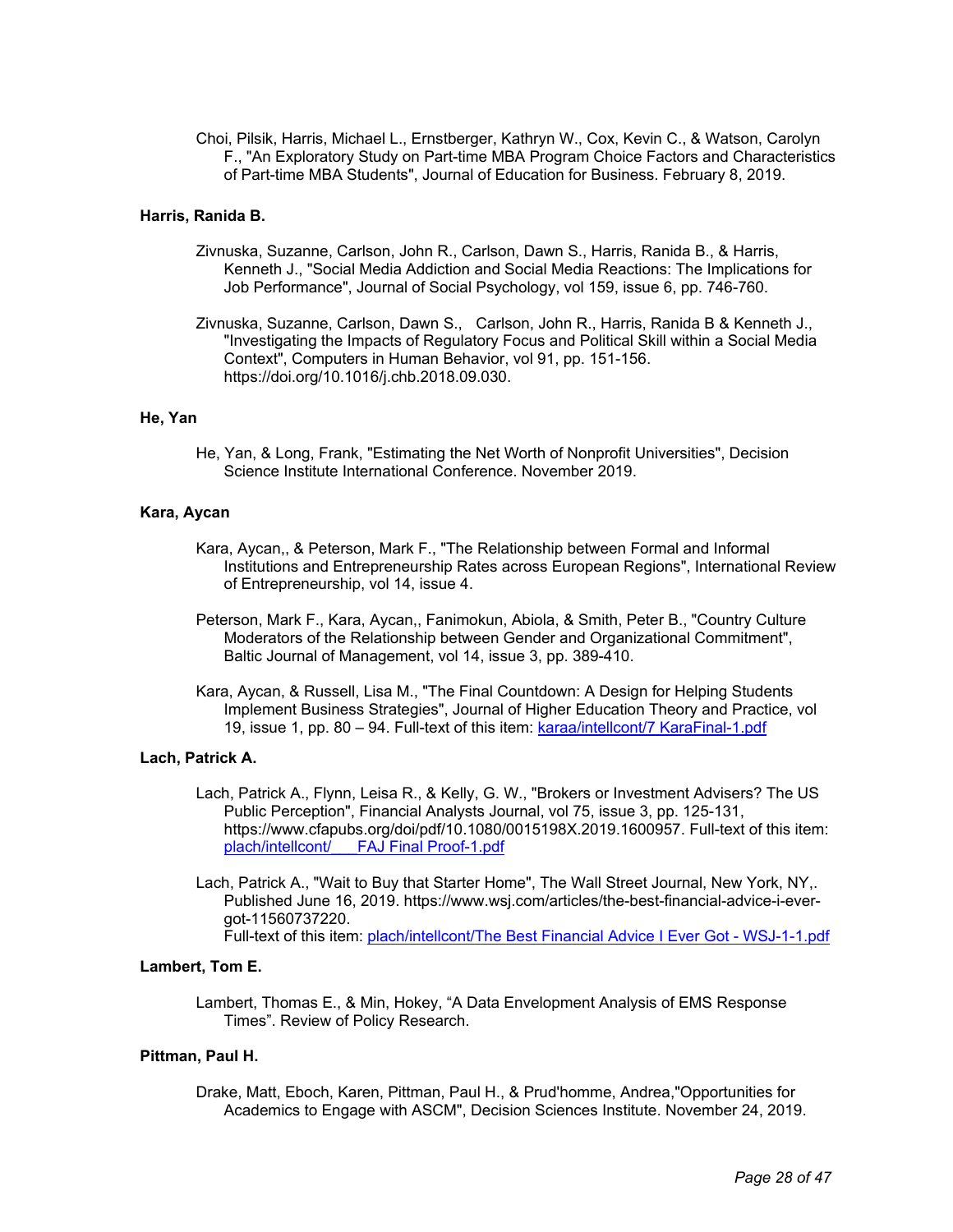- Ash, Bob, & Pittman, Paul H., (Author), "Towards Holistic Project Scheduling using Critical Chain Methodology enhanced with PERT Buffering". International Journal of Project Organization and Management.
- Pittman, Paul H., & Atwater, Brian, "APICS Dictionary 16th Edition", Chicago, IL, ISBN/ISSN: 978-0-9882146-1-3.

#### **Russell, Lisa M.**

Kara, Aycan, & Russell, Lisa M., "The Final Countdown: A Design for Helping Students Implement Business Strategies.", Journal of Higher Education Theory and Practice, vol 19, issue 1.

#### **Schansberg, D. E.**

- Schansberg, D. E.,, "Hillbilly Elegy (Vance)", Indiana Policy Review, pp. 61-64. October (4th Quarter/Autumn) 2019.
- Schansberg, D. E.,, "Shazam! (movie)", Indiana Policy Review, pp. 66-67. October (4th Quarter/Autumn) 2019.
- Schansberg, D. E.,, "The Kingdom of Speech (Wolfe)", Indiana Policy Review, pp. 54-58. October (4th Quarter/Autumn) 2019.
- Schansberg, D. E.,, "The Secret Knowledge: On the Dismantling of American Culture (Mamet)", Indiana Policy Review, pp. 58-61. October (4th Quarter/Autumn) 2019.
- Schansberg, D. E.,, "The Year of our Lord 1943: Christian Humanism in an Age of Crisis (Jacobs)", Indiana Policy Review, pp. 64-66. October (4th Quarter/Autumn) 2019.
- Schansberg, D. E.,, "The Professor and the Madman (movie)", Indiana Policy Review, pp. 21- 23. July (3rd Quarter/Summer) 2019.
- Schansberg, D. E.,, "1924: The High Tide of Conservatism (Tucker)", Indiana Policy Review, pp. 44-47. April (2nd Quarter/Spring) 2019.
- Schansberg, D. E.,, "When: The Scientific Secrets of Perfect Timing (Pink)", Indiana Policy Review, pp. 47-48. April (2nd Quarter/Spring) 2019.
- Schansberg, D. E.,, "How to Survive the Apocalypse: Zombies, Cylons, Faith, and Politics by Robert Joustra and Alissa Wilkinson", Journal of Interdisciplinary Studies.
- Schansberg, D. E., "The Forgotten War by David Halberstam", Indiana Policy Review, pp. 68- 75. January (1st Quarter/Winter) 2019.
- Schansberg, D. E.,, "To End All Wars by Adam Hochschild", Indiana Policy Review, pp. 67- 68. January (1st Quarter/Winter) 2019.
- Schansberg, D. E.,, "Missing in Action: Tracking Lost Government Assets", Indiana Policy Review, issue Summer 2019, pp. 24-25.

Schansberg, D. E.,, ""Elizabeth Warren, The Flips, and the Fight"", The Independent Review.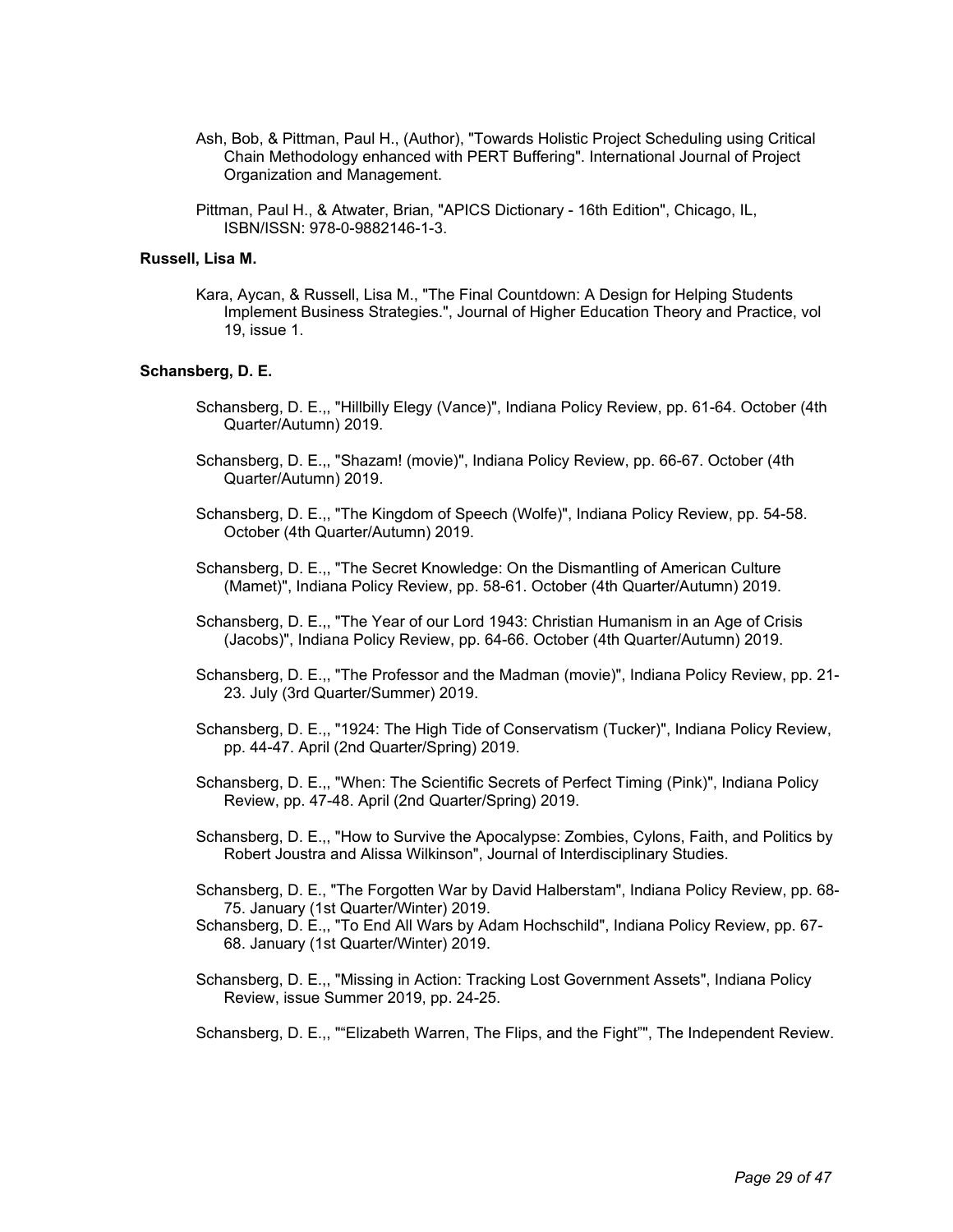# **Srinivasan, Arun K.**

- Srinivasan, Arun K., & Arano, Kathleen G., "A Quantile Regression Approach to Examine Changes in County Unemployment Rates in Indiana during the Great Recession", Review of Regional Studies,
- Srinivasan, Arun K., Arano, Kathleen G.,& Alse, Janardhanan A., "County Unemployment Dynamics in Indiana during the Great Recession and Beyond", Journal of Economic Insight.

#### **Swartz, Brenda K. and Wheat, Jerry E.**

Wadsworth, Frank H., Wheat, Jerry E., & Swartz, Brenda K., "Corruption and Obstacles for Conducting Business in Former French West Africa", International Journal of Management, vol 5, issue 1, pp. 18-23, doi: https://doi.org/10.18510/ijmier.2019.513, http://giapjournals.com/index.php/ijmier/article/view/ijmier.2019.513/635. Full-text of this item: [fwadswo/intellcont/CORRUPTION AND OBSTACLES FOR CONDUCTING](https://www.digitalmeasures.com/login/indiana/faculty/survey/ui/showFile?file=ZndhZHN3by9pbnRlbGxjb250L0NPUlJVUFRJT04gQU5EIE9CU1RBQ0xFUyBGT1IgQ09ORFVDVElO%0ARyBCVVNJTkVTUyBJTiBGT1JNRVIgRlJFTkNIIFdFU1QgQUZSSUNBIEZlYiAyNyAyMDE5LTEucGRm%0A&surId=17692515&nodeId=1610518&sdId=89038560&sdSurId=17692515&rptId=20226&sgntr=j2Y2x52OM9g5XO7TOYy4w9NQKC8%3D)  [BUSINESS IN FORMER FRENCH WEST AFRICA Feb 27 2019-1.pdf](https://www.digitalmeasures.com/login/indiana/faculty/survey/ui/showFile?file=ZndhZHN3by9pbnRlbGxjb250L0NPUlJVUFRJT04gQU5EIE9CU1RBQ0xFUyBGT1IgQ09ORFVDVElO%0ARyBCVVNJTkVTUyBJTiBGT1JNRVIgRlJFTkNIIFdFU1QgQUZSSUNBIEZlYiAyNyAyMDE5LTEucGRm%0A&surId=17692515&nodeId=1610518&sdId=89038560&sdSurId=17692515&rptId=20226&sgntr=j2Y2x52OM9g5XO7TOYy4w9NQKC8%3D)

#### **Tajdini, Saeed**

Tajdini, Saeed, & Ramirez, Edward, "Firm Authenticity: the Construct, Research Propositions, and Managerial Implications", AMS Review, vol 9, pp. 324–338.

#### **Watson, Casey F.**

- Watson, Carolyn F., "Case 2-1: IKEA Uses Market Research to Adapt for Global Markets", Consumer Behavior: Building Marketing Strategy, 14/e, McGraw Hill.
- Watson, Carolyn F., "Case 2-4: How Social Media Nearly Brought Down United Airlines (modified)", Consumer Behavior: Building Marketing Strategy, 14/e, McGraw Hill.
- Watson, Carolyn F., "Case 2-5: Grace and Frankie: The Invisibility of Baby Boomer Women", Consumer Behavior: Building Marketing Strategy, 14/e, McGraw Hill.
- Watson, Carolyn F., "Case 3-2: Repositioning McDonald's", Consumer Behavior: Building Marketing Strategy, 14/e, McGraw Hill.
- Watson, Carolyn F., "Case 3-3: Let's Move! Campaign Celebrities Endorsing Soda?! (modified)", Consumer Behavior: Building Marketing Strategy, 14/e, McGraw Hill.
- Watson, Carolyn F., "Case 3-5: Meal Kits are Shifting How Consumers Shop for Food", Consumer Behavior: Building Marketing Strategy, 14/e, McGraw Hill.
- Watson, Carolyn F., "Case 3-8: The Tale of Two Emotional Ads", Consumer Behavior: Building Marketing Strategy, 14/e, McGraw Hill.
- Watson, Carolyn F., "Case 3-9: The World Shares a Coke", Consumer Behavior: Building Marketing Strategy, 14/e, McGraw Hill.
- Watson, Carolyn F., "Case 4-3: Nissan Goes After the Dog Lover Niche", Consumer Behavior: Building Marketing Strategy, 14/e, McGraw Hill.
- Watson, Carolyn F., "Case 4-4: Wawa Dominates With Its Mobile App", Consumer Behavior: Building Marketing Strategy, 14/e, McGraw Hill.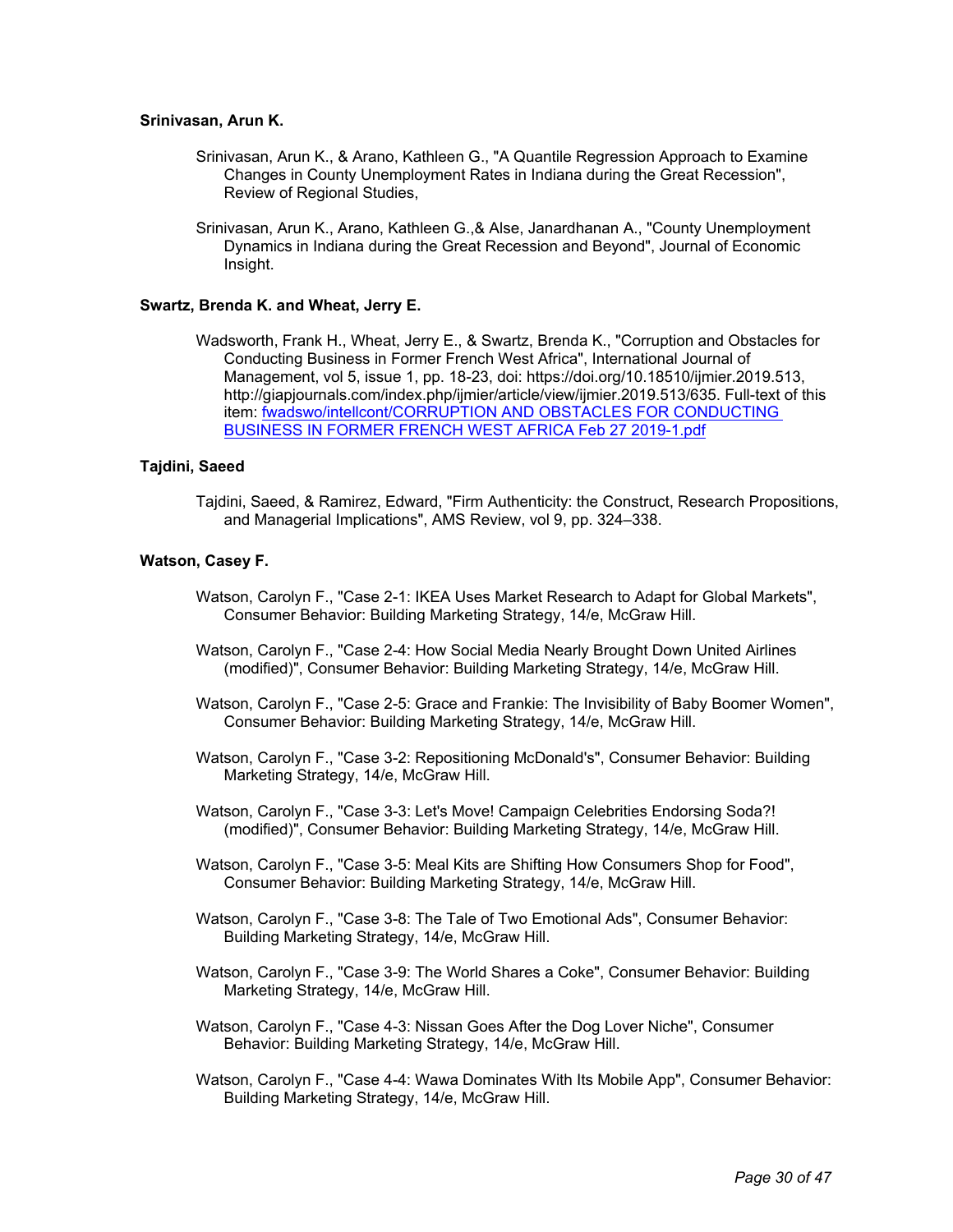- Watson, Carolyn F., "Case 5-1: Cuties: How Commodity Fruits Became a Branded Sensation", Consumer Behavior: Building Marketing Strategy, 14/e, McGraw Hill.
- Watson, Carolyn F., "Case 5-2: Farmers' Brand Loyalty for Heavy Farm Equipment Machinery", Consumer Behavior: Building Marketing Strategy, 14/e, McGraw Hill.
- Watson, Carolyn F., "Case 6-1: Is Crude Puppet Movie Hitting a Dead End of Sesame Street?", Consumer Behavior: Building Marketing Strategy, 14/e, McGraw Hill.
- Watson, Carolyn F., "Case 6-2: COPPA Evolves, But Technology Industries Evolve Faster", Consumer Behavior: Building Marketing Strategy, 14/e, McGraw Hill.
- Watson, Carolyn F., "CONSUMER INSIGHT 1-1: Need Sets of Holiday Shoppers", Consumer Behavior: Building Marketing Strategy, 14/e, McGraw Hill.
- Watson, Carolyn F., "CONSUMER INSIGHT 4.1: Segmenting the Generation Y Market", Consumer Behavior: Building Marketing Strategy, 14/e, McGraw Hill.
- Watson, Carolyn F., "CONSUMER INSIGHT 5-1: The Mighty, Powerful, and Influential Latina", Consumer Behavior: Building Marketing Strategy, 14/e, McGraw Hill.
- Watson, Carolyn F., "CONSUMER INSIGHT 6-1: What is a "Normal" American Family Structure Now? There's Not One Anymore", Consumer Behavior: Building Marketing Strategy, 14/e, McGraw Hill.
- Watson, Carolyn F., "CONSUMER INSIGHT 7-2: Consumer-Generated Content: A Brand's Best Friend or Worst Enemy", Consumer Behavior: Building Marketing Strategy, 14/e, McGraw Hill.
- Watson, Carolyn F., "CONSUMER INSIGHT 9-2: Perhaps Jane Walker Should Just Keep on Walking", Consumer Behavior: Building Marketing Strategy, 14/e, McGraw Hill.
- Watson, Carolyn F., "CONSUMER INSIGHT 16-1: Choice Overload: When and How it Happens", Consumer Behavior: Building Marketing Strategy, 14/e, McGraw Hill.
- Watson, Carolyn F., "CONSUMER INSIGHT 17-1: Mobile Retailing: The Next Technological Frontier", Consumer Behavior: Building Marketing Strategy, 14/e, McGraw Hill.
- Watson, Carolyn F., "CONSUMER INSIGHT 19-1: Tips for Building a Positive Organizational Culture: Examples from Business", Consumer Behavior: Building Marketing Strategy, 14/e, McGraw Hill.
- Cox, Kevin C., Watson, Carolyn F,, Harris, Michael L., & Ernstberger, Kathryn W., "What the F\*\*\*!? Can Salesperson Swearing Can Be a Good Thing?", Proceedings of the Society for Marketing Advances, issue 2019 Conference.
- Choi, Pilsik, Harris, Ryan R., Ernstberger, Kathryn W., Cox, Kevin C., & Watson, Carolyn F., "An Exploratory Study on Part-Time MBA Program Choice Factors and Characteristics of Part Time MBA Students", Journal of Education for Business, vol 94, issue 3, pp. 139- 147, https://www.tandfonline.com/doi/full/10.1080/08832323.2018.1491823. Full-text of this item: [musgrove/intellcont/An exploratory study on part time MBA program choice](https://www.digitalmeasures.com/login/indiana/faculty/survey/ui/showFile?file=bXVzZ3JvdmUvaW50ZWxsY29udC9BbiBleHBsb3JhdG9yeSBzdHVkeSBvbiBwYXJ0IHRpbWUgTUJB%0AIHByb2dyYW0gY2hvaWNlIGZhY3RvcnMgYW5kIGNoYXJhY3RlcmlzdGljcyBvZiBwYXJ0IHRpbWUg%0ATUJBIHN0dWRlbnRzLTEucGRm&surId=17691113&nodeId=1610518&sdId=88640223&sdSurId=17691113&rptId=20226&sgntr=y2tJG%2FmbPrXQGCKy3lnni%2FWBRSA%3D)  [factors and characteristics of part time MBA students-1.pdf](https://www.digitalmeasures.com/login/indiana/faculty/survey/ui/showFile?file=bXVzZ3JvdmUvaW50ZWxsY29udC9BbiBleHBsb3JhdG9yeSBzdHVkeSBvbiBwYXJ0IHRpbWUgTUJB%0AIHByb2dyYW0gY2hvaWNlIGZhY3RvcnMgYW5kIGNoYXJhY3RlcmlzdGljcyBvZiBwYXJ0IHRpbWUg%0ATUJBIHN0dWRlbnRzLTEucGRm&surId=17691113&nodeId=1610518&sdId=88640223&sdSurId=17691113&rptId=20226&sgntr=y2tJG%2FmbPrXQGCKy3lnni%2FWBRSA%3D)
- Musgrove, Carolyn, & Ellinger, A, "Employee Development, Engagement, and Service Climate". Managment Learning.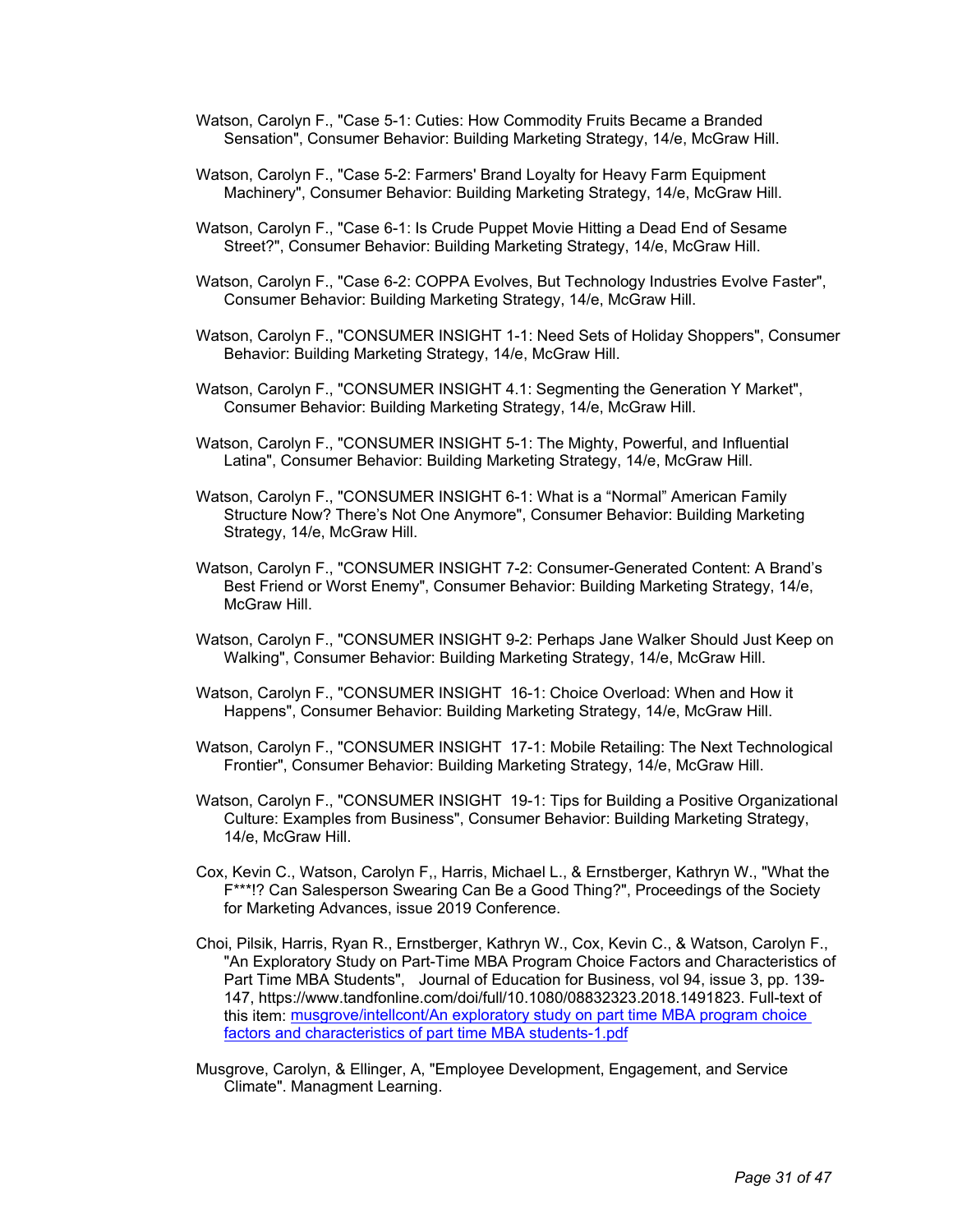- Kim, Y, Musgrove, Carolyn, & Talbott, J, (Author), "Look Who's Talking: Why Both Brands and Consumers Should Be Talking on Social Media". Journal of Retailing.
- Musgrove, C, Butler, T, & Kim, Y, "Online Social Networks: Retailers, Consumers, and Value Creation". Journal of Retailing.

# **School of Education**

#### **Albrecht, Donna**

- Albrecht, Donna L., "Teach for Understanding: Embracing and Supporting Domestic and International English Learners", Proceedings IU Southeast Scholarship of Teaching and Learning Conference, pp. 5-9, Full-text of this item: [dalbrec/intellcont/SOTL-conference](https://www.digitalmeasures.com/login/indiana/faculty/survey/ui/showFile?file=ZGFsYnJlYy9pbnRlbGxjb250L1NPVEwtY29uZmVyZW5jZS1wcm9jZWVkaW5ncy0yMDE5IERvbm5h%0AIEFsYnJlY2h0IEFydGljbGUtMS5wZGY%3D&surId=17918974&nodeId=1610518&sdId=97841591&sdSurId=17918974&rptId=20226&sgntr=Fqdt5mE1UzUQlj3J4%2BLJqr4ASOE%3D)[proceedings-2019 Donna Albrecht Article-1.pdf](https://www.digitalmeasures.com/login/indiana/faculty/survey/ui/showFile?file=ZGFsYnJlYy9pbnRlbGxjb250L1NPVEwtY29uZmVyZW5jZS1wcm9jZWVkaW5ncy0yMDE5IERvbm5h%0AIEFsYnJlY2h0IEFydGljbGUtMS5wZGY%3D&surId=17918974&nodeId=1610518&sdId=97841591&sdSurId=17918974&rptId=20226&sgntr=Fqdt5mE1UzUQlj3J4%2BLJqr4ASOE%3D)
- Suh, Emily, Albrecht, Donna, & Wade, Scott, "Promoting Student Voice and Choice: Examples from a Secondary EL Classroom Project", INTESOL, vol 16, issue 1, pp. 1-16, doi: https://doi.org/10.18060/23598, Full-text of this item: [dalbrec/intellcont/Promoting](https://www.digitalmeasures.com/login/indiana/faculty/survey/ui/showFile?file=ZGFsYnJlYy9pbnRlbGxjb250L1Byb21vdGluZyBTdHVkZW50IFZvaWNlIGFuZCBDaG9pY2UgIEV4%0AYW1wbGVzIGZyb20gYSBTZWNvbmRhcnkgRUwgQ2xhc3Nyb29tIFByb2plY3QtMS5wZGY%3D&surId=17918974&nodeId=1610518&sdId=97840913&sdSurId=17918974&rptId=20226&sgntr=0QyCrQOHSo0jg6Ru%2BlTvUcek0mA%3D)  [Student Voice and Choice Examples from a](https://www.digitalmeasures.com/login/indiana/faculty/survey/ui/showFile?file=ZGFsYnJlYy9pbnRlbGxjb250L1Byb21vdGluZyBTdHVkZW50IFZvaWNlIGFuZCBDaG9pY2UgIEV4%0AYW1wbGVzIGZyb20gYSBTZWNvbmRhcnkgRUwgQ2xhc3Nyb29tIFByb2plY3QtMS5wZGY%3D&surId=17918974&nodeId=1610518&sdId=97840913&sdSurId=17918974&rptId=20226&sgntr=0QyCrQOHSo0jg6Ru%2BlTvUcek0mA%3D) Secondary EL Classroom Project-1.pdf

#### **Asim, Sumreen I.**

- Asim, Sumreen I.,, "Emphasizing the "T" in STEAM in Science Instructional Practices of Elementary Teacher Candidates' Developing 21st Century Practice", Proceedings of International Conference of Education, Research and Innovation (ICERI) Conference, pp. 8775-8779, ISBN/ISSN: 978-84-09-14755-7.
- Asim, Sumreen I., "My Students Rather use Technology anyways! Increasing Digital Pedagogy of Teacher Candidates.", Proceedings of International Conference of Education, Research and Innovation (ICERI) Conference, pp. 8780-8783, ISBN/ISSN: 978-84-09-14755-7.
- Asim, Sumreen I., Ponners, Pamela, Bartlett, Carol, Parker, Mary Ann, & Star Jayapandian, Rachel P., "Differentiating Instruction: For Middle School Students in Virtual Learning Environments.", The Delta Kappa Gamma Bulletin: International Journal for Professional Educators, vol 86, issue 3, pp. 19-31
- Asim, Sumreen I., "Team-Based Learning", Teaching for Student Success, October (4th Quarter/Autumn) 2019. https://iu.instructure.com/courses/1853347/pages/m4-teachingstrategies-showcase-%7C?module\_item\_id=19472426#sumreen.

#### **Chang, Sau Hou**

Chang, Sau Hou, & Star, Rachel, "Assessment of Affective Traits", Integrating the affective domain: Challenges and implications for assessment and instruction, Ronkonkoma, NY: Linus Books, pp. 209-226,

#### **Coker-Kolo, Doyin O.**

Coker-Kolo, Efundoyin O., "Hershey, M. (2019). Whose agency: The politics and practice of Kenya's HIV-prevention NGOs.", Journal of Global South Studies, Full-text of this item: ecokerko/intellcont/Book Review- [Whose Agency by Megan Hershey-Final-1.docx](https://www.digitalmeasures.com/login/indiana/faculty/survey/ui/showFile?file=ZWNva2Vya28vaW50ZWxsY29udC9Cb29rIFJldmlldy0gV2hvc2UgQWdlbmN5IGJ5IE1lZ2FuIEhl%0AcnNoZXktRmluYWwtMS5kb2N4&surId=17691036&nodeId=1610518&sdId=97455351&sdSurId=17691036&rptId=20226&sgntr=ljTcB%2BJRPpyUVnCthGAXqbOLgBI%3D)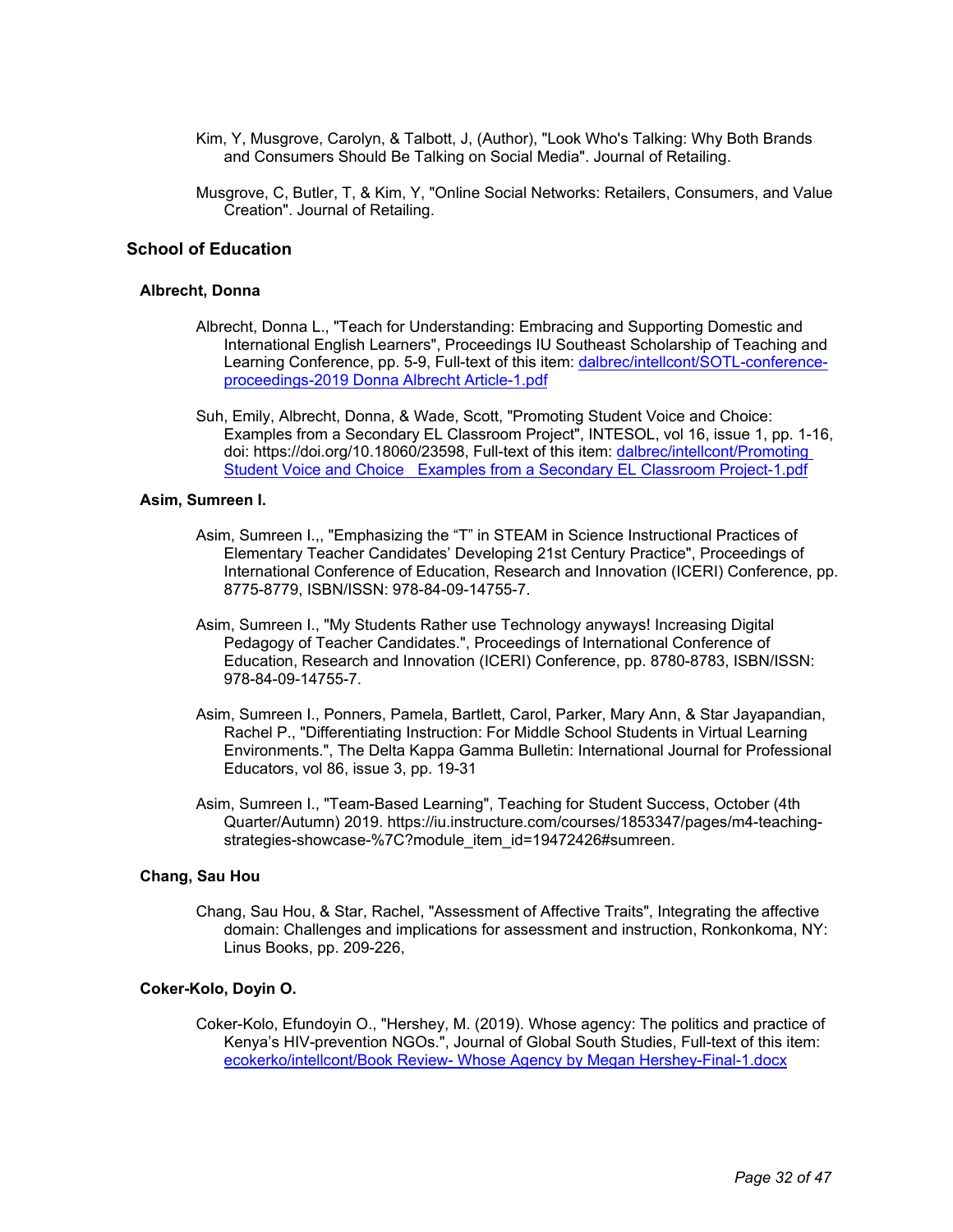# **Hoffman, Lisa**

- Suh, E., Hoffman, L., & Zollman, A. (2020). "STEM Inclusion Research for English Language Learners (ELLs): Making STEM Accessible to All." In Johnson, C., Mohr-Schroeder, M., Moore, T., & English, L. *Handbook on STEM Education* (1st ed.). London, England: Routledge/Taylor & Francis.
- Zollman, A., Hoffman, L., & Suh, E., (2020). Investigating a STEM Circle Approach with Multilingual Students and Families (pp. 18-25)." In Cribbs, J., & Marchionda, H. (Eds.), *Proceedings of the 47th Annual Meeting of the Research Council on Mathematics Learning.* Las Vegas, NV: RCML. Full-text of this item: [lhh/intellcont/STEM Circles](https://www.digitalmeasures.com/login/indiana/faculty/survey/ui/showFile?file=bGhoL2ludGVsbGNvbnQvU1RFTSBDaXJjbGVzIFpvbGxtYW4gZXQgYWwuIFJDTUwgMjAyMCByZXZp%0Ac2lvbnMgKDEpLTEuZG9jeA%3D%3D&surId=17691045&nodeId=1610518&sdId=97329412&sdSurId=17691045&rptId=20226&sgntr=sGFW9aoDRvsjvYzfIb%2Fr0yeG%2F%2FQ%3D)  [Zollman et al. RCML 2020 revisions \(1\)-1.docx](https://www.digitalmeasures.com/login/indiana/faculty/survey/ui/showFile?file=bGhoL2ludGVsbGNvbnQvU1RFTSBDaXJjbGVzIFpvbGxtYW4gZXQgYWwuIFJDTUwgMjAyMCByZXZp%0Ac2lvbnMgKDEpLTEuZG9jeA%3D%3D&surId=17691045&nodeId=1610518&sdId=97329412&sdSurId=17691045&rptId=20226&sgntr=sGFW9aoDRvsjvYzfIb%2Fr0yeG%2F%2FQ%3D)
- Zollman, Alan, Hoffman, Lisa, & Suh, Emily, "No Student Thinks with an Accent in Mathematics", Proceedings of the 14th International Council on Mathematics Education, International Council on Mathematics Education, Full-text of this item: [lhh/intellcont/ICME-14 submission TSG47\\_Pa\\_Zollman-1.pdf](https://www.digitalmeasures.com/login/indiana/faculty/survey/ui/showFile?file=bGhoL2ludGVsbGNvbnQvSUNNRS0xNCBzdWJtaXNzaW9uIFRTRzQ3X1BhX1pvbGxtYW4tMS5wZGY%3D&surId=17691045&nodeId=1610518&sdId=97891421&sdSurId=17691045&rptId=20226&sgntr=HY1v3AjziW4hIhpmOvoN2bOLJRw%3D)
- Suh, E., Hoffman, L., Hughes, M., & Zollman, A. (2020). Twelve-foot Basketball Player Task: STEM Circles Score Points and Win Academic Goals with Emergent Multilingual Students. *Middle School Journal. 51*(3) 11-18. <https://doi.org/10.1080/00940771.2020.1735872> Full-text of this item: [lhh/intellcont/The](https://www.digitalmeasures.com/login/indiana/faculty/survey/ui/showFile?file=bGhoL2ludGVsbGNvbnQvVGhlIHR3ZWx2ZSBmb290IGJhc2tldGJhbGwgcGxheWVyIHRhc2sgU1RF%0ATSBjaXJjbGVzIHNjb3JlIHBvaW50cyBhbmQgd2luIGFjYWRlbWljIGdvYWxzIHdpdGggZW1lcmdl%0AbnQgbXVsdGlsaW5ndWFsIHN0dWRlbnRzLTEucGRm&surId=17691045&nodeId=1610518&sdId=97330231&sdSurId=17691045&rptId=20226&sgntr=zDYGYEUXaz9DRmNGA8k6UKLflGw%3D)  [twelve foot basketball player task STEM circles score points and win academic goals with](https://www.digitalmeasures.com/login/indiana/faculty/survey/ui/showFile?file=bGhoL2ludGVsbGNvbnQvVGhlIHR3ZWx2ZSBmb290IGJhc2tldGJhbGwgcGxheWVyIHRhc2sgU1RF%0ATSBjaXJjbGVzIHNjb3JlIHBvaW50cyBhbmQgd2luIGFjYWRlbWljIGdvYWxzIHdpdGggZW1lcmdl%0AbnQgbXVsdGlsaW5ndWFsIHN0dWRlbnRzLTEucGRm&surId=17691045&nodeId=1610518&sdId=97330231&sdSurId=17691045&rptId=20226&sgntr=zDYGYEUXaz9DRmNGA8k6UKLflGw%3D)  [emergent multilingual students-1.pdf](https://www.digitalmeasures.com/login/indiana/faculty/survey/ui/showFile?file=bGhoL2ludGVsbGNvbnQvVGhlIHR3ZWx2ZSBmb290IGJhc2tldGJhbGwgcGxheWVyIHRhc2sgU1RF%0ATSBjaXJjbGVzIHNjb3JlIHBvaW50cyBhbmQgd2luIGFjYWRlbWljIGdvYWxzIHdpdGggZW1lcmdl%0AbnQgbXVsdGlsaW5ndWFsIHN0dWRlbnRzLTEucGRm&surId=17691045&nodeId=1610518&sdId=97330231&sdSurId=17691045&rptId=20226&sgntr=zDYGYEUXaz9DRmNGA8k6UKLflGw%3D)
- Suh, E., Hoffman, L., Albrecht, D., & Wade, S. (2019). Promoting student voice and choice: Examples from a secondary EL classroom project. *INTESOL Journal, 16*(1), 1-33. Full-text of this item: [lhh/intellcont/INTESOL Journal article 2019-1.pdf](https://www.digitalmeasures.com/login/indiana/faculty/survey/ui/showFile?file=bGhoL2ludGVsbGNvbnQvSU5URVNPTCBKb3VybmFsIGFydGljbGUgMjAxOS0xLnBkZg%3D%3D&surId=17691045&nodeId=1610518&sdId=97333726&sdSurId=17691045&rptId=20226&sgntr=%2BVE%2BnsfsiRP5sNSmshMSe4Ha2AE%3D)

# **Hollenbeck, James E.**

- Hollenbeck, James E., "Using Motivation in the Instruction of English Language Learning for STEM and Economic Secondary Education for Bulgarian Learners", Bulgarian Journal of Science Education and Policy, Full-text of this item: [jehollen/intellcont/BJSEP\\_13\\_1\\_HOLLENBECK KOUNTOUZI \(1\)-1.pdf](https://www.digitalmeasures.com/login/indiana/faculty/survey/ui/showFile?file=amVob2xsZW4vaW50ZWxsY29udC9CSlNFUF8xM18xX0hPTExFTkJFQ0sgS09VTlRPVVpJICgxKS0x%0ALnBkZg%3D%3D&surId=17691040&nodeId=1610518&sdId=97279469&sdSurId=17691040&rptId=20226&sgntr=jPqSVrJJOcwvX1nrys2unqIL2FI%3D)
- Hollenbeck, James E.,, "Myths, Legends, and Truths of E-Texts in Education.", Bulgarian Journal of Science and Education Policy (BJSEP), vol 13, issue 2. Full-text of this item: [jehollen/intellcont/BJSEP\\_13\\_2\\_HOLLENBECK E texts \(1\)-1.docx](https://www.digitalmeasures.com/login/indiana/faculty/survey/ui/showFile?file=amVob2xsZW4vaW50ZWxsY29udC9CSlNFUF8xM18yX0hPTExFTkJFQ0sgRSB0ZXh0cyAgKDEpLTEu%0AZG9jeA%3D%3D&surId=17691040&nodeId=1610518&sdId=97181127&sdSurId=17691040&rptId=20226&sgntr=eTzZdSeRka28WDmvQoInSw4M9o4%3D)

# **Johnson, Cathy**

Johnson, Cathy, & Singleton, Jacquelyn J., "Teacher Candidates' Perceptions of Valuing in the Elementary Classroom", Affective Domain: Instruction, Impediments and Implications for Assessment., Linus Learning, Ronkonkoma, NY, pp. 51-74. Full-text of this item: [johnscat/intellcont/Affective Domain April 12-2019-1.pdf](https://www.digitalmeasures.com/login/indiana/faculty/survey/ui/showFile?file=am9obnNjYXQvaW50ZWxsY29udC9BZmZlY3RpdmUgRG9tYWluIEFwcmlsIDEyLTIwMTktMS5wZGY%3D&surId=17691041&nodeId=1610518&sdId=78299599&sdSurId=17691041&rptId=20226&sgntr=icDV%2B81rY%2F%2Ff3tDyJeQRb66yXgE%3D)

# **Maher, Steffany**

- Maher, Steffany C., "Teaching the Taboo through THUG LIFE: Examining Systemic Racism and the Black Lives Matter Movement in Angie Thomas's The Hate U Give", Teaching the Taboo with Young Adult Literature, Rowman and Littlefield, Lanham, MD,
- Moman, Jessica, & Maher, Steffany C., "Argument Writing Advanced Institute: Teaching Teachers to Utilize C3WP Units", Language Arts Journal of Michigan, vol 34, issue 2, pp.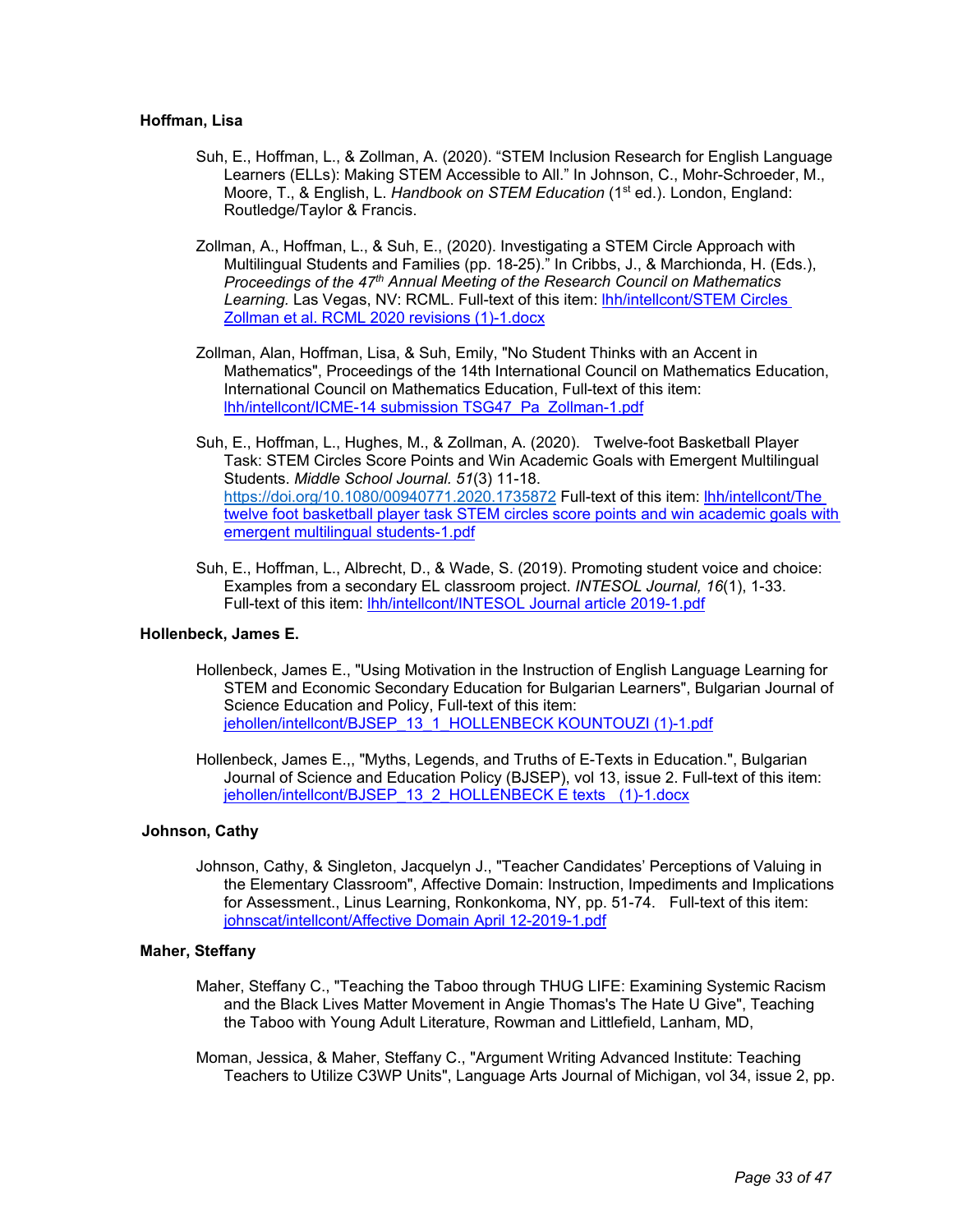62-64, https://scholarworks.gvsu.edu/lajm/vol34/iss2/13/. Full-text of this item: [stmaher/intellcont/Argument Writing\\_LAJM Article\\_2019-1.pdf](https://www.digitalmeasures.com/login/indiana/faculty/survey/ui/showFile?file=c3RtYWhlci9pbnRlbGxjb250L0FyZ3VtZW50IFdyaXRpbmdfTEFKTSBBcnRpY2xlXzIwMTktMS5w%0AZGY%3D&surId=17994982&nodeId=1610518&sdId=96932458&sdSurId=17994982&rptId=20226&sgntr=dXl143dGYjz%2BSk6%2FKsvJM1BE4TU%3D)

#### **Singleton, Jacque J.**

Singleton, Jacquelyn J., & Johnson, Cathy, "Teacher Candidates' Perceptions of Valuing in the Elementary Classroom", Affective Domain: Instruction, Impediments and Implications for Assessment., Linus Learning, Ronkonkoma, NY, pp. 51-74. Full-text of this item: [jwrigh06/intellcont/Teacher Candidates' Perceptions of Valuing in the Elementary](https://www.digitalmeasures.com/login/indiana/faculty/survey/ui/showFile?file=andyaWdoMDYvaW50ZWxsY29udC9UZWFjaGVyIENhbmRpZGF0ZXPigJkgUGVyY2VwdGlvbnMgb2Yg%0AVmFsdWluZyBpbiB0aGUgRWxlbWVudGFyeSBDbGFzc3Jvb20tMS5wZGY%3D&surId=17691042&nodeId=1610518&sdId=96645610&sdSurId=17691042&rptId=20226&sgntr=WaXhtd9I%2BGPaue61e5up1IGeiZo%3D)  [Classroom-1.pdf](https://www.digitalmeasures.com/login/indiana/faculty/survey/ui/showFile?file=andyaWdoMDYvaW50ZWxsY29udC9UZWFjaGVyIENhbmRpZGF0ZXPigJkgUGVyY2VwdGlvbnMgb2Yg%0AVmFsdWluZyBpbiB0aGUgRWxlbWVudGFyeSBDbGFzc3Jvb20tMS5wZGY%3D&surId=17691042&nodeId=1610518&sdId=96645610&sdSurId=17691042&rptId=20226&sgntr=WaXhtd9I%2BGPaue61e5up1IGeiZo%3D)

# **Star, Rachel**

- Chang, Sau Hou, & Star, Rachel, "Assessment of Affective Traits", Integrating the affective domain: Challenges and implications for assessment and instruction, Ronkonkoma, NY: Linus Books, pp. 209-226,
- Zollman, Alan, & Star, Rachel, "Impact of the Program Accreditation on the Preparation of Mathematics Teachers: Does Faculty Effort Balance the Benefits?", Indiana Mathematics Teacher, pp. 11-14. Full-text of this item: [alanzoll/intellcont/IMJ Program Accreditation in](https://www.digitalmeasures.com/login/indiana/faculty/survey/ui/showFile?file=YWxhbnpvbGwvaW50ZWxsY29udC9JTUogUHJvZ3JhbSBBY2NyZWRpdGF0aW9uIGluIE1hdGggQXJ0%0AaWNsZSBjb3B5LTEucGRm&surId=17691031&nodeId=1610518&sdId=96718095&sdSurId=17691031&rptId=20226&sgntr=HtVfdG51ktktO%2Bqwf%2BwKuCToXJg%3D)  [Math Article copy-1.pdf](https://www.digitalmeasures.com/login/indiana/faculty/survey/ui/showFile?file=YWxhbnpvbGwvaW50ZWxsY29udC9JTUogUHJvZ3JhbSBBY2NyZWRpdGF0aW9uIGluIE1hdGggQXJ0%0AaWNsZSBjb3B5LTEucGRm&surId=17691031&nodeId=1610518&sdId=96718095&sdSurId=17691031&rptId=20226&sgntr=HtVfdG51ktktO%2Bqwf%2BwKuCToXJg%3D)

#### **Zollman, Alan**

- Zollman, Alan, (Author), "Collective Participation: A Story of Business, Community, Schools, and University Partnering in STEM Education", Proceedings of the 15th International Conference of Mathematics Education for the Future Project, Published. pp. 643-648. Full-text of this item: [alanzoll/intellcont/Collective Participation in](https://www.digitalmeasures.com/login/indiana/faculty/survey/ui/showFile?file=YWxhbnpvbGwvaW50ZWxsY29udC9Db2xsZWN0aXZlIFBhcnRpY2lwYXRpb24gaW4gU1RFTSBFZC5J%0AcmVsYW5kIGNvcHktMS5wZGY%3D&surId=17691031&nodeId=1610518&sdId=96717912&sdSurId=17691031&rptId=20226&sgntr=92UjmVCUWj0Xlb6bzuJPVgofA68%3D) STEM Ed.Ireland copy-[1.pdf](https://www.digitalmeasures.com/login/indiana/faculty/survey/ui/showFile?file=YWxhbnpvbGwvaW50ZWxsY29udC9Db2xsZWN0aXZlIFBhcnRpY2lwYXRpb24gaW4gU1RFTSBFZC5J%0AcmVsYW5kIGNvcHktMS5wZGY%3D&surId=17691031&nodeId=1610518&sdId=96717912&sdSurId=17691031&rptId=20226&sgntr=92UjmVCUWj0Xlb6bzuJPVgofA68%3D)
- Zollman, Alan, Hoffman, Lisa, & Suh, Emily, "A Student may Speak with an Accent, but no Student Thinks with an Accent in Mathematics", Proceedings of the 14th International Council on Mathematics Education,
- Zollman, A., Hoffman, L., & Suh, E., (2020). Investigating a STEM Circle Approach with Multilingual Students and Families (pp. 18-25)." In Cribbs, J., & Marchionda, H. (Eds.), *Proceedings of the 47th Annual Meeting of the Research Council on Mathematics Learning.* Las Vegas, NV: RCML. Full-text of this item: [lhh/intellcont/STEM Circles](https://www.digitalmeasures.com/login/indiana/faculty/survey/ui/showFile?file=bGhoL2ludGVsbGNvbnQvU1RFTSBDaXJjbGVzIFpvbGxtYW4gZXQgYWwuIFJDTUwgMjAyMCByZXZp%0Ac2lvbnMgKDEpLTEuZG9jeA%3D%3D&surId=17691045&nodeId=1610518&sdId=97329412&sdSurId=17691045&rptId=20226&sgntr=sGFW9aoDRvsjvYzfIb%2Fr0yeG%2F%2FQ%3D)  [Zollman et al. RCML 2020 revisions \(1\)-1.docx](https://www.digitalmeasures.com/login/indiana/faculty/survey/ui/showFile?file=bGhoL2ludGVsbGNvbnQvU1RFTSBDaXJjbGVzIFpvbGxtYW4gZXQgYWwuIFJDTUwgMjAyMCByZXZp%0Ac2lvbnMgKDEpLTEuZG9jeA%3D%3D&surId=17691045&nodeId=1610518&sdId=97329412&sdSurId=17691045&rptId=20226&sgntr=sGFW9aoDRvsjvYzfIb%2Fr0yeG%2F%2FQ%3D)
- Zollman, Alan, & Star, Rachel, "Impact of the Program Accreditation on the Preparation of Mathematics Teachers: Does Faculty Effort Balance the Benefits?", Indiana Mathematics Teacher, pp. 11-14. Full-text of this item: [alanzoll/intellcont/IMJ Program Accreditation in](https://www.digitalmeasures.com/login/indiana/faculty/survey/ui/showFile?file=YWxhbnpvbGwvaW50ZWxsY29udC9JTUogUHJvZ3JhbSBBY2NyZWRpdGF0aW9uIGluIE1hdGggQXJ0%0AaWNsZSBjb3B5LTEucGRm&surId=17691031&nodeId=1610518&sdId=96718095&sdSurId=17691031&rptId=20226&sgntr=HtVfdG51ktktO%2Bqwf%2BwKuCToXJg%3D)  [Math Article copy-1.pdf](https://www.digitalmeasures.com/login/indiana/faculty/survey/ui/showFile?file=YWxhbnpvbGwvaW50ZWxsY29udC9JTUogUHJvZ3JhbSBBY2NyZWRpdGF0aW9uIGluIE1hdGggQXJ0%0AaWNsZSBjb3B5LTEucGRm&surId=17691031&nodeId=1610518&sdId=96718095&sdSurId=17691031&rptId=20226&sgntr=HtVfdG51ktktO%2Bqwf%2BwKuCToXJg%3D)
- Zollman, Alan, Hoffman, Lisa, Hughes, Melanie E., & Suh, Emily, "Twelve-foot Basketball Player Task: STEM Circles Score Points and Win Academic Goals with Emergent Multilingual Students (a.k.a. English Language Learners)."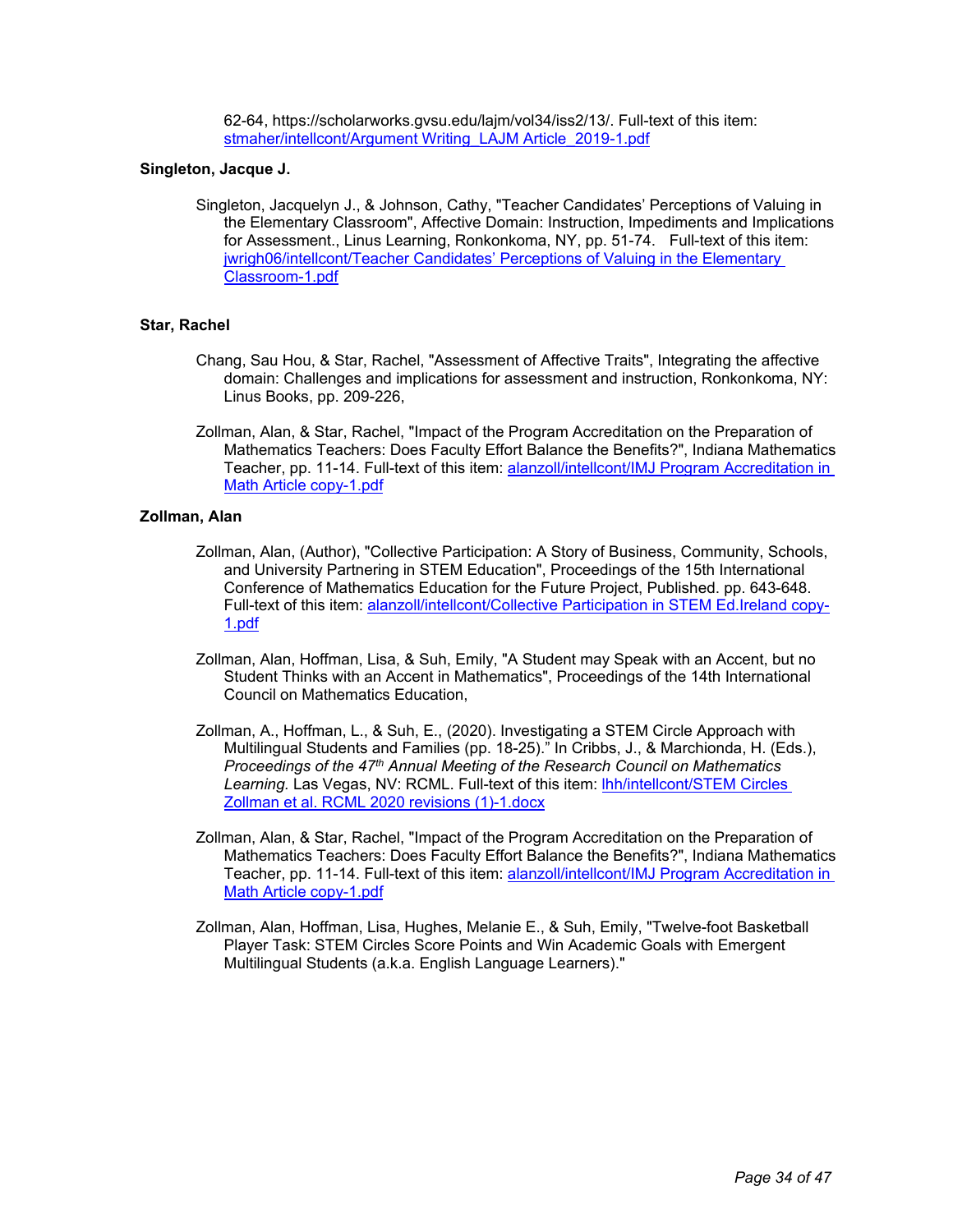# **School of Natural Sciences**

#### **Baker, Crump W.**

Baker, Crump W., "Review of paper On Decomposition of Continuity, Beta-quasicontinuity and Closed Graph", Mathematical Reviews, issue MR3969227, Full-text of this item: [cbaker/intellcont/review\\_MR2019-1.pdf](https://www.digitalmeasures.com/login/indiana/faculty/survey/ui/showFile?file=Y2Jha2VyL2ludGVsbGNvbnQvcmV2aWV3X01SMjAxOS0xLnBkZg%3D%3D&surId=17689435&nodeId=1610518&sdId=97697414&sdSurId=17689435&rptId=20226&sgntr=xLDbSAVrr3NEkpDwvXsE4JXBIg0%3D)

# **Connerly, Pam L.**

Connerly, Pamela L., "Lab Notebooks vs. Lab Discussions: Let's Talk About That", Tested Studies for Laboratory Teaching, vol 40, Article 60, [http://www.ableweb.org/volumes/vol-](http://www.ableweb.org/volumes/vol-40/?art=60)[40/?art=60.](http://www.ableweb.org/volumes/vol-40/?art=60)

#### **Doyle, John F.**

- Clifton, Zachary, & Doyle, John F., "Hashing at Scale", IU Southeast Student Conference Program, April (2nd Quarter/Spring) 2019. Full-text of this item: [jfdoyle/intellcont/IMG\\_1181-2.jpeg](https://www.digitalmeasures.com/login/indiana/faculty/survey/ui/showFile?file=amZkb3lsZS9pbnRlbGxjb250L0lNR18xMTgxLTIuanBlZw%3D%3D&surId=17689451&nodeId=1610518&sdId=98292772&sdSurId=17689451&rptId=20226&sgntr=qVJP8dEVqSQADBusu5%2BBLbih%2BHw%3D)
- Goodridge, Amanda, & Doyle, John F., "Parallel Computing Quicksort Algorithm", IU Southeast Student Conference Program, April (2nd Quarter/Spring) 2019.
- Coomes, Jacob, Johnson, Kyle, Veith, Kaitlin, & Doyle, John F.,"Tetris", IU Southeast Student Conference Program, April (2nd Quarter/Spring) 2019.
- Magnar, Kham, Fonseca, Yanet, Martin, Cooper, & Doyle, John F., "Nuzzle Puzzle", IU Southeast Student Conference Program, issue 15. April (2nd Quarter/Spring) 2019. Full-text of this item: [jfdoyle/intellcont/IMG\\_1180-1.jpeg](https://www.digitalmeasures.com/login/indiana/faculty/survey/ui/showFile?file=amZkb3lsZS9pbnRlbGxjb250L0lNR18xMTgwLTEuanBlZw%3D%3D&surId=17689451&nodeId=1610518&sdId=98292415&sdSurId=17689451&rptId=20226&sgntr=NutzWaethDMjcSYw6hwjECMZtL8%3D)
- Bolen, Walker, Baugh, Brandon, & Doyle, John F., "Space Invaders", IU Southeast Student Conference Program, issue 15. April (2nd Quarter/Spring) 2019.

# **Grote, Todd D.**

- Grote, Todd D., "Evolution of Mantled Karst Along the Blue Ridge-Great Valley Margin, USA: An Environment of Sediment Accumulation and Possible Preservation", Acta Carsologica, vol 48, issue 1, pp. 283-294. Full-text of this item: [tdgrote/intellcont/Grote2019\\_ActaCarsologica-1.pdf](https://www.digitalmeasures.com/login/indiana/faculty/survey/ui/showFile?file=dGRncm90ZS9pbnRlbGxjb250L0dyb3RlMjAxOV9BY3RhQ2Fyc29sb2dpY2EtMS5wZGY%3D&surId=17829048&nodeId=1610518&sdId=91329641&sdSurId=17829048&rptId=20226&sgntr=GFoUaynjnt9ZVughsTB8eoC6ckQ%3D)
- Grote, Todd D., & Straffin, Eric, "Analysis of Late Wisconsinan Ice-marginal Environments in Northwestern Pennsylvania.", Pennsylvania Geographer, vol 57, issue 1, pp. 17-33. Full-text of this item: [tdgrote/intellcont/Grote\\_Straffin\\_Vol\\_57\\_1-1.pdf](https://www.digitalmeasures.com/login/indiana/faculty/survey/ui/showFile?file=dGRncm90ZS9pbnRlbGxjb250L0dyb3RlX1N0cmFmZmluX1ZvbF81N18xLTEucGRm&surId=17829048&nodeId=1610518&sdId=88086449&sdSurId=17829048&rptId=20226&sgntr=cZQBJupYQG9rqoGDB7P1GK3fmK8%3D)
- Grote, Todd D., "Floodplain Stratigraphy and Geomorphology in Formerly Glaciated Northwestern Pennsylvania", Middle States Geographer.
- Grote, Todd D., "A Synoptic Climatology of Rain-on-Snow Flooding in the Mid-Atlantic Region Using NCEP/RCAR Re-Analysis", Physical Geography.

#### **Johnson, Sandy L.**

Johnson, Sandra L., "Medical Assistant Exam Review Flashcards by Red Letter Content", CMA/RMA Exam Review Flashcards, Red Letter Content, Brooklyn, NY. Full-text of this item: [sanljohn/intellcont/Medical-Assistant-Flash-Review \(3\)-1.pdf](https://www.digitalmeasures.com/login/indiana/faculty/survey/ui/showFile?file=c2FubGpvaG4vaW50ZWxsY29udC9NZWRpY2FsLUFzc2lzdGFudC1GbGFzaC1SZXZpZXcgKDMpLTEu%0AcGRm&surId=17689471&nodeId=1610518&sdId=97854638&sdSurId=17689471&rptId=20226&sgntr=OOn2MFhqFyyq2ezkCl5Psw7CXig%3D)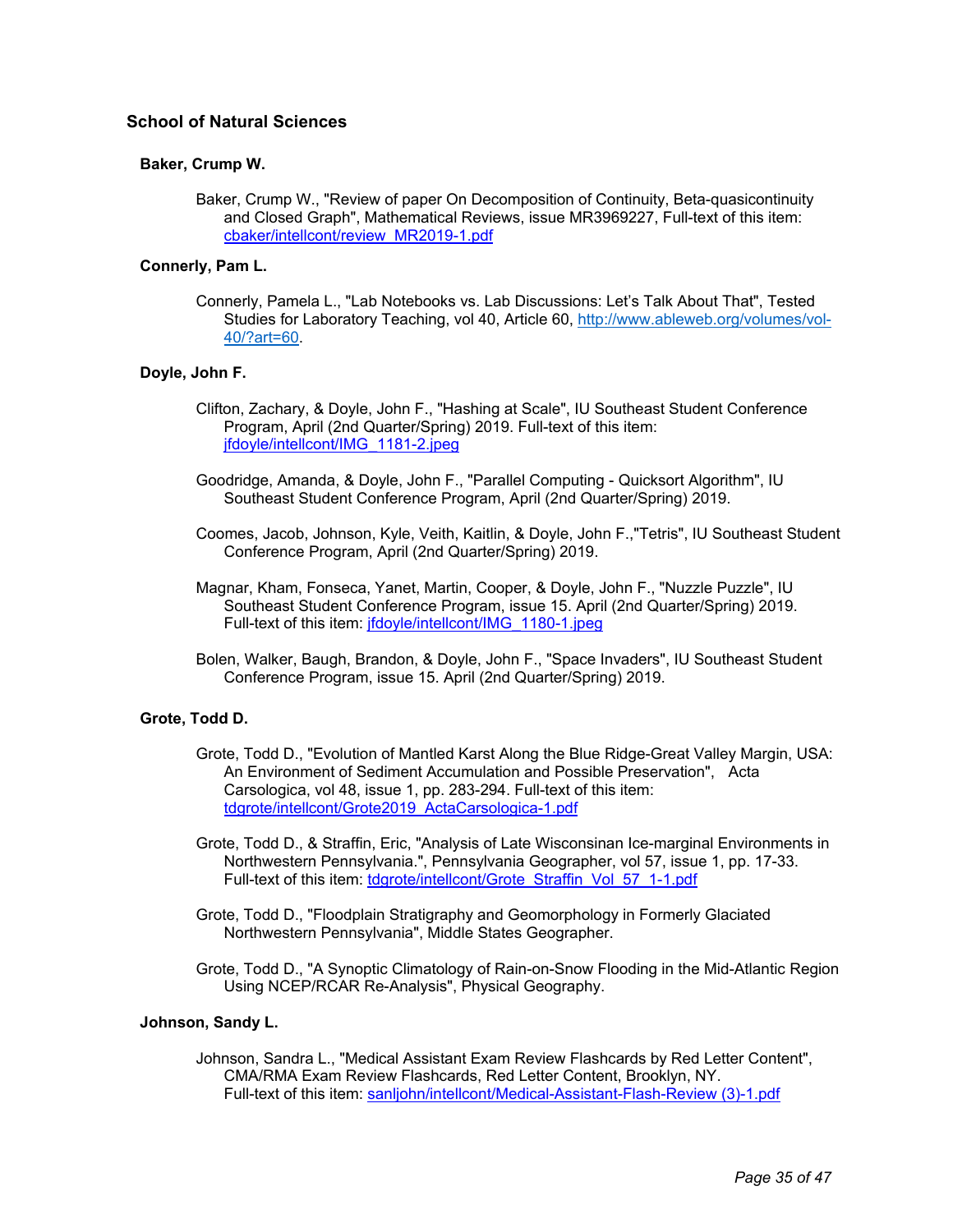- Johnson, Sandra L., "ICD-10-CM Coding Updates/Changes for 2020", Med-A-Scoop, October (4th Quarter/Autumn) 2019. Full-text of this item: [sanljohn/intellcont/Coding](https://www.digitalmeasures.com/login/indiana/faculty/survey/ui/showFile?file=c2FubGpvaG4vaW50ZWxsY29udC9Db2RpbmcgQ2hhbmdlcyAyMDIwLTEuZG9jeA%3D%3D&surId=17689471&nodeId=1610518&sdId=97855176&sdSurId=17689471&rptId=20226&sgntr=nPCRKizxnmYuG3G2HgtEY%2BQIBIw%3D)  [Changes 2020-1.docx](https://www.digitalmeasures.com/login/indiana/faculty/survey/ui/showFile?file=c2FubGpvaG4vaW50ZWxsY29udC9Db2RpbmcgQ2hhbmdlcyAyMDIwLTEuZG9jeA%3D%3D&surId=17689471&nodeId=1610518&sdId=97855176&sdSurId=17689471&rptId=20226&sgntr=nPCRKizxnmYuG3G2HgtEY%2BQIBIw%3D)
- Johnson, Sandra L., "Opiod Coding", Med-A-Scoop, July (3rd Quarter/Summer) 2019. Full-text of this item: [sanljohn/intellcont/Opioid Coding-1.docx](https://www.digitalmeasures.com/login/indiana/faculty/survey/ui/showFile?file=c2FubGpvaG4vaW50ZWxsY29udC9PcGlvaWQgQ29kaW5nLTEuZG9jeA%3D%3D&surId=17689471&nodeId=1610518&sdId=97855113&sdSurId=17689471&rptId=20226&sgntr=6Gx6Qasozn52T%2BuOce0t3gGzMsM%3D)
- Johnson, Sandra L., "Medical Coding Skills of the CMA", Med-A-Scoop, April (2nd Quarter/Spring) 2019. Full-text of this item: [sanljohn/intellcont/Coding Skills of the CMA-](https://www.digitalmeasures.com/login/indiana/faculty/survey/ui/showFile?file=c2FubGpvaG4vaW50ZWxsY29udC9Db2RpbmcgU2tpbGxzIG9mIHRoZSBDTUEtMS5kb2N4&surId=17689471&nodeId=1610518&sdId=97855053&sdSurId=17689471&rptId=20226&sgntr=IhWQjAquk1IQne10PfDVGMgk06U%3D)[1.docx](https://www.digitalmeasures.com/login/indiana/faculty/survey/ui/showFile?file=c2FubGpvaG4vaW50ZWxsY29udC9Db2RpbmcgU2tpbGxzIG9mIHRoZSBDTUEtMS5kb2N4&surId=17689471&nodeId=1610518&sdId=97855053&sdSurId=17689471&rptId=20226&sgntr=IhWQjAquk1IQne10PfDVGMgk06U%3D)
- Johnson, Sandra L.,, "Doctors Spoke and CMS Listened", Med-A-Scoop, January (1st Quarter/Winter) 2019. Full-text of this item[: sanljohn/intellcont/Proposed CMS rule on E-](https://www.digitalmeasures.com/login/indiana/faculty/survey/ui/showFile?file=c2FubGpvaG4vaW50ZWxsY29udC9Qcm9wb3NlZCBDTVMgcnVsZSBvbiBFLU0gY29kaW5nLTEuZG9j%0AeA%3D%3D&surId=17689471&nodeId=1610518&sdId=97854984&sdSurId=17689471&rptId=20226&sgntr=5D5BIrm5oqIU88BRbUAEl7OZzcg%3D)[M coding-1.docx](https://www.digitalmeasures.com/login/indiana/faculty/survey/ui/showFile?file=c2FubGpvaG4vaW50ZWxsY29udC9Qcm9wb3NlZCBDTVMgcnVsZSBvbiBFLU0gY29kaW5nLTEuZG9j%0AeA%3D%3D&surId=17689471&nodeId=1610518&sdId=97854984&sdSurId=17689471&rptId=20226&sgntr=5D5BIrm5oqIU88BRbUAEl7OZzcg%3D)
- Johnson, Sandra L., "Exam Questions for a Professional Certification Exam", Exam Review for the Certified Medical Assistant, January (1st Quarter/Winter) 2020. aama-ntl.org. Full-text of this item: [sanljohn/intellcont/TFTC Item submissions June 2019-Johnson-](https://www.digitalmeasures.com/login/indiana/faculty/survey/ui/showFile?file=c2FubGpvaG4vaW50ZWxsY29udC9URlRDIEl0ZW0gc3VibWlzc2lvbnMgSnVuZSAyMDE5LUpvaG5z%0Ab24tMS5kb2M%3D&surId=17689471&nodeId=1610518&sdId=97895420&sdSurId=17689471&rptId=20226&sgntr=EbrNLfIcPVh1VSWYDkyyVhMfcC0%3D)[1.doc](https://www.digitalmeasures.com/login/indiana/faculty/survey/ui/showFile?file=c2FubGpvaG4vaW50ZWxsY29udC9URlRDIEl0ZW0gc3VibWlzc2lvbnMgSnVuZSAyMDE5LUpvaG5z%0Ab24tMS5kb2M%3D&surId=17689471&nodeId=1610518&sdId=97895420&sdSurId=17689471&rptId=20226&sgntr=EbrNLfIcPVh1VSWYDkyyVhMfcC0%3D)

#### **Mensah, Enoch**

Mensah, Enoch A., Green, Shawn D., West, Jesse, Kindoll, Tyler, & Lazaro-Martinez, Brenda, "Formation of Acetals and Ketals from Carbonyl Compounds: A New and Highly Efficient Method Inspired by Palladium.", Synthetic Letters, Thieme Chemistry - Georg Verlag, vol 30, issue 15, pp. 1810 - 1814, doi: https://doi.org/10.1055/s-0039-1690497.

# **Taylor, David W.**

Gee, Carole T.,& Taylor, David W., "An Extinct Transitional Leaf Genus of Nymphaeaceae from the Eocene Lake at Messel, Germany: Nuphaea engelhardtii Gee et David W. Taylor gen. et sp. nov.", International Journal of Plant Sciences, vol 180, pp. 724-736, Full-text of this item: [dwtaylo2/intellcont/Gee and Taylor 2019-1.pdf](https://www.digitalmeasures.com/login/indiana/faculty/survey/ui/showFile?file=ZHd0YXlsbzIvaW50ZWxsY29udC9HZWUgYW5kIFRheWxvciAyMDE5LTEucGRm&surId=17689444&nodeId=1610518&sdId=88621334&sdSurId=17689444&rptId=20226&sgntr=RLTJ2zgETs48bk73JN7HIdOtaSo%3D)

# **Treves, David S.**

Treves, David S., Carrie, Savonna, & Patel, Landon, "Plasmid Capture in an Urban Stream", IU Undergraduate Research Conference Procedings, November 19, 2019.

# **School of Nursing**

#### **Hermann, Carla**

Hines-Martin, Vicki, Starks, Shaquita, Hermann, Carla, Smith, Montray, & Chatman, Jade, "Understanding Culture in Context: An Important Next Step for Patient Emotional Wellbeing and Nursing", Nursing Clinics of North America, vol 54, issue 4, pp. 609-623, Full-text of this item: [carherm/intellcont/Understanding culture in context final article \(1\)-](https://www.digitalmeasures.com/login/indiana/faculty/survey/ui/showFile?file=Y2FyaGVybS9pbnRlbGxjb250L1VuZGVyc3RhbmRpbmcgY3VsdHVyZSBpbiBjb250ZXh0IGZpbmFs%0AIGFydGljbGUgKDEpLTEucGRm&surId=18089183&nodeId=1610518&sdId=98030654&sdSurId=18089183&rptId=20226&sgntr=YMoCEYa5fapNqT5uCc%2FElUr%2BTvE%3D) [1.pdf](https://www.digitalmeasures.com/login/indiana/faculty/survey/ui/showFile?file=Y2FyaGVybS9pbnRlbGxjb250L1VuZGVyc3RhbmRpbmcgY3VsdHVyZSBpbiBjb250ZXh0IGZpbmFs%0AIGFydGljbGUgKDEpLTEucGRm&surId=18089183&nodeId=1610518&sdId=98030654&sdSurId=18089183&rptId=20226&sgntr=YMoCEYa5fapNqT5uCc%2FElUr%2BTvE%3D)

# **School of Social Sciences**

#### **Adam, Aimee S.**

Adam, Aimee S., "Beauty is in the Eye of the Beautiful: Enhanced Eyelashes increase Perceived Health and Attractiveness", Evolutionary Behavioral Sciences.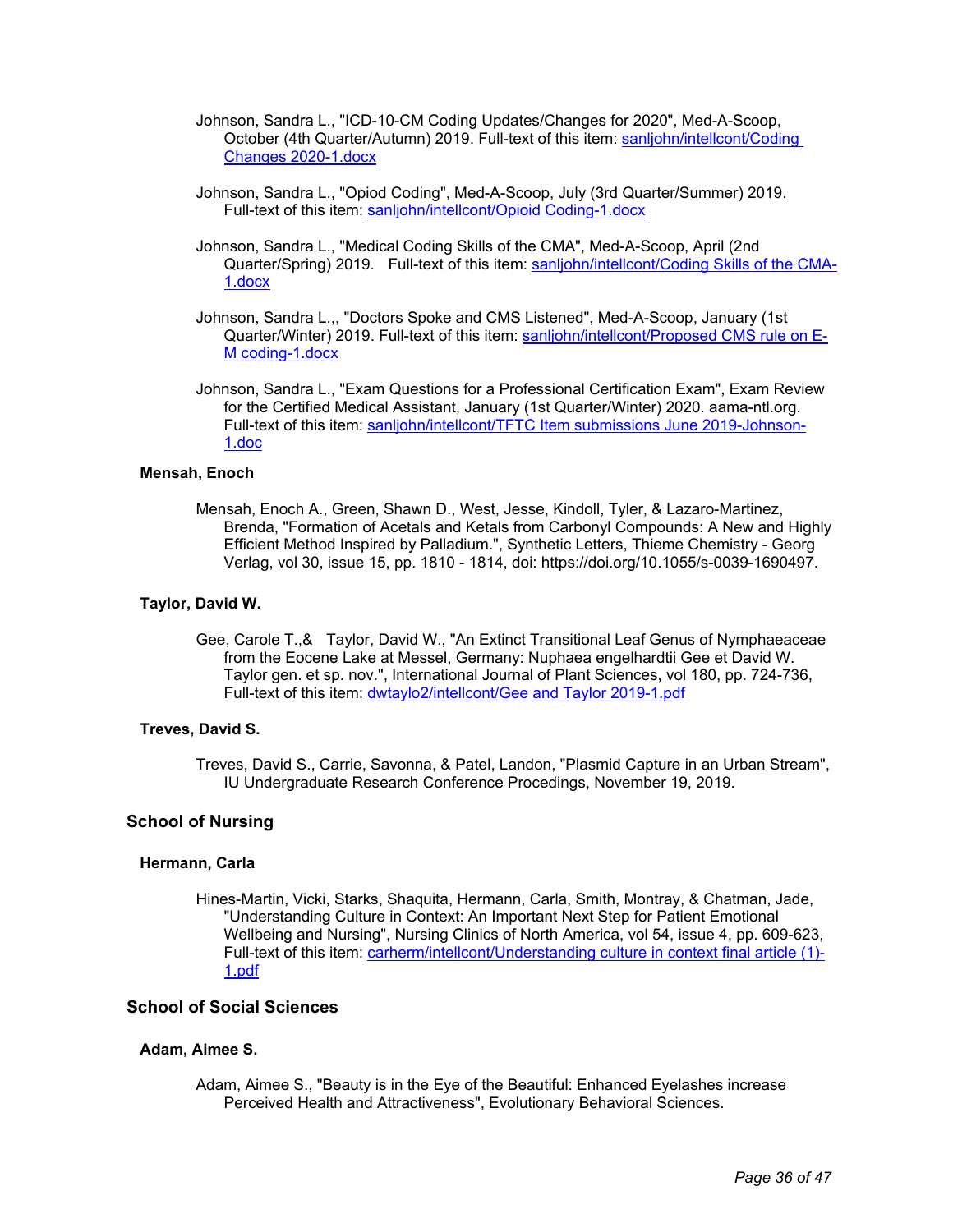https://doi.org/10.1037/ebs0000192. Full-text of this item: [asedison/intellcont/Beauty-](https://www.digitalmeasures.com/login/indiana/faculty/survey/ui/showFile?file=YXNlZGlzb24vaW50ZWxsY29udC9CZWF1dHktMS5wZGY%3D&surId=17998859&nodeId=1610518&sdId=97181582&sdSurId=17998859&rptId=20226&sgntr=kn07ZuUbIWeo%2B3cjbAtN9aamnWc%3D)[1.pdf](https://www.digitalmeasures.com/login/indiana/faculty/survey/ui/showFile?file=YXNlZGlzb24vaW50ZWxsY29udC9CZWF1dHktMS5wZGY%3D&surId=17998859&nodeId=1610518&sdId=97181582&sdSurId=17998859&rptId=20226&sgntr=kn07ZuUbIWeo%2B3cjbAtN9aamnWc%3D)

- Adam, Aimee S., "Perceptions of Infidelity: A Comparison of Sexual, Emotional, Cyber-, and Parasocial Behaviors", Interpersona, vol 13, issue 2, pp. 237-252. https://interpersona.psychopen.eu/article/view/376. Full-text of this item: [asedison/intellcont/Perceptions-1.pdf](https://www.digitalmeasures.com/login/indiana/faculty/survey/ui/showFile?file=YXNlZGlzb24vaW50ZWxsY29udC9QZXJjZXB0aW9ucy0xLnBkZg%3D%3D&surId=17998859&nodeId=1610518&sdId=97092697&sdSurId=17998859&rptId=20226&sgntr=aM54tvqotpiSbvuT6kdxjByywuo%3D)
- Lynn, Denise, Hughes, Sakina, & Adam, Aimee S.,, "Race and Racism in the Historical Imagination: Slavery and Civil Rights in Popular Culture", Midwest Social Sciences Journal, vol 22, pp. 85-100,

# **Allman II, Ron J.**

- Suh, Emily K., Dahlgren, Donna J., Hughes, Melanie E., Keefe, Thomas J., & Ronald, Allman J., "Conditions for Success: Fostering First Year Students' Growth Mindset in Developmental Mathematics", Journal of the First-Year Experience & Students in Transition, vol 31, issue 2, pp. 63-78. Full-text of this item: [ddahlgre/intellcont/FYESIT-](https://www.digitalmeasures.com/login/indiana/faculty/survey/ui/showFile?file=ZGRhaGxncmUvaW50ZWxsY29udC9GWUVTSVQtRC0xOC0wMDAxOFIxLkVTIEZJTkFMLTEuZG9jeA%3D%3D&surId=17689292&nodeId=1610518&sdId=88586590&sdSurId=17689292&rptId=20226&sgntr=yoo9%2FEJq43Rf6ct2zFf4VamInDo%3D)[D-18-00018R1.ES FINAL-1.docx](https://www.digitalmeasures.com/login/indiana/faculty/survey/ui/showFile?file=ZGRhaGxncmUvaW50ZWxsY29udC9GWUVTSVQtRC0xOC0wMDAxOFIxLkVTIEZJTkFMLTEuZG9jeA%3D%3D&surId=17689292&nodeId=1610518&sdId=88586590&sdSurId=17689292&rptId=20226&sgntr=yoo9%2FEJq43Rf6ct2zFf4VamInDo%3D)
- Allman, Ronald J.,, "Visual Communication, second edition", Kendall Hunt, Dubuque, IA, January (1st Quarter/Winter) 2019. ISBN/ISSN: 978-1-5249-8071-9, https://he.kendallhunt.com/product/visual-communication. Full-text of this item: [rallman/intellcont/VisualCommunication\\_2019\\_Allman3a-1.pdf](https://www.digitalmeasures.com/login/indiana/faculty/survey/ui/showFile?file=cmFsbG1hbi9pbnRlbGxjb250L1Zpc3VhbENvbW11bmljYXRpb25fMjAxOV9BbGxtYW4zYS0xLnBk%0AZg%3D%3D&surId=17689306&nodeId=1610518&sdId=88406620&sdSurId=17689306&rptId=20226&sgntr=z9E2aI6OQVxbx1xXzG0ngvcxwS4%3D)

# **Dahlgren, Donna J.**

Suh, Emily K., Dahlgren, Donna J., Hughes, Melanie E., Keefe, Thomas J., & Ronald, Allman J., "Conditions for Success: Fostering First Year Students' Growth Mindset in Developmental Mathematics", Journal of the First-Year Experience & Students in Transition, vol 31, issue 2, pp. 63-78. Full-text of this item: [ddahlgre/intellcont/FYESIT-](https://www.digitalmeasures.com/login/indiana/faculty/survey/ui/showFile?file=ZGRhaGxncmUvaW50ZWxsY29udC9GWUVTSVQtRC0xOC0wMDAxOFIxLkVTIEZJTkFMLTEuZG9jeA%3D%3D&surId=17689292&nodeId=1610518&sdId=88586590&sdSurId=17689292&rptId=20226&sgntr=yoo9%2FEJq43Rf6ct2zFf4VamInDo%3D)[D-18-00018R1.ES FINAL-1.docx](https://www.digitalmeasures.com/login/indiana/faculty/survey/ui/showFile?file=ZGRhaGxncmUvaW50ZWxsY29udC9GWUVTSVQtRC0xOC0wMDAxOFIxLkVTIEZJTkFMLTEuZG9jeA%3D%3D&surId=17689292&nodeId=1610518&sdId=88586590&sdSurId=17689292&rptId=20226&sgntr=yoo9%2FEJq43Rf6ct2zFf4VamInDo%3D)

# **Dauer, Quinn P.**

- Dauer, Quinn P., "State and Societal Responses to Natural Disasters in Latin American Caribbean History", History Compass, vol 18, issue 2. doi: https://doi.org/10.1111/hic3.12605.
- Dauer, Quinn P., "Colonial Fault Lines and the Ruptures of Chilean Independence: Earthquakes, Reason, and Religion in the Polemic between Camilo Henríquez and Tadeo Silva.", The Latin Americanist, vol 63, issue 4, pp. 42452.
- Dauer, Quinn P., "Natural Disaster, Crime, and Narratives of Disorder: The 1861 Mendoza Earthquake and Argentina's Ruptured Social and Political Faults." Midwest Social Sciences Journal, vol 22, pp. 1-19.
- Dauer, Quinn P., "The Digital Polarization Initiative: Teaching History and Information Literacy", Perspectives Daily. October (4th Quarter/Autumn) 2019. https://www.historians.org/publications-and-directories/perspectives-on-history/october-2019/the-digital-polarization-initiative-teaching-history-and-information-literacy.

# **Finkel, Deborah G.**

Finkel, Deborah G., & Sundström, Gerdt, "Quality of Life of Older Swedes", IN Active Aging and Quality of Life, Springer, New York.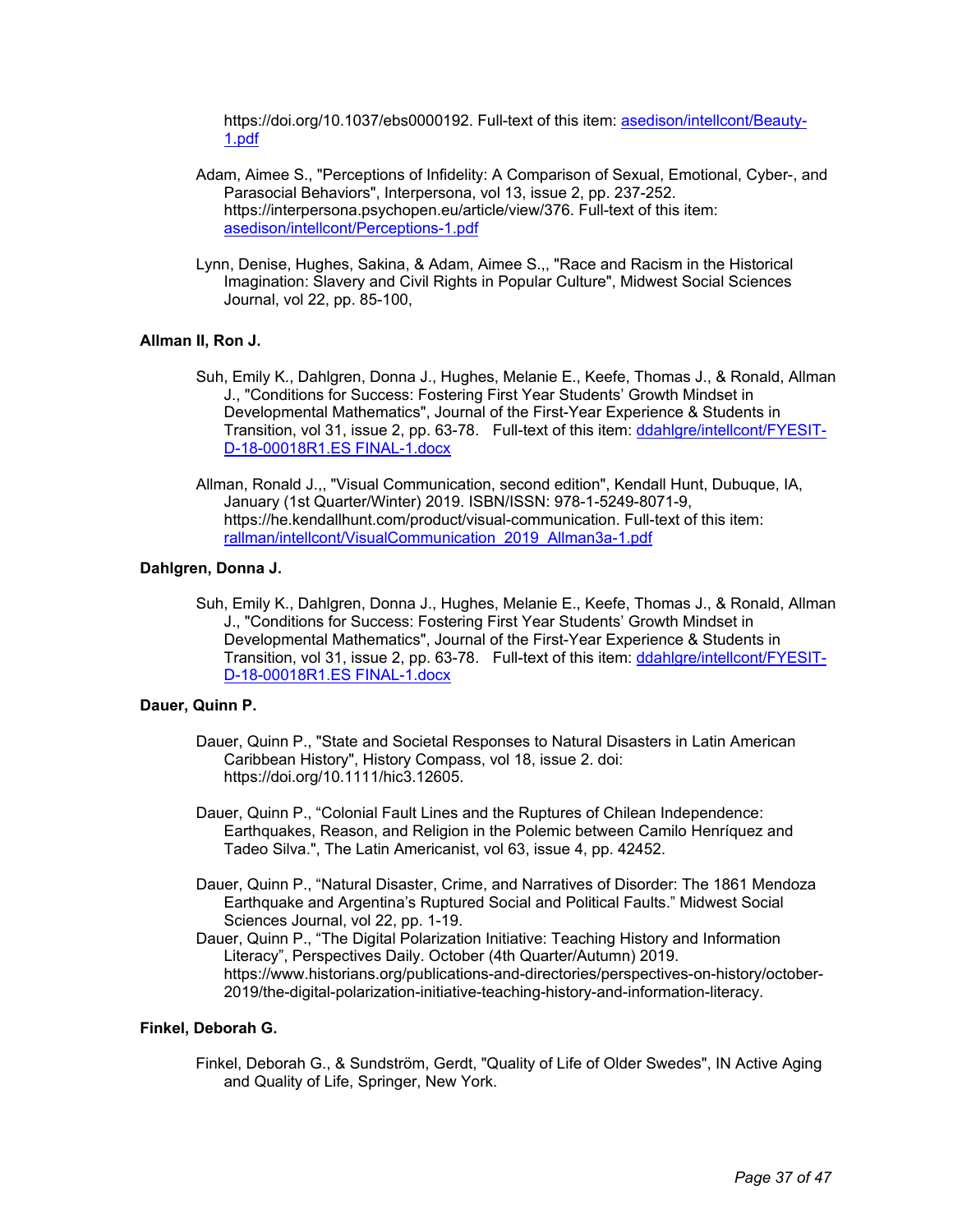- Finkel, Deborah G., Franz, Carol, Kaare, Christensen, Reynolds, Chandra, & Pedersen, Nancy, "Longitudinal Twin Study of Subjective Health: Differences in Genetic and Environmental Components of Variance across Age and Sex", Journals of Gerontology: Psychological Sciences, vol 75, pp. 1-10.
- Duggan, Emily, Piccinin, Andrea, Clouston, S., Koval, A., Robitaille, A., Zammit, A. R., Wu, C., Brown, C. L., Finkel, Deborah G., Lee, L., & Hofer, Scott, "A Multi-Study Coordinated Meta-Analysis of Pulmonary Function and Cognition in Aging", Journal of Gerontology: Medical Sciences, vol 74, pp. 1793-1804.
- Zammit, A. R., Piccinin, A. M., Duggan, E., Koval, A., Clouston, S., Robitaille, A., Brown, C. L., Handshuh, P., Wu, C., Jarry, V., Finkel, Deborah G., & Hofer, S. M., "A Coordinated Multi-study Analysis of the Longitudinal Association Between Grip Strength and Cognitive Function in Older Adults.", Journal of Gerontology: Psychological Sciences. doi: 10.1093/geronb/gbz072.
- Li, X, Ploner, A., Wang, Y., Magnusson, P. K. E., Reynolds, Chandra, G., Finkel, D., Pedersen, Nancy, Jylhävä, J., & Hägg, Sara, "Longitudinal Trajectories, Correlations and Mortality Associations of Nine Biological Ages across 20-years Follow-up", eLife 2020;9:e51507 DOI: 10.7554/eLife.51507.
- Beam, Chris, Turkheimer, Eric, Finkel, Deborah G., Levine, N., Zandi, E., Guterbock, Tom, Giangrande, Evan, & Davis, Deborah, "Midlife Study of the Louisville Twins: Connecting Cognitive Development to Biological and Cognitive Aging", Behavior Genetics.
- Pedersen, Nancy, Gatz, Margy, Finch, Brian, & Finkel, Deborah G., "The Consortium on Interplay of Genes and Environment across Multiple Studies: An update", Twin Research and Human Genetics. doi: 10.1017/thg.2019.76.
- Davis, Deborah, Turkheimer, Eric, Finkel, Deborah G., Beam, Chris, Ryan, Lesa, "The Louisville Twin Study: Past, Present, and Future", Twin Research and Human Genetics. doi: 10.1017/thg.2019.37.
- Emery, Charles, Finkel, Deborah G., Gatz, Margy, & Dahl Aslan, Anna, "Evidence of Bidirectional Associations between Depressive Symptoms and Body Mass among Older Adults", Journals of Gerontology: Psychological Sciences.
- Finkel, Deborah G., Sternang, Ola, Jylhava, Juulia, Bai, G, & Pedersen, Nancy, "Functional Biological Age Complements Frailty in Prediction of Entry into Care and Mortality", Journals of Gerontology: Medical Sciences. doi: 10.1093/gerona/glz155.
- Giangrande, Evan, Beam, Chris, Carroll, S., Matthews, L. J., Davis, Deborah, Finkel, Deborah G., & Turkheimer, Erik, "Multivariate Analysis of the Scarr-Rowe Interaction Across Middle Childhood and Early Adolescence", Intelligence, vol 77. doi: 10.1016/j.intell.2019.101400.

# **Fry, Melissa S.**

Fry, Melissa S., "Understanding Institutions: Education", Sociology in Action, 2nd Edition, SAGE, Thousand Oaks, CA, ISBN/ISSN: 978-1544356419.

#### **Gritter, Elizabeth**

Gritter, Elizabeth,, "Review of Mark Newman's Desegregating Dixie: The Catholic Church in the South and Desegregation, 1945-1992", Tennessee Historical Quarterly.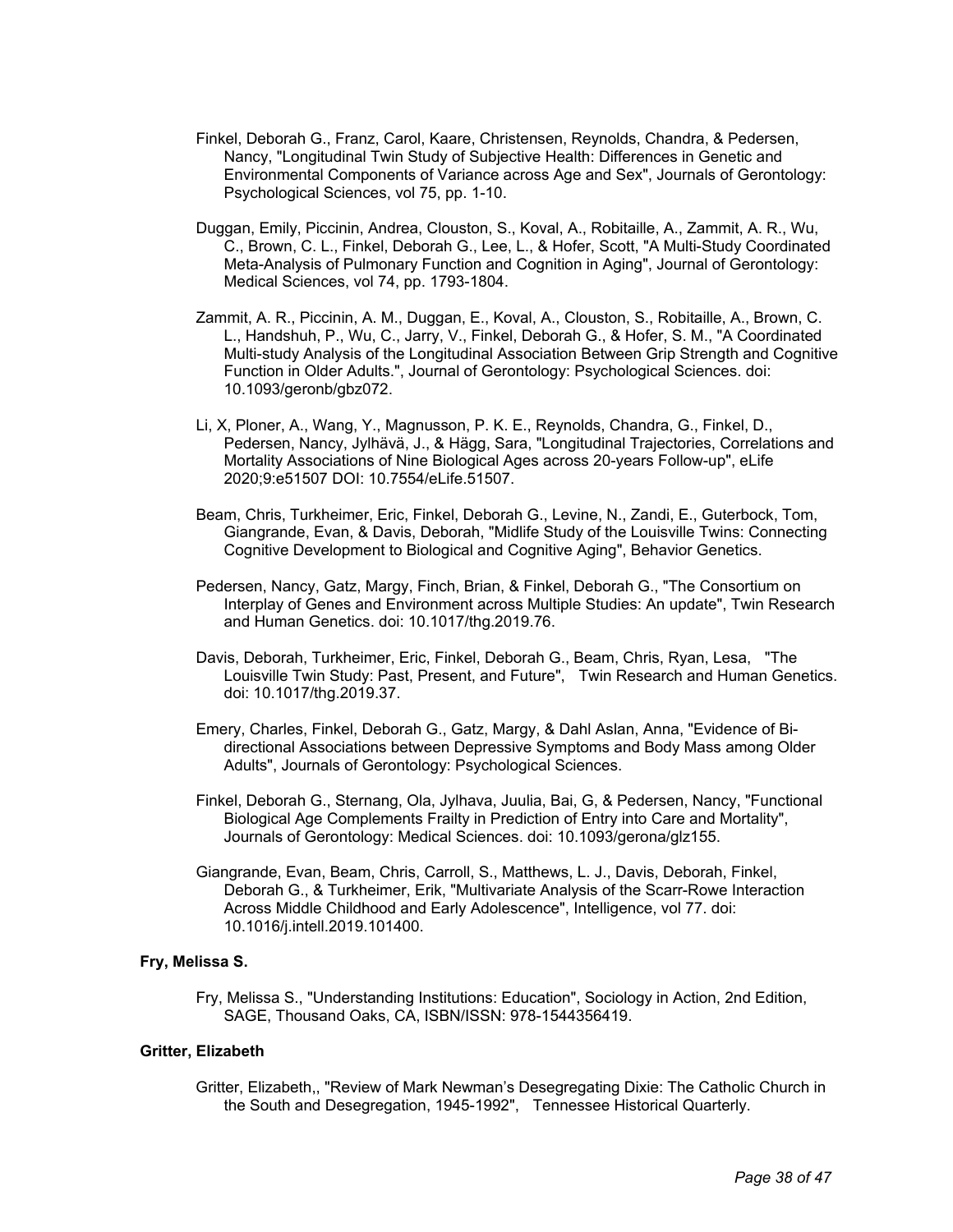- Gritter, Elizabeth, "Benjamin L. Hooks and the Seminal Volunteer Ticket Campaign in 1959", Benjamin L. Hooks Digitization Project, University of Memphis, https://www.memphis.edu/hookspapers/essays/index.php. Full-text of this item: [egritter/intellcont/Gritter\\_Benjamin L Hooks and the Seminal Volunteer Ticket Campaign](https://www.digitalmeasures.com/login/indiana/faculty/survey/ui/showFile?file=ZWdyaXR0ZXIvaW50ZWxsY29udC9Hcml0dGVyX0JlbmphbWluIEwgSG9va3MgYW5kIHRoZSBTZW1p%0AbmFsIFZvbHVudGVlciBUaWNrZXQgQ2FtcGFpZ24gaW4gMTk1OS0xLmRvY3g%3D&surId=17689295&nodeId=1610518&sdId=78274860&sdSurId=17689295&rptId=20226&sgntr=gE08tEysNEGYYwbh08eFcNkduB0%3D)  [in 1959-1.docx](https://www.digitalmeasures.com/login/indiana/faculty/survey/ui/showFile?file=ZWdyaXR0ZXIvaW50ZWxsY29udC9Hcml0dGVyX0JlbmphbWluIEwgSG9va3MgYW5kIHRoZSBTZW1p%0AbmFsIFZvbHVudGVlciBUaWNrZXQgQ2FtcGFpZ24gaW4gMTk1OS0xLmRvY3g%3D&surId=17689295&nodeId=1610518&sdId=78274860&sdSurId=17689295&rptId=20226&sgntr=gE08tEysNEGYYwbh08eFcNkduB0%3D)
- Gritter, Elizabeth,, "A Matter of Black and White: The John Gaston Hospital Controversy in Memphis, Tennessee, in 1956", Tennessee Historical Quarterly. Full-text of this item: [egritter/intellcont/Gritter\\_John Gaston\\_Revised Article Submission\\_THQ\\_July 2019-](https://www.digitalmeasures.com/login/indiana/faculty/survey/ui/showFile?file=ZWdyaXR0ZXIvaW50ZWxsY29udC9Hcml0dGVyX0pvaG4gR2FzdG9uX1JldmlzZWQgQXJ0aWNsZSBT%0AdWJtaXNzaW9uX1RIUV9KdWx5IDIwMTktMS5kb2N4&surId=17689295&nodeId=1610518&sdId=86851277&sdSurId=17689295&rptId=20226&sgntr=R%2F8ltzkFd4ZFVL1ae%2BkKY%2FrqV5k%3D) [1.docx](https://www.digitalmeasures.com/login/indiana/faculty/survey/ui/showFile?file=ZWdyaXR0ZXIvaW50ZWxsY29udC9Hcml0dGVyX0pvaG4gR2FzdG9uX1JldmlzZWQgQXJ0aWNsZSBT%0AdWJtaXNzaW9uX1RIUV9KdWx5IDIwMTktMS5kb2N4&surId=17689295&nodeId=1610518&sdId=86851277&sdSurId=17689295&rptId=20226&sgntr=R%2F8ltzkFd4ZFVL1ae%2BkKY%2FrqV5k%3D)
- Gritter, Elizabeth,& Stepp, Alexandra N., "Dr. Rebecca Rogers George", Women and Social Movements in the United States database's Online Biographical Dictionary of the Woman Suffrage Movement in the United States, https://documents.alexanderstreet.com/d/1009860006. Research/Creative Activity. [https://blogs.iu.edu/bicentennialblogs/2019/07/29/a-biographical-sketch-of-dr-rebecca](https://blogs.iu.edu/bicentennialblogs/2019/07/29/a-biographical-sketch-of-dr-rebecca-rogers-george-1862-1914/)[rogers-george-1862-1914/.](https://blogs.iu.edu/bicentennialblogs/2019/07/29/a-biographical-sketch-of-dr-rebecca-rogers-george-1862-1914/) Full-text of this item: [egritter/intellcont/Rebecca Rogers](https://www.digitalmeasures.com/login/indiana/faculty/survey/ui/showFile?file=ZWdyaXR0ZXIvaW50ZWxsY29udC9SZWJlY2NhIFJvZ2VycyBHZW9yZ2UgQmlvZ3JhcGhpY2FsIFNr%0AZXRjaCBmb3IgT25saW5lIEJpb2dyYXBoaWNhbCBEaWN0aW9uYXJ5IG9mIFdvbWVucyBTdWZmcmFn%0AZXR0ZXNfU3VibWlzc2lvbl84XzhfMjAxOC0xLnBkZg%3D%3D&surId=17689295&nodeId=1610518&sdId=86810238&sdSurId=17689295&rptId=20226&sgntr=%2FFpUSQb5Wglwt8MyfMVE1ypw1Vc%3D)  [George Biographical Sketch for Online Biographical Dictionary of Womens](https://www.digitalmeasures.com/login/indiana/faculty/survey/ui/showFile?file=ZWdyaXR0ZXIvaW50ZWxsY29udC9SZWJlY2NhIFJvZ2VycyBHZW9yZ2UgQmlvZ3JhcGhpY2FsIFNr%0AZXRjaCBmb3IgT25saW5lIEJpb2dyYXBoaWNhbCBEaWN0aW9uYXJ5IG9mIFdvbWVucyBTdWZmcmFn%0AZXR0ZXNfU3VibWlzc2lvbl84XzhfMjAxOC0xLnBkZg%3D%3D&surId=17689295&nodeId=1610518&sdId=86810238&sdSurId=17689295&rptId=20226&sgntr=%2FFpUSQb5Wglwt8MyfMVE1ypw1Vc%3D)  [Suffragettes\\_Submission\\_8\\_8\\_2018-1.pdf](https://www.digitalmeasures.com/login/indiana/faculty/survey/ui/showFile?file=ZWdyaXR0ZXIvaW50ZWxsY29udC9SZWJlY2NhIFJvZ2VycyBHZW9yZ2UgQmlvZ3JhcGhpY2FsIFNr%0AZXRjaCBmb3IgT25saW5lIEJpb2dyYXBoaWNhbCBEaWN0aW9uYXJ5IG9mIFdvbWVucyBTdWZmcmFn%0AZXR0ZXNfU3VibWlzc2lvbl84XzhfMjAxOC0xLnBkZg%3D%3D&surId=17689295&nodeId=1610518&sdId=86810238&sdSurId=17689295&rptId=20226&sgntr=%2FFpUSQb5Wglwt8MyfMVE1ypw1Vc%3D)

#### **Hare, Sara C.**

Hare, Sara C., & Hoke, Courtney, "Gender Disparity and Stereotypes in Popular Children's Animated Films", International Journal of Gender and Women's Studies vol 7, issue 1, pp. 1-14. Full-text of this item: [schare/intellcont/Hare and Hoke Journal article-1.doc](https://www.digitalmeasures.com/login/indiana/faculty/survey/ui/showFile?file=c2NoYXJlL2ludGVsbGNvbnQvSGFyZSBhbmQgSG9rZSBKb3VybmFsIGFydGljbGUtMS5kb2M%3D&surId=17689310&nodeId=1610518&sdId=96710990&sdSurId=17689310&rptId=20226&sgntr=SPTqzt%2BAw15G33vEzaMxYkM4HqM%3D)

#### **Jessie, Bernadette F.**

Jessie, Bernadette F., "On the Patio: Serving Time in a Women's Correctional Facility", Waveland Press, Inc. ISBN/ISSN: 978-1-4786-3820-9.

#### **Kordsmeier, Gregory T.**

Kordsmeier, Gregory T., "Chapter 14: Prioritizing Health & Health Care Inequalities", Social Problems in Action, ISBN/ISSN: 9781544338668. Research/Creative Activity, National.

#### **LaFollette, Kimberly M.**

LaFollette, Kimberly M., "Is Inflammation Causing Your Depression?", Natural Living Journal, vol 5, issue 1, pp. 7, https://naturallivingjournal.com/read-the-journal. Full-text of this item: [kms3/intellcont/Natural living Journal final complete Jan-Feb-1.pdf](https://www.digitalmeasures.com/login/indiana/faculty/survey/ui/showFile?file=a21zMy9pbnRlbGxjb250L05hdHVyYWwgbGl2aW5nIEpvdXJuYWwgIGZpbmFsIGNvbXBsZXRlIEph%0Abi1GZWItMS5wZGY%3D&surId=17881742&nodeId=1610518&sdId=98049315&sdSurId=17881742&rptId=20226&sgntr=PmLpmbsSYthSNR6DFVwC09mJzaM%3D)

#### **Maksl, Adam**

Roberts, Jessica, & Maksl, Adam, "Attacks on the Press: A Documentary and Reference Guide", ABC-CLIO, Santa Barbara, California.

Maksl, Adam, "Digital News", International Encyclopedia of Media Literacy, Wiley. doi: https://doi.org/10.1002/9781118978238.ieml0055, https://onlinelibrary.wiley.com/doi/abs/10.1002/9781118978238.ieml0055. Full-text of this item: [amaksl/intellcont/2019 IEML -](https://www.digitalmeasures.com/login/indiana/faculty/survey/ui/showFile?file=YW1ha3NsL2ludGVsbGNvbnQvMjAxOSBJRU1MIC0gRGlnaXRhbCBOZXdzLTEucGRm&surId=17689287&nodeId=1610518&sdId=69402157&sdSurId=17689287&rptId=20226&sgntr=6N%2B9AgAyqvlddFJOEZWmYoaq98c%3D) Digital News-1.pdf

Quick, Joshua, Andrews, Chris, & Maksl, Adam,, "Students' Use of e-Text Annotations for Learning", American Educational Research Association (AERA) Annual Meeting, San Francisco, CA (April 17-21, 2020).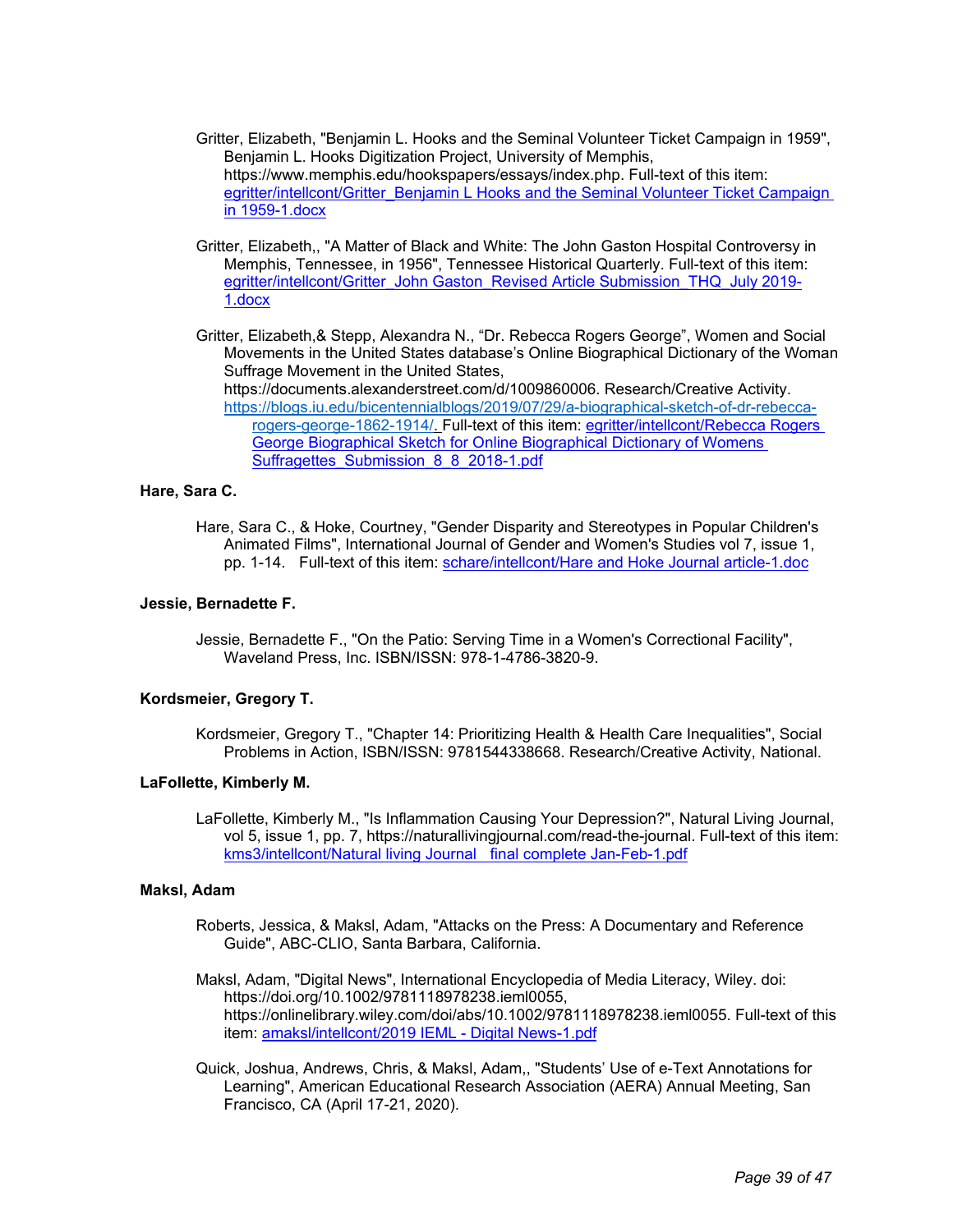# **Morgan, Margot B.**

#### **Conference Proceeding**

Morgan, Margot B., "Response to Peg Birmingham's "Superfluity and Populism: Lessons from Arendt's Origins of Totalitarianism"", Soundings: An Interdisciplinary Journal, Penn State University Press, University Park, PA, vol 102, issue Nos. 2-3, pp. 196-202. Full-text of this item: [mm3/intellcont/Response to Superfulity and Populism by Peg](https://www.digitalmeasures.com/login/indiana/faculty/survey/ui/showFile?file=bW0zL2ludGVsbGNvbnQvUmVzcG9uc2UgdG8gU3VwZXJmdWxpdHkgYW5kIFBvcHVsaXNtIGJ5IFBl%0AZyBCaXJtaW5naGFtLTEucGRm&surId=17689304&nodeId=1610518&sdId=88557010&sdSurId=17689304&rptId=20226&sgntr=brt%2FHxwWpyeTFwH25CxWj4IsHNk%3D)  [Birmingham-1.pdf](https://www.digitalmeasures.com/login/indiana/faculty/survey/ui/showFile?file=bW0zL2ludGVsbGNvbnQvUmVzcG9uc2UgdG8gU3VwZXJmdWxpdHkgYW5kIFBvcHVsaXNtIGJ5IFBl%0AZyBCaXJtaW5naGFtLTEucGRm&surId=17689304&nodeId=1610518&sdId=88557010&sdSurId=17689304&rptId=20226&sgntr=brt%2FHxwWpyeTFwH25CxWj4IsHNk%3D)

#### **Morgan, Robin K.**

- Morgan, Robin K., & Mitchell, Nate G., "Engaging Critical Thinking in Online Discussions", It Works for Me with Critical Thinking.
- Morgan, Robin K., & Mitchell, Nate G., "Five-Step Process for Teaching Critical Thinking", It Works for Me with Critical Thinking.
- Mitchell, Nate G., Morgan, Robin K., & Cooper, Anna G., "If You can Teach It, You Probably are Thinking Critically About It", It Works for Me with Critical Thinking.
- Cooper, Anna G., Morgan, Robin K., & Mitchell, Nate G., "Let's have a Discussion", It Works for Me with Critical Thinking.
- Morgan, Robin K., & Mitchell, Nate G., "Making it Relevant: Building Online Discussions", It Works for Me with Critical Thinking,
- Cooper, Anna G., Mitchell, Nate G., & Morgan, Robin K., "Role Plays: Sometimes Awkward, but very Often Effective", It Works for Me with Critical Thinking,
- Morgan, Robin K., Mitchell, Nate G., "What Flavor are your Questions?", It Works for Me with Critical Thinking.
- Richmond, Aaron S., Morgan, Robin K., Slattery, Jeanne, Mitchell, Nathanael G., Cooper, Anna G., "Project Syllabus: An Exploratory Study of Learner-Centered Syllabi", Teaching of Psychology, vol 46, issue 1, pp. 6-15, DOI: 10.1177/0098628318816129. Full-text of this item: [rmorgan/intellcont/Project Syllabus An Exploratory Study of Learner Centered](https://www.digitalmeasures.com/login/indiana/faculty/survey/ui/showFile?file=cm1vcmdhbi9pbnRlbGxjb250L1Byb2plY3QgU3lsbGFidXMgQW4gRXhwbG9yYXRvcnkgU3R1ZHkg%0Ab2YgTGVhcm5lciBDZW50ZXJlZCBTeWxsYWJpLTEucGRm&surId=17689307&nodeId=1610518&sdId=68303513&sdSurId=17689307&rptId=20226&sgntr=%2FlEtozx56v7bIVuaLl8YLNOiLNs%3D)  [Syllabi-1.pdf](https://www.digitalmeasures.com/login/indiana/faculty/survey/ui/showFile?file=cm1vcmdhbi9pbnRlbGxjb250L1Byb2plY3QgU3lsbGFidXMgQW4gRXhwbG9yYXRvcnkgU3R1ZHkg%0Ab2YgTGVhcm5lciBDZW50ZXJlZCBTeWxsYWJpLTEucGRm&surId=17689307&nodeId=1610518&sdId=68303513&sdSurId=17689307&rptId=20226&sgntr=%2FlEtozx56v7bIVuaLl8YLNOiLNs%3D)
- Morgan, Robin K., Shirk, Jennifer, Sanders, Julia, Ermey, Peter, Lynch, Anna, Drane, Leslie,, Goldstein, Katherine, "Active Learning", Teaching for Student Success: An Evidence-Based Approach, October (4th Quarter/Autumn) 2019. https://iu.instructure.com/courses/1853347.
- Morgan, Robin K., Shirk, Jennifer, Sanders, Julia, Ermey, Peter, Lynch, Anna, Drane, Leslie, Goldstein, Katherine, "Assessment", Teaching for Student Success: An Evidence-Based Approach, October (4th Quarter/Autumn) 2019. https://iu.instructure.com/courses/1853347.
- Morgan, Robin K., Shirk, Jennifer, Sanders, Julia, Ermey, Peter, Lynch, Anna, Drane, Leslie, & Goldstein, Katherine, "Course Design", Teaching for Student Success: An Evidence-Based Approach, October (4th Quarter/Autumn) 2019. https://iu.instructure.com/courses/1853347. Teaching, National. Refereed: Yes, Invited:
- Morgan, Robin K., Shirk, Jennifer, Sanders, Julia, Ermey, Peter, Lynch, Anna, Drane, Leslie, & Goldstein, Katherine, "Creating Positive First Impressions", Teaching for Student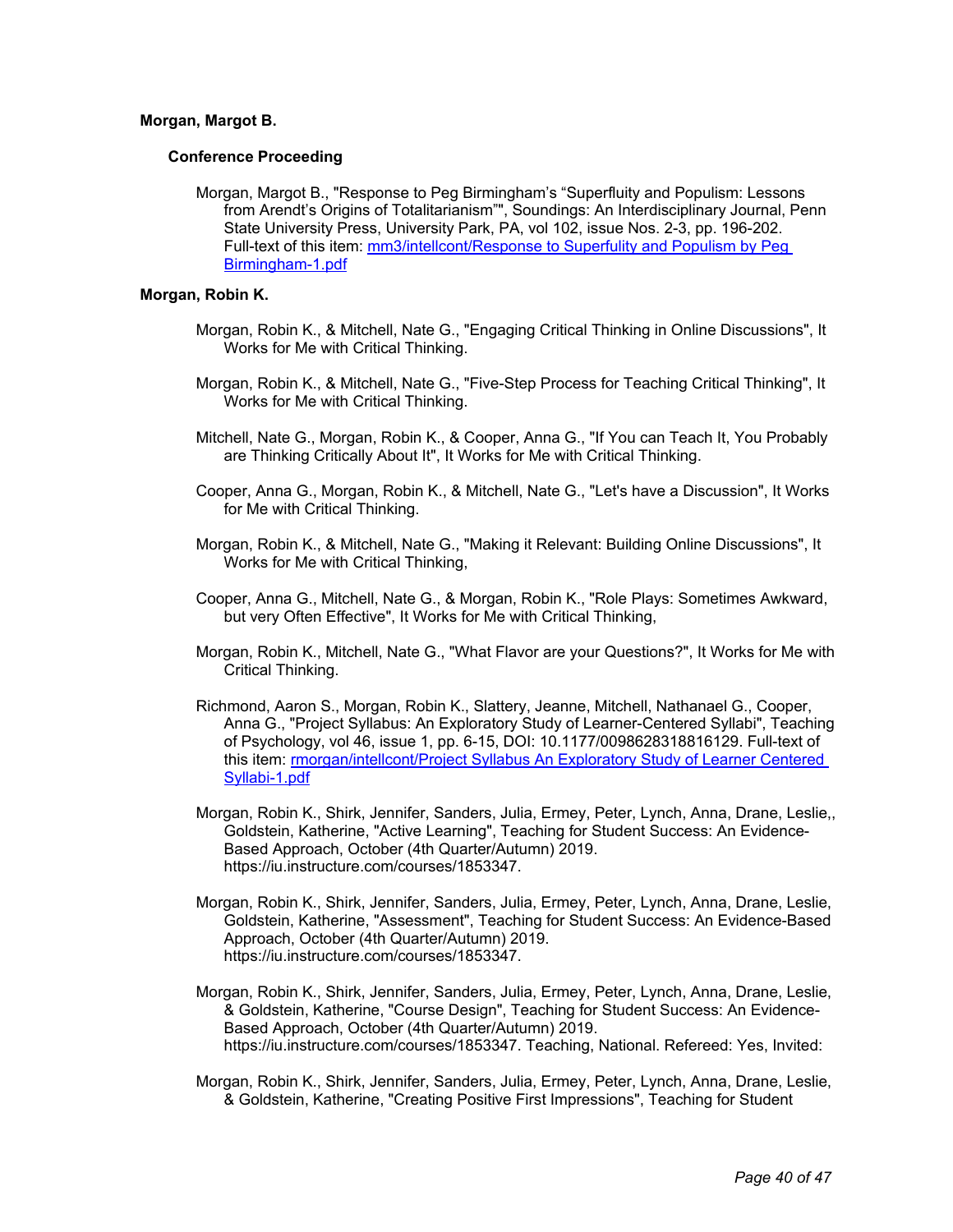Success: An Evidence-Based Approach, October (4th Quarter/Autumn) 2019. https://iu.instructure.com/courses/1853347. Teaching, National. Refereed: Yes, Invited:

- Morgan, Robin K., Shirk, Jennifer, Sanders, Julia, Ermey, Peter, Lynch, Anna, Drane, Leslie, & Goldstein, Katherine, "High Impact Practices", Teaching for Student Success: An Evidence-Based Approach, October (4th Quarter/Autumn) 2019. https://iu.instructure.com/courses/1853347. Teaching, National. Refereed: Yes, Invited:
- Morgan, Robin K., Shirk, Jennifer, Sanders, Julia, Ermey, Peter, Lynch, Anna, Drane, Leslie, & Goldstein, Katherine, "Science of Learning", Teaching for Student Success: An Evidence-Based Approach, October (4th Quarter/Autumn) 2019. https://iu.instructure.com/courses/1853347. Teaching, National. Refereed: Yes, Invited:

# **Ortiz, Jennifer M.**

- Montalvo, Tomas R., & Ortiz, Jennifer M., "Perpetual Punishment: One Man's Journey Post-Incarceration.", Prisoner Reentry in the 21st Century: Critical Perspectives of Returning Home., Routledge, New York. ISBN/ISSN: 9780815352754. Full-text of this item: imortiz/intellcont/Montalvo and Ortiz (2020) PDF-1.pdf
- Ortiz, Jennifer M., "Criminal Justice Policy in New York State", New York State's Criminal Justice System, Carolina Academic Press, Durham, NC, ISBN/ISSN: 978-1-5310-0878-9. Full-text of this item: [jmortiz/intellcont/Chapter 10 Criminal Justice Policy in New York](https://www.digitalmeasures.com/login/indiana/faculty/survey/ui/showFile?file=am1vcnRpei9pbnRlbGxjb250L0NoYXB0ZXIgMTAgQ3JpbWluYWwgSnVzdGljZSBQb2xpY3kgaW4g%0ATmV3IFlvcmsgU3RhdGUgKEplbm5pZmVyIE9ydGl6KS0xLmRvY3g%3D&surId=17829050&nodeId=1610518&sdId=82893477&sdSurId=17829050&rptId=20226&sgntr=2Z4Iu2S7aHJJGbHuHgiXAYuAgzE%3D)  [State \(Jennifer Ortiz\)-1.docx](https://www.digitalmeasures.com/login/indiana/faculty/survey/ui/showFile?file=am1vcnRpei9pbnRlbGxjb250L0NoYXB0ZXIgMTAgQ3JpbWluYWwgSnVzdGljZSBQb2xpY3kgaW4g%0ATmV3IFlvcmsgU3RhdGUgKEplbm5pZmVyIE9ydGl6KS0xLmRvY3g%3D&surId=17829050&nodeId=1610518&sdId=82893477&sdSurId=17829050&rptId=20226&sgntr=2Z4Iu2S7aHJJGbHuHgiXAYuAgzE%3D)
- Ortiz, Jennifer M., "Doxa is Dangerous: How Academic Doxa Inhibits Prison Gang Research.", International Critical Gang Handbook, Routledge. Full-text of this item: [jmortiz/intellcont/Ortiz J. Doxa is Dangerous\\_How Academic Doxa Inhibits Prison Gang](https://www.digitalmeasures.com/login/indiana/faculty/survey/ui/showFile?file=am1vcnRpei9pbnRlbGxjb250L09ydGl6IEouIERveGEgaXMgRGFuZ2Vyb3VzX0hvdyBBY2FkZW1p%0AYyBEb3hhIEluaGliaXRzIFByaXNvbiBHYW5nIFJlc2VhcmNoIChyZXZpc2VkIHN1Ym1pc3Npb24p%0ALTEuZG9jeA%3D%3D&surId=17829050&nodeId=1610518&sdId=96778607&sdSurId=17829050&rptId=20226&sgntr=lIr6JHeRX3FAxp1ZI1nS2M5ZOvk%3D)  [Research \(revised submission\)-1.docx](https://www.digitalmeasures.com/login/indiana/faculty/survey/ui/showFile?file=am1vcnRpei9pbnRlbGxjb250L09ydGl6IEouIERveGEgaXMgRGFuZ2Vyb3VzX0hvdyBBY2FkZW1p%0AYyBEb3hhIEluaGliaXRzIFByaXNvbiBHYW5nIFJlc2VhcmNoIChyZXZpc2VkIHN1Ym1pc3Npb24p%0ALTEuZG9jeA%3D%3D&surId=17829050&nodeId=1610518&sdId=96778607&sdSurId=17829050&rptId=20226&sgntr=lIr6JHeRX3FAxp1ZI1nS2M5ZOvk%3D)
- Ortiz, Jennifer M., "Criminal Justice Policy in New Jersey State", New Jersey Criminal Justice System, ABC CLIO. Full-text of this item: jmortiz/intellcont/Revised Chapter 10 Criminal [Justice Policy in New Jersey State \(Jennifer Ortiz\)-1.docx](https://www.digitalmeasures.com/login/indiana/faculty/survey/ui/showFile?file=am1vcnRpei9pbnRlbGxjb250L1JldmlzZWRfQ2hhcHRlciAxMCBDcmltaW5hbCBKdXN0aWNlIFBv%0AbGljeSBpbiBOZXcgSmVyc2V5IFN0YXRlIChKZW5uaWZlciBPcnRpeiktMS5kb2N4&surId=17829050&nodeId=1610518&sdId=96778505&sdSurId=17829050&rptId=20226&sgntr=0XdBYlRLUci9YiW9ZuV9GdNdo8M%3D)
- Ortiz, Jennifer M., & Jackey, Hayley, "The System is Not Broken, It Is Intentional: The Prisoner Reentry Industry as Deliberate Structural Violence", The Prison Journal, vol 99, issue 4, pp. 484-503, doi: https://doi.org/10.1177/0032885519852090, https://journals.sagepub.com/doi/full/10.1177/0032885519852090?journalCode=tpjd#arti cleCitationDownloadContainer. Full-text of this item: [jmortiz/intellcont/Ortiz Hayley](https://www.digitalmeasures.com/login/indiana/faculty/survey/ui/showFile?file=am1vcnRpei9pbnRlbGxjb250L09ydGl6ICBIYXlsZXkgKDIwMTkpIFRoZSBTeXN0ZW0gSXNudCBC%0Acm9rZW4tMS5wZGY%3D&surId=17829050&nodeId=1610518&sdId=96778285&sdSurId=17829050&rptId=20226&sgntr=MZW%2FJ3QQmF0GFaeaqLQHb2ygsk4%3D)  [\(2019\) The System Isnt Broken-1.pdf](https://www.digitalmeasures.com/login/indiana/faculty/survey/ui/showFile?file=am1vcnRpei9pbnRlbGxjb250L09ydGl6ICBIYXlsZXkgKDIwMTkpIFRoZSBTeXN0ZW0gSXNudCBC%0Acm9rZW4tMS5wZGY%3D&surId=17829050&nodeId=1610518&sdId=96778285&sdSurId=17829050&rptId=20226&sgntr=MZW%2FJ3QQmF0GFaeaqLQHb2ygsk4%3D)

#### **Rennie, Robert W.**

- Rennie, Robert W.,, "Review of Stichelbaut and Chielens, The Great War Seen from the Air in Flanders Fields, 1914-1918, by Birger Stichelbaut and Piet Chielens", First World War Studies, Taylor & Francis, London, United Kingdom.
- Rennie, Robert W., Dissertation Review, Nacelles, Presses universitaires du Midi, Toulouse, France. October (4th Quarter/Autumn) 2019. ISBN/ISSN: 2552-6987, http://revues.univtlse2.fr/pum/nacelles/index.php?id=846. Research/Creative Activity,

# **Ryan, Kelly A.**

Ryan, Kelly A.,, ""Patriarchy in Early America"", Oxford Research Encyclopedia of American History, January (1st Quarter/Winter) 2019.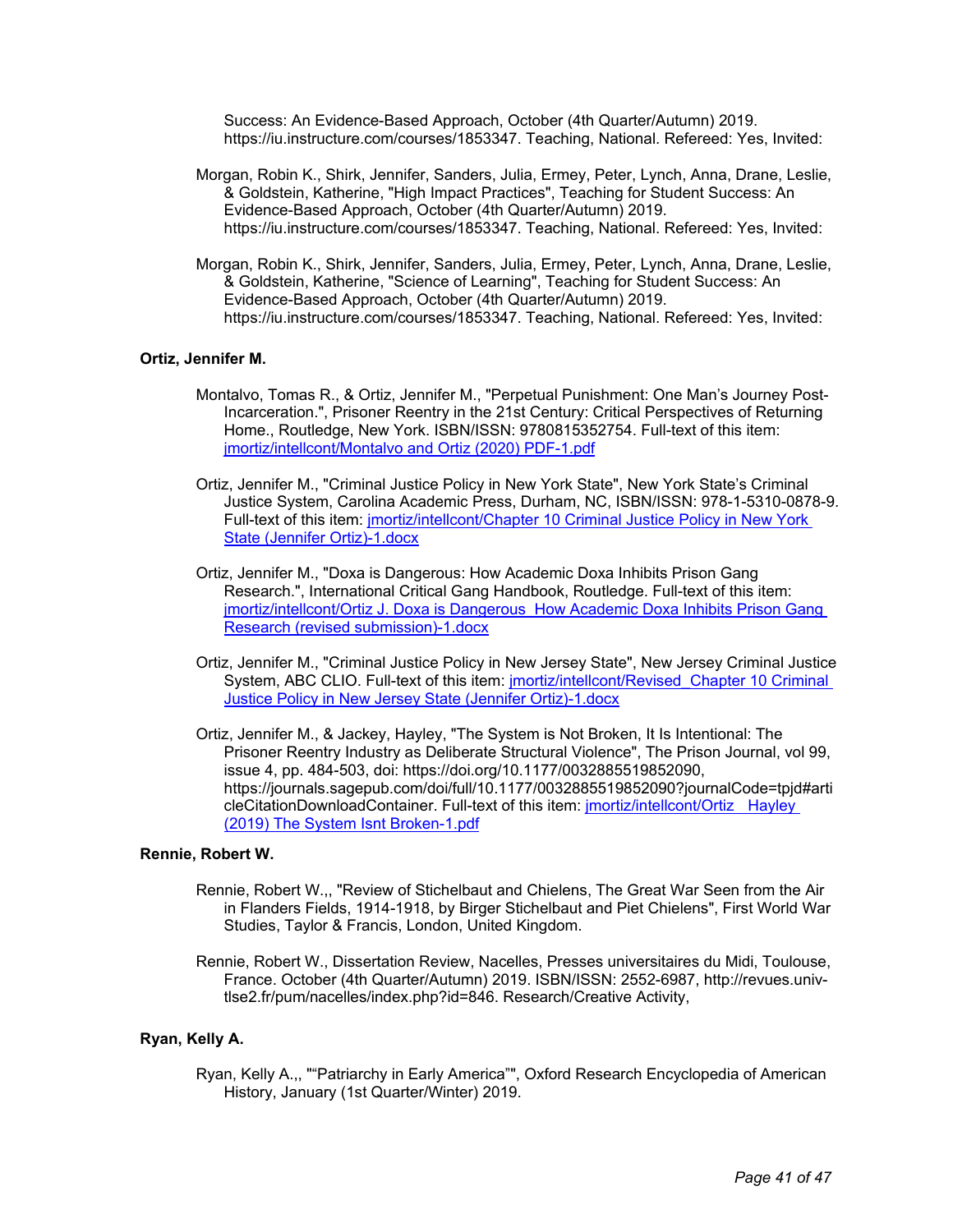- Ryan, Kelly,, "Everyday Crimes: Social Violence and Civil Rights in Early America", New York University Press, New York, New York. 2019. ISBN/ISSN: 9781479869619, https://nyupress.org/books/9781479869619/.
- Ryan, Kelly A.,, "Slavery", In The Routledge History of American Sexuality, Routledge, New York, NY, vol 1, issue 1. doi: https://doi.org/10.4324/9781315637259, https://www.routledge.com/The-Routledge-History-of-American-Sexuality-1st-Edition/Murphy-Ruiz-Serlin/p/book/9781138639355.
- Ryan, Kelly A.,, ""HORRID BARBARITY:" A Trial Against Slaveholders In New York City"", Gotham: A Blog for Scholars of New York History, New York, New York, https://www.gothamcenter.org/blog/horrid-barbarity-a-trial-against-slaveholders-in-newyork-city.

# **Wille, Diane E.**

Mamatova, Makhinur, & Wille, Diane E., "Cross-Cultural Study of Historical Effects on Emotional Intelligence Among Young Adults.", Psychology Research, vol 9 (6), issue 6, pp. 235-242. doi: 10.17265/2159-5542/2019.06.001.

# **Creative Works Indiana University Southeast** January 1, 2019 - December 31, 2019

# **School of Arts & Letters**

#### **Abernethy, Michael L.**

- Abernethy, M. L., Readers Theater performance, "Voices of Change Speech Contest", IU Southeast.
- Abernethy, M. L. Oral Interpretation presentation, "Voices of Change Speech Contest", Indiana University Southeast (January 23, 2019).

#### **Bowman, Natalie C.**

- Bowman, N. C. Theatre Design costumes, "The Laramie Project", IU Southeast Theatre Dept. (December 5, 2019 - December 8, 2019).
- Bowman, N. C. Theatre Design costumes, "I Love You, You're Perfect, Now Change", IU Southeast Theatre Dept, (October 25, 2019 - November 3, 2019).

#### **Carbonneau, Tiffany A.**

- Carbonneau, T. A. Art Exhibition, "Only A Dream Away", Chandler, Campbelle & Daschle, Mohammed Ali International Airport – Main Terminal, Louisville, Kentucky, https://tiffanycarbonneau.com/only-a-dream-away/, (May 2019 - May 2020).
- Carbonneau, T. Art Exhibition, "The Future is Female", 21c Museum Hotel, Bentonville, Arkansas, (2018 - 2019).
- Carbonneau, T. A., Art Exhibition, "Today, Tomorrow", BLINK outdoor art festival, Cincinnati and Covington, Ohio and Kentucky, https://tiffanycarbonneau.com/today-tomorrow/, (October 2019).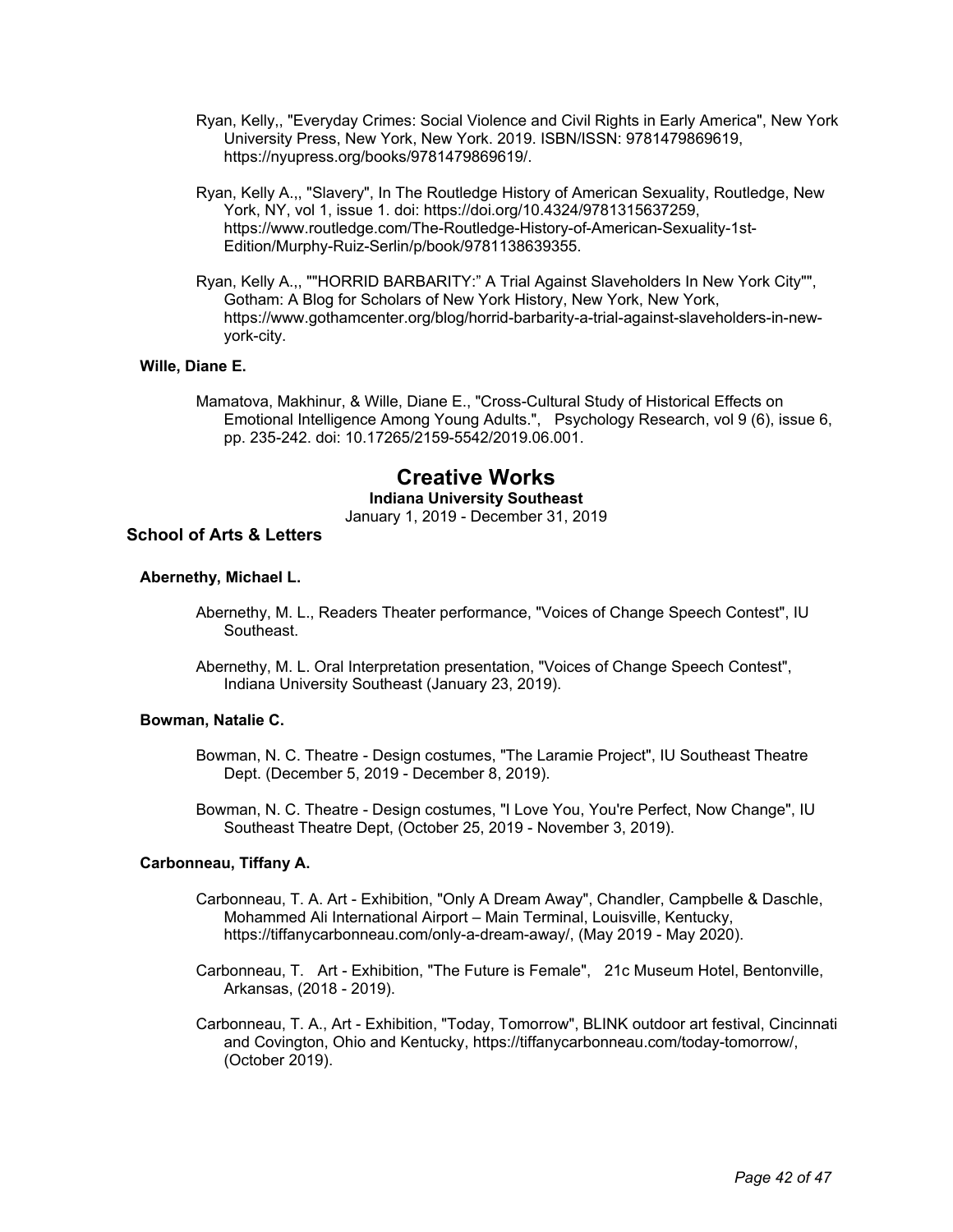- Carbonneau, T. A., Art Exhibition, "Boats Against the Current", ARTECHA Festival at Miami University, Oxford, Ohio, https://tiffanycarbonneau.com/boats-against-the-current/,
- Carbonneau, T. Theatre Design scenery, "Human Abstract (2nd Run)", Louisville Ballet, The Kentucky Center, Louisville, Kentucky, https://www.louisvilleballet.org/human-abstract/,

#### **Crum, Susanna G.**

- Crum, S. G., Art Exhibition, "Extreme Prints: Printmaking at the Edge", Kore Gallery, Louisville, KY, (December 7, 2019 - December 29, 2019).
- Crum, S. G., Art Exhibition, "The Worth of Water", Hobart and William Smith College, Davis Gallery, Geneva, NY, https://www.hws.edu/academics/davisgallery/worth\_water.aspx,
- Crum, S. G., Art Exhibition, "Salon!", Michigan Technological University, Rosza Art Center, Houghton, MI, https://events.mtu.edu/event/salon\_opening\_reception#.XkcnC5NKjUI,. (February 20, 2019 - April 20, 2019).
- Crum, S. G., Art Exhibition, "Ecological Connectivity: Trace (Mapping Space)", Southern Graphics Council International conference, University of Northern Texas, Denton, TX, (March 8, 2019 - March 12, 2019).
- Crum, S. G., Art Exhibition, "Sweet 16", Public Space One, Iowa City, IA, http://www.publicspaceone.com/, Compensated: No. (January 26, 2019).
- Crum, S. G., Exhibition-2 person, "Mapping Alvik", Kunstnarhuset Messen, Alvik, Norway, https://www.khmessen.no/artists-in-2019/, (May 22, 2019 - May 30, 2019).
- Crum, S. G., Exhibition-2 person, "Found Fictions", Flat Tail Press Gallery, Minot State University, Minot, ND, (October 22, 2018 - March 1, 2019).

#### **Goldstein, Joanna**

- Goldstein, J. (Performer), "Holiday Pops", IU Southeast Orchestra, (December 7, 2019 December 8, 2019).
- Goldstein, J. (Performer), "IUS Orchestra concert", IU Southeast Orchestra, (November 24, 2019).
- Goldstein, J. (Performer), "Hollywood to Broadway", IU Southeast Orchestra, (June 8, 2019).
- Goldstein, J. (Performer), "Director of the IUS Orchestra", IU Southeast Orchestra, (April 28, 2019).
- Goldstein, J. (Performer), "Brass Band Performance- 2cnd Cornet", Commonwealth Brass Band, Trinity Unites Methodist Church, New Albany, Indiana, (June 16, 2019).
- Goldstein, J. (Performer), "Brass Band Performance- 2cnd Cornet", Commonwealth Brass Band, St. Paul's Episcopal Church, Louisville, Kentucky, (June 12, 2019)..
- Goldstein, J. (Performer), "Recording", Bruce Heim and Friends, University of Louisville, Louisville, Kentucky, (September 23, 2019).
- Goldstein, J. (Performer), "New Music Performance", Bruce Heim and friends, University of Louisville, Louisville, Kentucky, (September 22, 2019).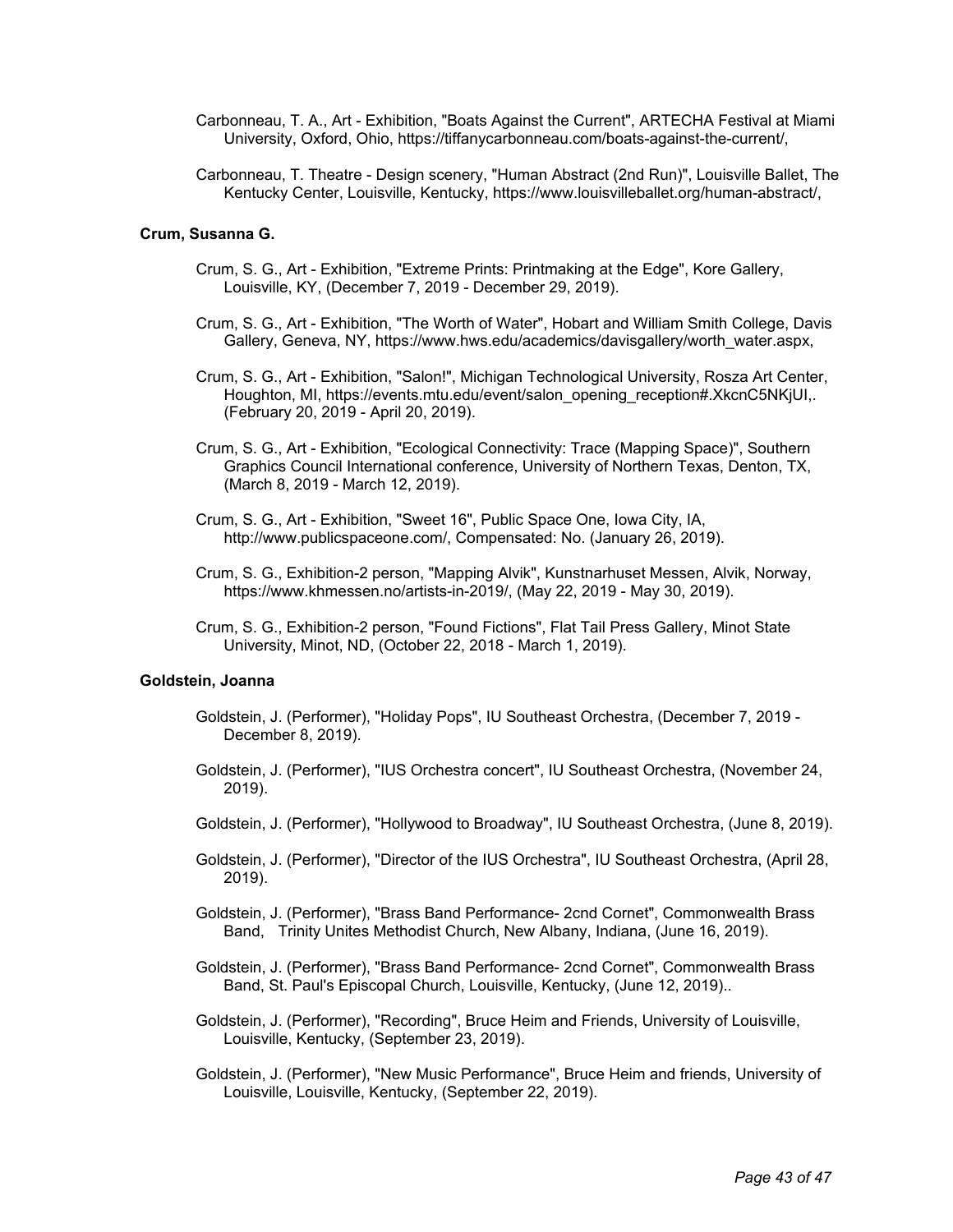- Goldstein, J. (Performer), "They Persisted", Joanna Goldstein and friends, public radio WRTI, Philadelphia, Pennsylvania, (June 16, 2019 - June 23, 2019).
- Goldstein, J. (Performer), "Broadcast of new CD "They Persisted"", Joanna Goldstein and friends, WTIU Bloomington, Bloomington, Indiana, (May 20, 2019 - June 15, 2019).
- Goldstein, J. (Performer), "They Persisted", Joanna Goldstein and friends, International CD release, (May 19, 2019).
- Goldstein, J. (Performer), "Public radio broadcasts, Joanna Goldstein on piano," WQXR, New York, New York, (January 2019 - December 31, 2019).
- Goldstein, J. (Performer), "Festival of Women Composers", Joanna Goldstein, piano, Women's University of Mississippi, Columbus, Mississippi, (March 6, 2019 - March 10, 2019).
- Goldstein, J. (Performer), Commonwealth Brass Band-2cnd cornet, IU Southeast, New Albany, Indiana, (November 3, 2019).
- Goldstein, J., Release CD "Nasty Women" by Centaur Records, (July 6, 2018 Present).

#### **Haertel, Tim R.**

Haertel, T. R. (Performer), "Medallion Dinner- Carolina Pines", New Albany, Indiana, (April 9, 2016 - Present).

#### **Harper, Brian A.**

- Harper, B. A., Art Exhibition, "The Great Divide", Morean Center for Clay, St. Petersburg, Florida, (December 2019).
- Harper, B. A., Art Exhibition, "The State of Clay in Indiana", Purdue University Fort Wayne, Fort Wayne, Indiana, (September 2019 - October 2019).
- Harper, B. A., Art Exhibition, "Small and Smaller", Brooklyn, New York, (August 2019 September 2019).
- Harper, B. A., Art Exhibition, "Mid-Atlantic Keramik Exchange Exhibition", Nordic House (Norræna Húsið), Reykjavik, Iceland, (October 2019).

#### **Ramey, Jack W.**

- Ramey, J. W. (Performer), Theatre "Poetry Performance at the Poetpalooza Poetry Festival", Madison, Indiana, (April 2019 - Present).
- Ramey, J. W. (Performer), Educational Documentary, "Ecstasy and Death: Keats and Shelley in Italy", Voice-over and on-camera presence performing poetry by John Keats and Percy Shelley. (January 2019 - August 2019).

#### **Sheehan, Emily M.**

Sheehan, E. M. (Curator), Art - Exhibition, "Visual Thinking: International Juried Drawing Exhibition:" New Albany, IN. https://www.thinkingthroughdrawing.org/visual-thinkingexhibition-catalogue.html,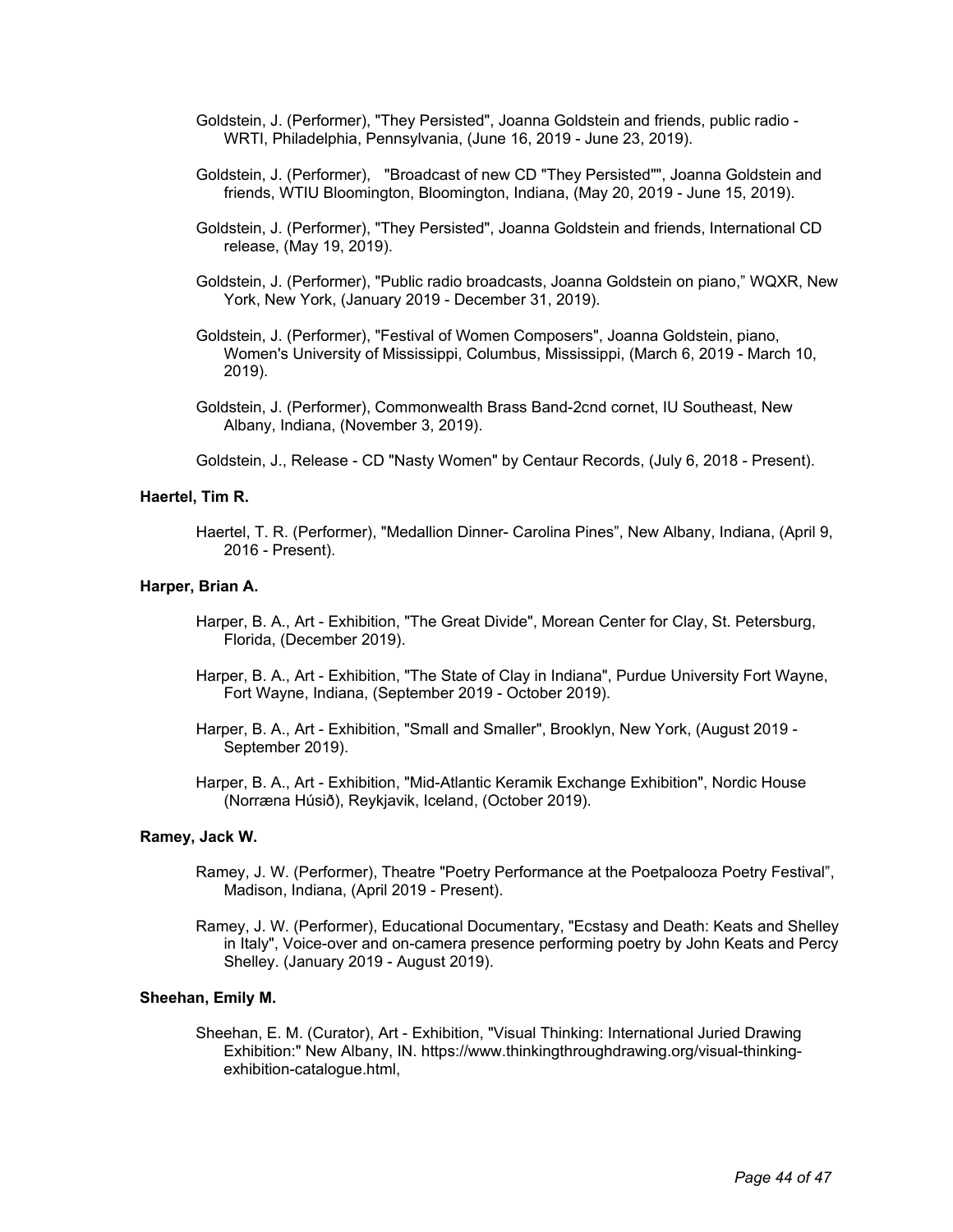# **Stallard, Donna L.**

Stallard, D. L., Art - Exhibition, "View from the Art Village: 50 Year Retrospective", Haggerty Gallery, Irving, TX, (2017 - Present).

#### **Stem, Erich H.**

- Stem, E. (Composer/Author), Radio Broadcast, "Portland", Janacek Philharmonic Orchestra, WMNR studios, Monroe, CT, https://spinitron.com/WMNR/pl/10011955/Saturday-Afternoon-Classics, (December 21, 2019).
- Stem, E. (Composer/Author), Prof. performance of my chamber piece, "New Year's", "New Year's", A/Tonal, 21c Hotel Museum Louisville, Louisville, KY, (November 10, 2019).
- Stem, E. (Composer/Author), Radio Broadcast, "Fleeting Thoughts", A/Tonal, WCHQ 100.9FM, Louisville, KY, https://www.wchqfm.com/index.html, (September 1, 2019).
- Stem, E. (Composer/Author), "Revisited", Kentucky Center for the Performing Arts, Louisville, KY, (May 18, 2019).
- Stem, E. (Composer/Author), "Arlington", Arlington Philharmonic Orchestra, Arlington, MA, https://arlington.wickedlocal.com/news/20190418/philharmonic-society-of-arlington-to- (April 28, 2019).
- Stem, E. H., "Dimensions II CD", Reviewed in Gapplegate Classical Modern Music Review, https://classicalmodernmusic.blogspot.com/2019/10/dimensions-works-for-orchestravol2.html?m=1&fbclid=IwAR0mw9x7Tp8CdmMPr9Z8FVLmPDcKYMeiFbRAVvrn0I6nHXs baz4ZmgIKwwY, (December 17, 2019).
- Stem, E. H., "Dimensions II CD", Reviewed in Take Effect, https://takeeffectreviews.com/reviews-19#/dimensionsvol2worksfororchestra/, (December 9, 2019).
- Stem, E. H., "Dimensions II CD", Reviewed in Cinemusical, http://maestrosteve.xanga.com/2019/11/11/new-dimensions-in-orchestral-music/, (November 20, 2019).
- Stem, E. H., "Portland", Janacek Philharmonic, Navona Records, Parma Recordings, North Hampton, New Hampshire, https://www.navonarecords.com/catalog/nv6251/, (October 11, 2019 - Release).

#### **Wallace, Ashley E.**

- Wallace, A. E., Theatre-Direct, "I Love You, You're Perfect, Now Change", New Albany, IN, (August 27, 2019 - November 3, 2019).
- Wallace, A. E. Theatre Direct, "As You Like It", New Albany, Indiana, (January 9, 2019 March 28, 2019).
- Wallace, A. E., Theatre Performance, "The Best Christmas Pageant Ever", The Kentucky Center for the Arts- Bomhard Theatre, Louisville, KY, (November 11, 2019 - December 21, 2019).
- Wallace, A. E., Theatre Performance, "Tales of a Fourth Grade Nothing", The Kentucky Center for the Arts- Bomhard Theatre, Louisville, KY, (January 4, - February 15, 2019).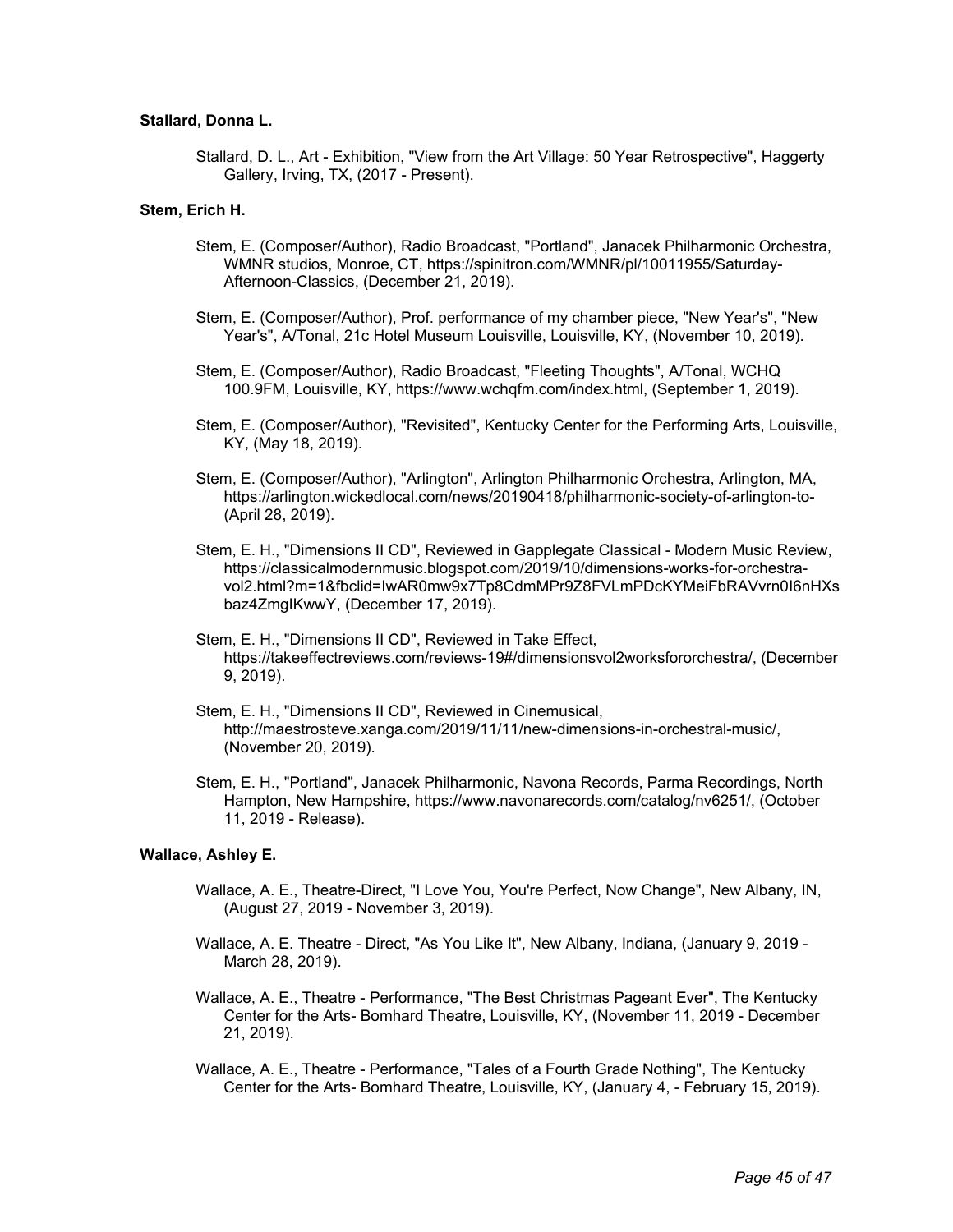# **Yeoh, Kok Cheow**

- Yeoh, K. C. (Designer), Art Exhibition,"Authors and Artists", New Albany, Indiana, (November 15, 2018 - January 4, 2019).
- Yeoh, K. C. (Exhibitor), "The 2nd International Poster Competition", The Peruvian Design Biennial, Callao, Peru, (April 2019 - May 2019).http://labienal.pe/index.php/project/2-callinternational-poster-competition/.

# **School of Education**

#### **Brewer, Neil H.**

Brewer, N. H., Performance, "The 8 O'Clock Bell", Louisville, KY, (April 18, 2019).

#### **Singleton, Jacque J.**

- Singleton, J. J., Dance Choreograph, "Disney's Aladdin, Jr.", St. Anthony School Drama Club, Clarksville, Indiana, (2019 - January 25, 2020). Diversity Indicator: No, Civic Engagement: No
- Singleton, J. J., Dance Choreograph, "Singing in the Rain, Jr.", St. Anthony School Drama Club, Clarksville, IN, (August 2018 - January 27, 2019).
- Singleton, J. J., Dance Coaching, "Junior High Dance Team Coach", St. Anthony School Dance Team, Clarksville, Indiana, (October 2019 - January 2020).

# **School of Natural Sciences**

#### **Vernia, Mildred A.**

- Vernia, M. A. (Performer), "Second Clarinet IU Southeast Pep Band", IU Southeast Basketball and Volleyball games, New Albany, Indiana, (January 1, 2019 - December 31, 2019).
- Vernia, M. A. (Performer), "First Chair, Third Clarinet", IU Southeast Concert Band, New Albany, Indiana, (January 1, 2019 - December 31, 2019).
- Vernia, M. A. (Performer), "Second Chair Clarinet", IU Southeast Orchestra, New Albany, Indiana, (May 15, 2019 - June 8, 2019).

# . **School of Social Sciences**

#### **Allman II, Ron J.**

- Allman, R. J., Website, "Jeffersonville High School Cheerleaders', Jeffersonville, Indiana, https://jeff-jingle.com/, (March 2019 - Present).
- Allman, R. J., Logo Design, "First Baptist Church of Jeffersonville & United Youth Group ", Jeffersonville, Indiana, (January 2017 - Present).
- Allman, R. J., Logo Design, "GO ACT (Greater Occoquan Area Coming Together) logo", Woodbridge, Virginia, (April 2016 - Present).